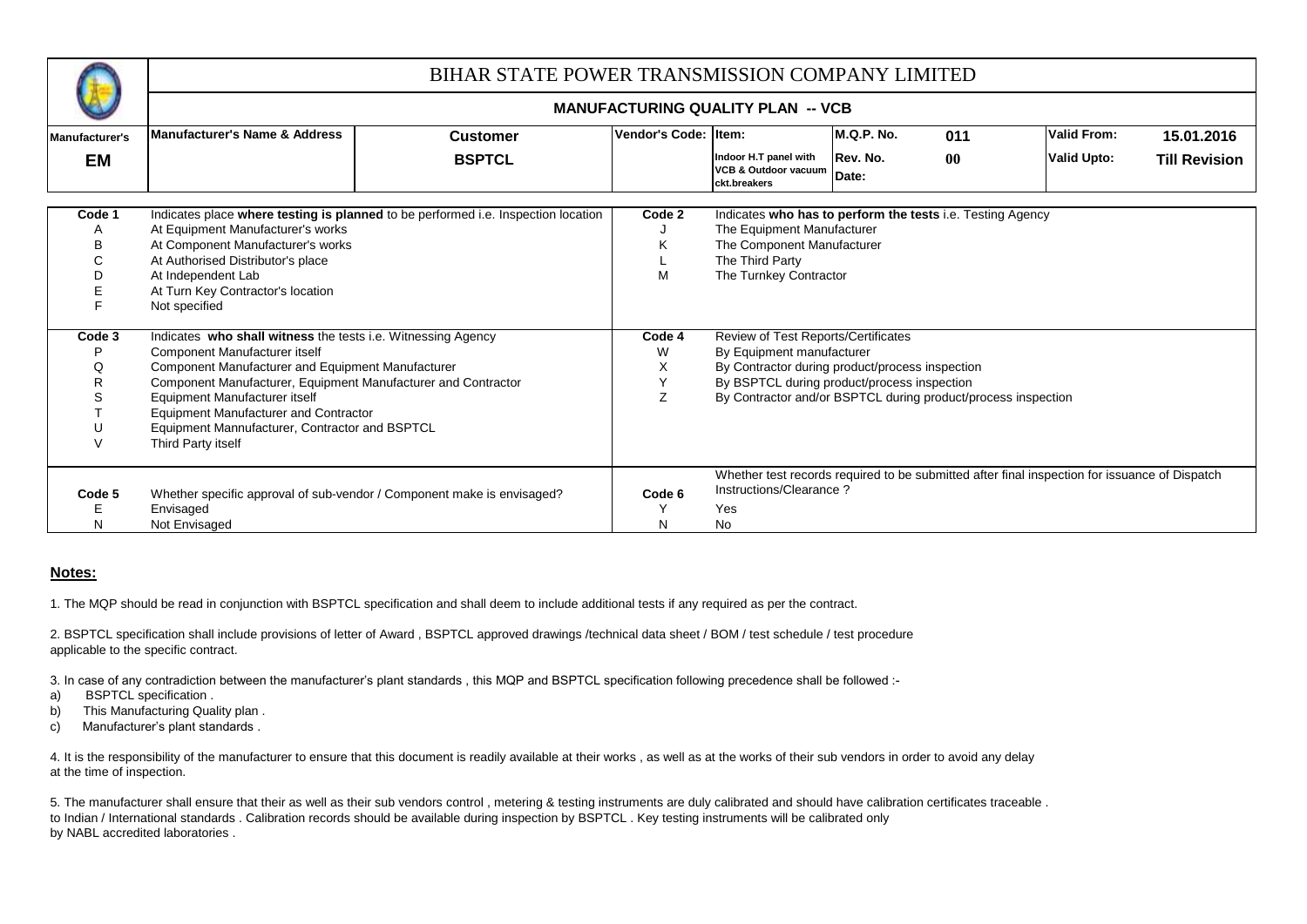

## **MANUFACTURING QUALITY PLAN -- VCB**

| ___            |                               |          |                       |                                                                     |             |                   |                    |                      |
|----------------|-------------------------------|----------|-----------------------|---------------------------------------------------------------------|-------------|-------------------|--------------------|----------------------|
| Manufacturer's | Manufacturer's Name & Address | Customer | Vendor's Code: Iltem: |                                                                     | IM.Q.P. No. | 011               | Valid From:        | 15.01.2016           |
| <b>EM</b>      |                               | BSPTCL   |                       | Indoor H.T panel with<br>VCB & Outdoor vacuum Date:<br>ckt.breakers | Rev. No.    | $\boldsymbol{00}$ | <b>Valid Upto:</b> | <b>Till Revision</b> |

6. In case of any tests being carried out at third party lab , such lab / facility should be NABL accredited / accepted by BSPTCL.

7. Witnessing of Acceptance Tests by BSPTCL shall be on 25% of the number of samples for acceptance test. The Contractor or Equipment Manufacturer will inform in advance the serial number of equipment/items being offered for inspection, so that BSPTCL can inform in advance to keep the selected samples ready for witnessing.

8. The manufacturer shall maintain the proper co-relation of test certificates from raw material stage to finished product stage and the records should be available during inspection. by BSPTCL.

9. Manufacturer shall show the approval of BSPTCL engineering for all contract specific type tests , including specific type tests if any as per the BSPTCL specification, at the time of final inspection.

(by which material has been cleared for dispatch ) . 10. All packing cases should be marked with BSPTCL LOA details , name of project , item description and DESPATCH INSTRUCTION/CLEARANCE

11. One copy of test report , DESPATCH INSTRUCTION/ CLEARANCE shall also be sent along with consignment .

12. Inspection of spare items ordered by BSPTCL shall also be governed by the provisions of this MQP . Items if not governed under MQP shall be offered for inspection as per BSPTCL specifications / Relevant-Indian / International Specification .

13. Any material rejected during BSPTCL inspection shall be disposed off with approval of BSPTCL. In case the material is to be returned to the component Manufacturer, all such items shall be indebly marked (to prevent mixing) at the works of the manufacturer and offered to BSPTCL inspection engineer for verification of marking.

14. The manufacturer shall align their quality system and that of their sub-vendors to the requirements of latest ISO 9000 quality standards in a time bound manner .

15. The list of component manufacturers for which sub-vendor approval are envisaged is enclosed herewith.

17. BSPTCL may review the effective implementation of the processes during the product-inspection / process-inspection. In case any violation in process or process parameters are observed, the reason along with corrective & preventive measures shalll be conveyed to BSPTCL within 2 weeks.

EM : Equipment Manufacturer CM : Component Manufacturer TC : Test Certificates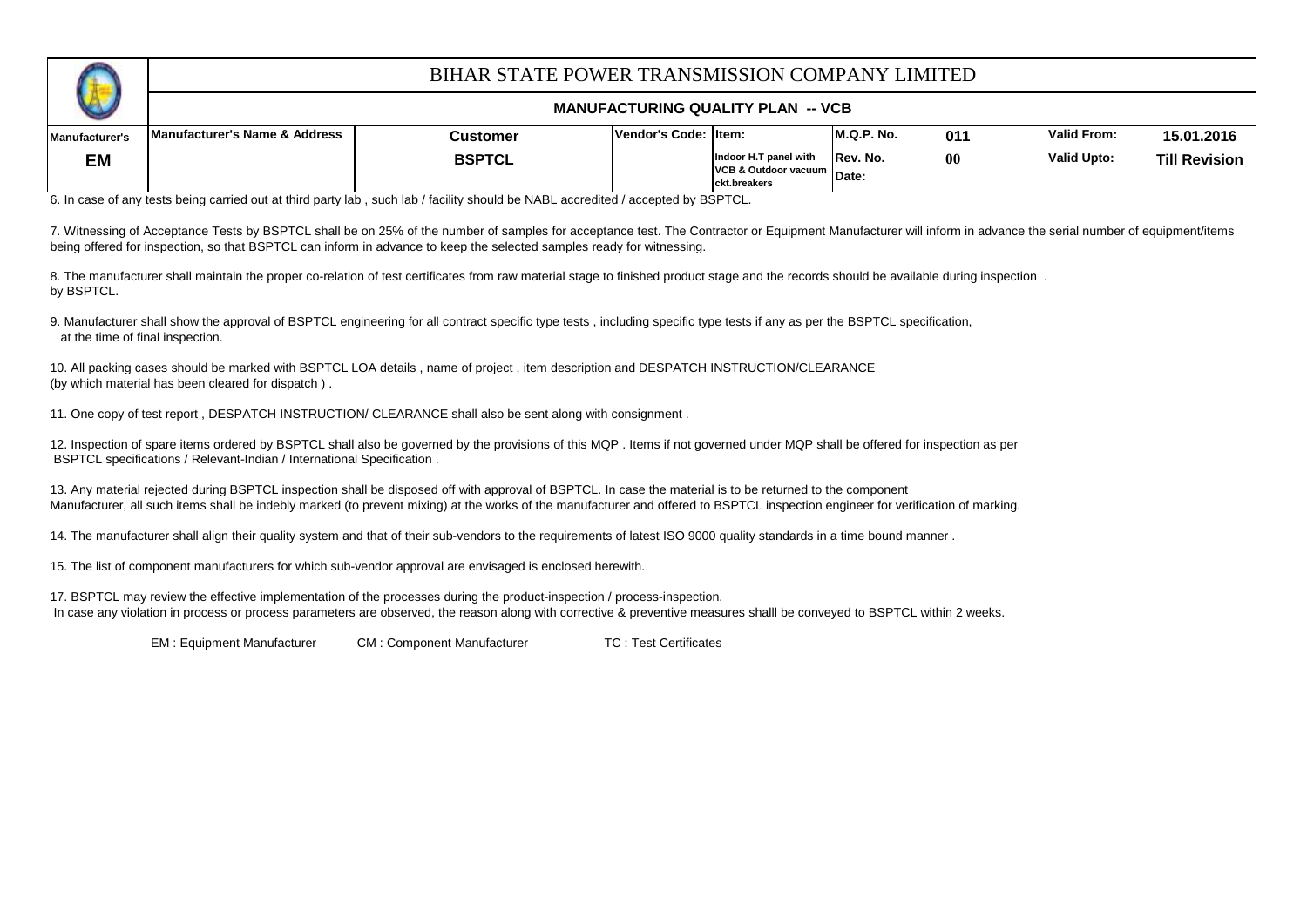



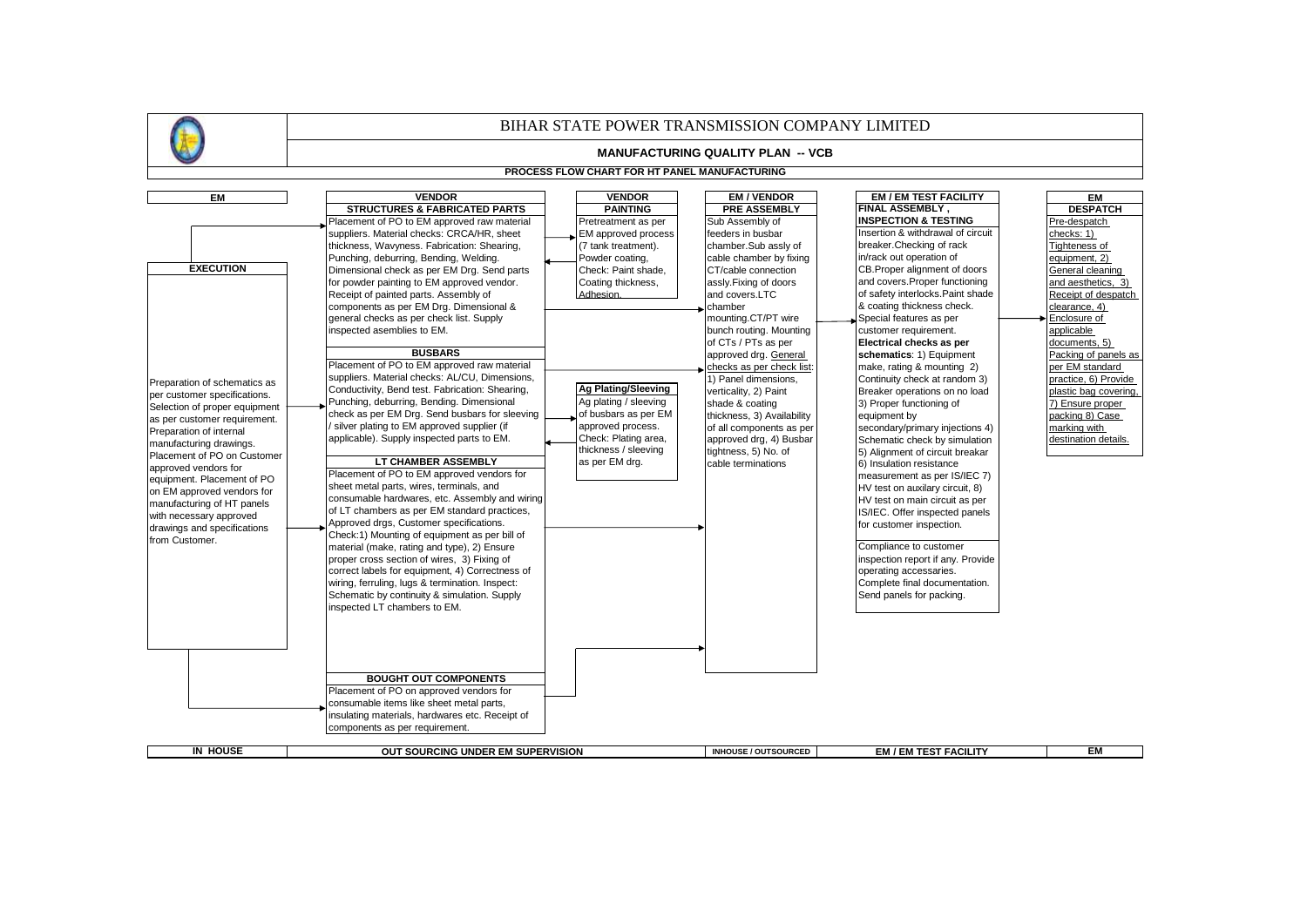|                         |                                                     |                                                                | BIHAR STATE POWER TRANSMISSION COMPANY LIMITED                        |                      |
|-------------------------|-----------------------------------------------------|----------------------------------------------------------------|-----------------------------------------------------------------------|----------------------|
|                         |                                                     | <b>MANUFACTURING QUALITY PLAN -- VCB</b>                       |                                                                       |                      |
|                         |                                                     | PROCESS FLOW CHART FOR HT CIRCUIT BREAKER (IVCB) MANUFACTURING |                                                                       |                      |
| <b>EM</b>               | <b>VENDOR</b>                                       | <b>VENDOR</b>                                                  | <b>EM</b>                                                             |                      |
|                         | <b>CASINGS, TRUCKS SUB-ASSLY</b>                    | <b>PAINTING</b>                                                | FINAL ASSEMBLY.                                                       |                      |
|                         | Placement of PO to EM approved material             | Pretreatment as per                                            | <b>INSPECTION &amp; TESTING</b>                                       |                      |
|                         | suppliers for Casings, Trucks, Bus PT, Earthing     | EM approved                                                    | Assembly of circuit breakers as per                                   |                      |
|                         | trucks & contactor trollies. Material checks:       | process (7 tank                                                | EM drgs and customer                                                  |                      |
|                         | CRCA/HR, sheet thickness, Wavyness.                 | treatment). Powder                                             | requirement. Assembly of Gear                                         |                      |
| <b>EXECUTION</b>        | Fabrication: Shearing, Punching, deburring,         | coating, Check:                                                | box, Springs, Coils, Interruptors,                                    |                      |
|                         | Bending, Welding. Dimensional check as per EM       | Paint shade,                                                   | current links, switching bars etc. as                                 | <b>DESPATCH</b>      |
|                         | Drg. Assembly of components as per EM Drg.          | Coating thickness,                                             | per check list and assembly drg.                                      | Pre-despatch         |
|                         | Dimensional & general checks as per check list.     |                                                                | Tightening of current carrying parts                                  | checks: 1) Final     |
| Preparation of          | Supply inspected asemblies to EM.                   |                                                                | as per EM standard practices.<br>Identification of components.        | dressing of wires,   |
| schematics as per       |                                                     |                                                                | General checks as per check list:                                     | covers etc, 2)       |
| customer                | <b>NON FERROUS METAL PARTS</b>                      |                                                                | 1) Overall dimensions, verticality, 2)                                | Tighteness of        |
| specifications.         | Placement of PO to EM approved non ferrous          |                                                                | Paint shade & coating thickness, 3)                                   | equipment, 3)        |
| Selection of proper     | component suppliers. Material checks: AL/CU         |                                                                | Availability of all components as per                                 | General cleaning and |
| equipment as per        | alloy, Manufacturing: Casting, Forging,             | Ag Plating / Cu                                                | approved drg, 4) Tighteness of all                                    |                      |
|                         | Machining, Drilling / Punching, deburring.          |                                                                | components, 5) Proper functioning                                     | aesthetics, 4)       |
| customer requirement    | Dimensional check as per EM Drg. Send               | spraying<br>Ag plating / Cu                                    | of safety interlocks, 7) Special                                      | Receipt of despatch  |
| Preparation of internal | copmonets for surface treatment if applicable.      |                                                                | features as per customer                                              | clearance in case of |
| manufacturing           |                                                     | spraying of                                                    | requirement, 8) Stroke setting and                                    | external customer 5) |
| drawings. Placement     | Supply inspected parts to EM / Sub-vendor for       | components as per                                              | pressure check as per internal                                        | Enclosure of         |
| of PO on Customer       | sub-asembly.                                        | <b>EM</b> approved                                             | inspection schedule.                                                  | applicable           |
| approved vendors for    | <b>WIRING BLOCK ASSEMBLY</b>                        | process. Check:                                                | Electrical checks as per                                              | documents, 6)        |
| equipment. Placement    |                                                     | Plating / Coating                                              | schematics: 1) Equipment make,                                        | Packing of circuit   |
| of PO on EM             | Placement of PO to EM approved vendors for          | area, adhesion,                                                | rating & mounting as per                                              | breakers in case of  |
| approved vendors for    | Wiring block assemblies. Wiring block assembly      | thickness as per                                               | requirement, 2) Continuity check at                                   | external customer 7) |
| manufacturing of        | consists of wires, terminals, and consumable        | EM drg.                                                        | random, 3) Breaker operations on                                      | Provide plastic bag  |
| fabricated parts and    | hardwares, etc. manufactured as per EM              |                                                                | no load, 3) Proper functioning of<br>equipment, 4) Schematic check by | covering, 8) Ensure  |
| components of circuit   | standard practices, Approved drgs, Customer         |                                                                | simulation, 5) Alignment of circuit                                   | proper packing 9)    |
| breakers.               | specifications. Check:1) Mounting of equipment      |                                                                | breakar, 6) Contact resistance                                        | Case marking with    |
|                         | as per bill of material (make, rating and type), 2) |                                                                | measurement, 7) Closing Opening                                       | destination details. |
|                         | Ensure proper cross section of wires, 3) Fixing of  |                                                                | timing as per design data, 8)                                         |                      |
|                         | correct labels for equipment, 4) Correctness of     |                                                                | nsulation resistance measurement                                      |                      |
|                         |                                                     |                                                                | as per IS/IEC, 9) HV test on                                          |                      |
|                         | wiring, ferruling, lugs & termination. Inspect:     |                                                                | auxilary circuit, 10) HV test on main                                 |                      |
|                         | Schematic by continuity & simulation. Supply        |                                                                | circuit as per IS/IEC. Offer                                          |                      |
|                         | inspected control panels to EM.                     |                                                                | inspected circuit breakers for                                        |                      |
|                         | <b>BOUGHT OUT COMPONENTS</b>                        |                                                                | customer inspection                                                   |                      |
|                         | Placement of PO on approved vendors for             |                                                                | Compliance to customer                                                |                      |
|                         | components like sheet metal parts, insulating       |                                                                | inspection report if any. Provide                                     |                      |
|                         | materials, hardwares, springs, etc. Dimensional &   |                                                                | operating accessaries.                                                |                      |
|                         | property check as per EM drg.                       |                                                                | Complete final documentation.                                         |                      |
| <b>IN HOUSE</b>         | OUT SOURCEING UNDER EM SUPERVISION                  |                                                                | <b>IN HOUSE</b>                                                       |                      |
|                         |                                                     |                                                                |                                                                       |                      |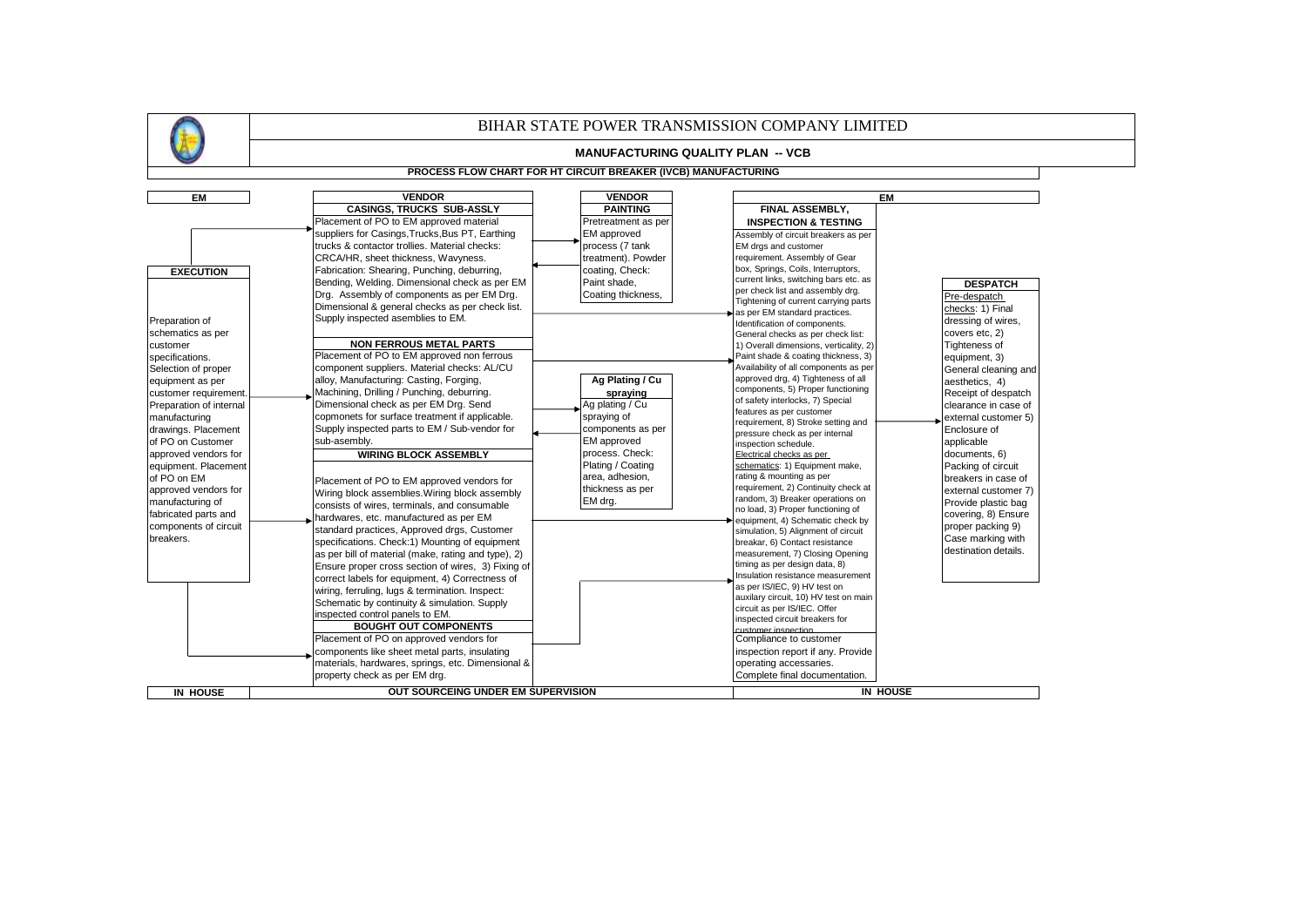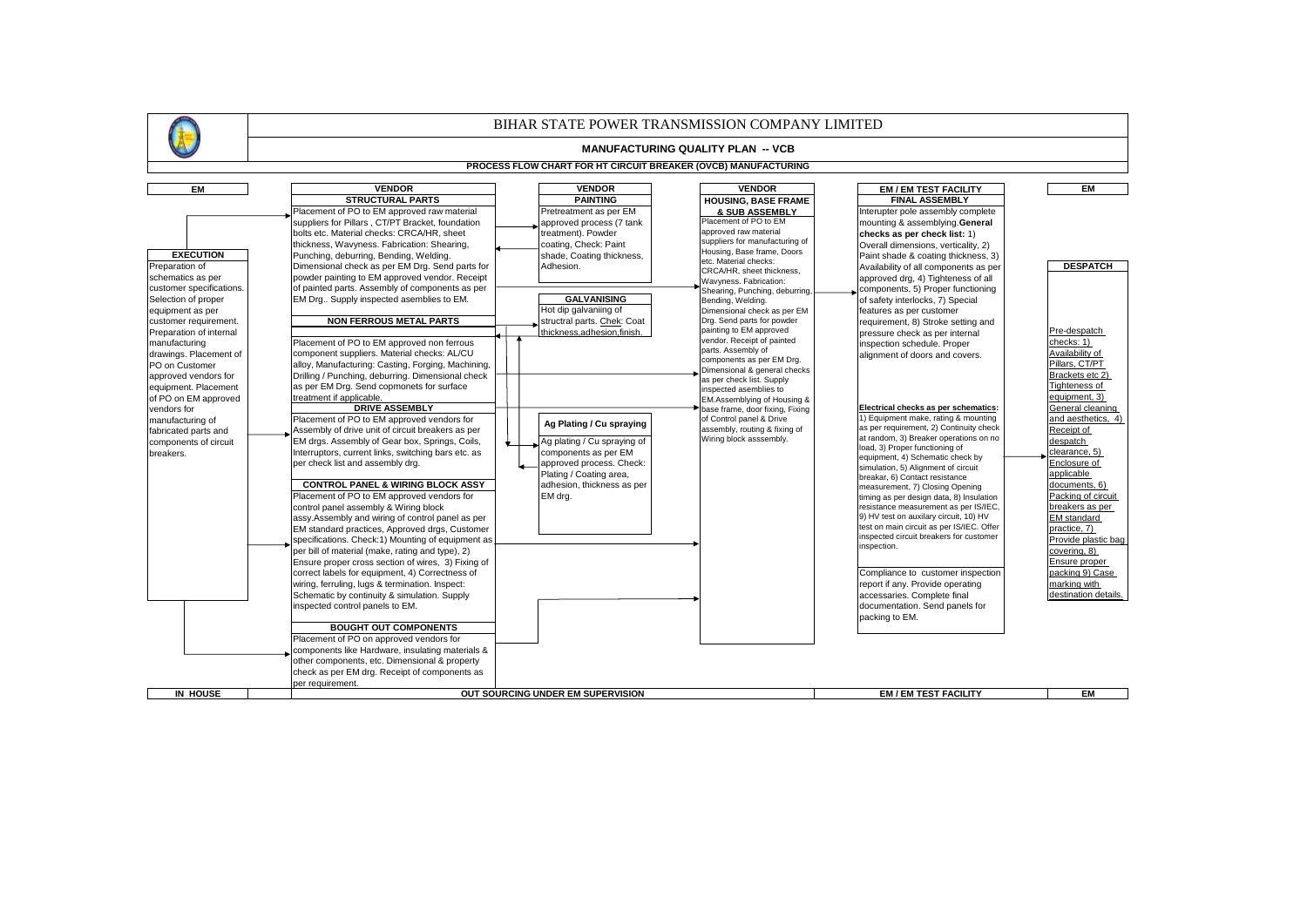

|                |                                          |                 |                           | <b>MANUFACTURING QUALITY PLAN -- VCB</b> |                                   |                         |                |                |                         |                |                    |                      |
|----------------|------------------------------------------|-----------------|---------------------------|------------------------------------------|-----------------------------------|-------------------------|----------------|----------------|-------------------------|----------------|--------------------|----------------------|
|                | <b>Manufacturer's Name &amp; Address</b> | <b>Customer</b> | <b>BSPTCL</b>             | <b>Vendor's Code:</b>                    | Item:                             | M.Q.P. No.              | 011            |                |                         |                | <b>Valid From:</b> | 15.01.2016           |
| <b>EM</b>      |                                          |                 |                           |                                          | Indoor H.T panel with VCB         | Rev. No.                | $\bf{00}$      |                |                         |                | <b>Valid Upto:</b> | <b>Till Revision</b> |
|                |                                          |                 |                           |                                          | & Outdoor vacuum ckt.<br>breakers | Date:                   |                |                |                         |                |                    |                      |
|                | <b>Components / Operations &amp;</b>     | Type of check   | <b>Quantum of Check /</b> | Reference document                       |                                   |                         |                |                | <b>Applicable Codes</b> |                |                    | <b>Remarks</b>       |
| Sr. No.        | <b>Description of Test</b>               |                 | Sampling with basis       | for Testing                              | <b>Acceptance Norms</b>           | <b>Format of Record</b> | $\mathbf{1}$   | $\overline{2}$ | $\mathbf{3}$            | $\overline{4}$ | 6<br>5             |                      |
|                |                                          |                 |                           |                                          |                                   |                         |                |                |                         |                |                    |                      |
| А.             | <b>Raw Material Inspection</b>           |                 |                           |                                          |                                   |                         |                |                |                         |                |                    |                      |
| $\overline{1}$ | Sheet steel CRCA/Hot rolled              |                 |                           |                                          |                                   |                         |                |                |                         |                | E                  | Review of            |
|                |                                          |                 |                           |                                          |                                   |                         |                |                |                         |                |                    | CMTC/EMTC            |
|                | 1.1 Dimensions including thickness       | Measurement     | 1 sample / lot            | IS 513 - CRCA                            | <b>IS 513 - CRCA</b>              | CM TC                   | B              | K              | P                       | W              | N                  | during final         |
|                | 1.2 Surface finish & waviness            | Visual          | 100%                      | IS 1079 - HR                             | IS 1079 - HR                      |                         | $\, {\bf B}$   | K              | P                       | W              | $\mathsf{N}$       | inspection by        |
|                | 1.3 Physical properties                  | Mechanical      | 1 sample / lot            |                                          |                                   |                         | B              | Κ              | P                       | W              | N                  | <b>BSPTCL</b>        |
|                | 1.4 Chemical composition                 | Chemical        | 1 sample / lot            |                                          |                                   |                         | B              | K              | P                       | W              | N                  |                      |
|                |                                          |                 |                           |                                          |                                   |                         |                |                |                         |                |                    |                      |
| 2              | Non Ferrous metals                       |                 |                           |                                          |                                   |                         |                |                |                         |                | N                  |                      |
|                | Cu / Al used in busbars                  |                 |                           |                                          |                                   |                         |                |                |                         |                |                    |                      |
|                | 2.1 Dimensions                           | Measurement     | 1 sample / lot            | IS 5082 - AL                             | IS 5082 - AL                      | CM TC                   | B              | Κ              | P                       | W              | N                  |                      |
|                | 2.2 Surface finish & waviness            | Visual          | 1 sample / lot            | IS 613, 1897 - Cu                        | IS 613, 1897 - Cu                 |                         | $\, {\sf B}$   | Κ              | P                       | W              | N                  |                      |
|                | 2.3 Conductivity                         | Mechanical      | 1 sample / lot            |                                          |                                   |                         | $\, {\bf B}$   | Κ              | P                       | W              | N                  |                      |
|                | 2.4 Chemical composition                 | Chemical        | 1 sample / lot            |                                          |                                   |                         | B              | K              | P                       | W              | N                  |                      |
|                |                                          |                 |                           |                                          |                                   |                         |                |                |                         |                |                    |                      |
| 3              | Sheet metal fabricated parts             |                 |                           |                                          |                                   |                         |                |                |                         |                | E                  |                      |
|                |                                          |                 |                           |                                          |                                   |                         |                |                |                         |                |                    |                      |
|                | 3.1 Dimensional check                    | Measurement     | 10% / lot                 | <b>EM Drawing</b>                        | <b>EM Drawing</b>                 | CM TC                   | B              | Κ              | P                       | W              | N                  |                      |
|                | 3.2 Appearance                           | Visual          | 10% / lot                 |                                          |                                   |                         | B              | K              | P                       | W              | N                  |                      |
|                |                                          |                 |                           |                                          |                                   |                         |                |                |                         |                |                    |                      |
| $\overline{4}$ | Resin cast insulators                    |                 |                           |                                          |                                   |                         |                |                |                         |                | E                  |                      |
|                |                                          |                 |                           |                                          |                                   |                         |                |                |                         |                |                    |                      |
|                | 4.1 Dimensions                           | Measurement     | 2 samples / lot           | IEC 660,                                 | IEC 660,                          | CM TC                   | B              | Κ              | P                       | W              | $\mathsf{N}$       |                      |
|                | 4.2 Surface finish                       | Visual          | 2 samples / lot           | <b>EM Drawing</b>                        | <b>EM Drawing</b>                 |                         | $\overline{B}$ | K              | P                       | W              | $\mathsf{N}$       |                      |
|                | 4.3 Cantilever force                     | Mechanical      | 2 samples / lot           |                                          |                                   |                         | $\, {\bf B}$   | Κ              | $\overline{P}$          | W              | $\mathsf{N}$       |                      |
|                | 4.4 HV test                              | Electrical      | 2 samples / lot           |                                          |                                   |                         | $\overline{B}$ | Κ              | P                       | W              | $\mathsf{N}$       |                      |
| 5              | Non ferrous metal parts                  |                 |                           |                                          |                                   |                         |                |                |                         |                | N                  |                      |
|                | i.e Cu, Al used for busbars              |                 |                           |                                          |                                   |                         |                |                |                         |                |                    |                      |
|                | 5.1 Dimensions                           | Measurement     | 10% / lot                 | <b>EM Drawing</b>                        | <b>EM Drawing</b>                 | CM TC                   | B              | Κ              | P                       | W              | N                  |                      |
|                | 5.2 Finish                               | Visual          | 10% / lot                 |                                          |                                   |                         | B              | Κ              | P                       | W              | N                  |                      |
|                |                                          |                 |                           |                                          |                                   |                         |                |                |                         |                |                    |                      |
| 6              | Springs                                  |                 |                           |                                          |                                   |                         |                |                |                         |                | E                  |                      |
|                |                                          |                 |                           |                                          |                                   |                         |                |                |                         |                |                    |                      |
|                | 6.1 Dimensions                           | Measurement     | 10% / lot                 | <b>EM Drawing</b>                        | <b>EM Drawing</b>                 | CM TC                   | B              | Κ              | P                       | W              | N                  |                      |
|                | 6.2 Finish                               | Visual          | 10% / lot                 |                                          |                                   |                         | $\, {\bf B}$   | Κ              | P                       | W              | ${\sf N}$          |                      |
|                | 6.3 Properties                           | Mechanical      | 10 Samples / lot          |                                          |                                   |                         | $\, {\bf B}$   | Κ              | P                       | W              | N                  |                      |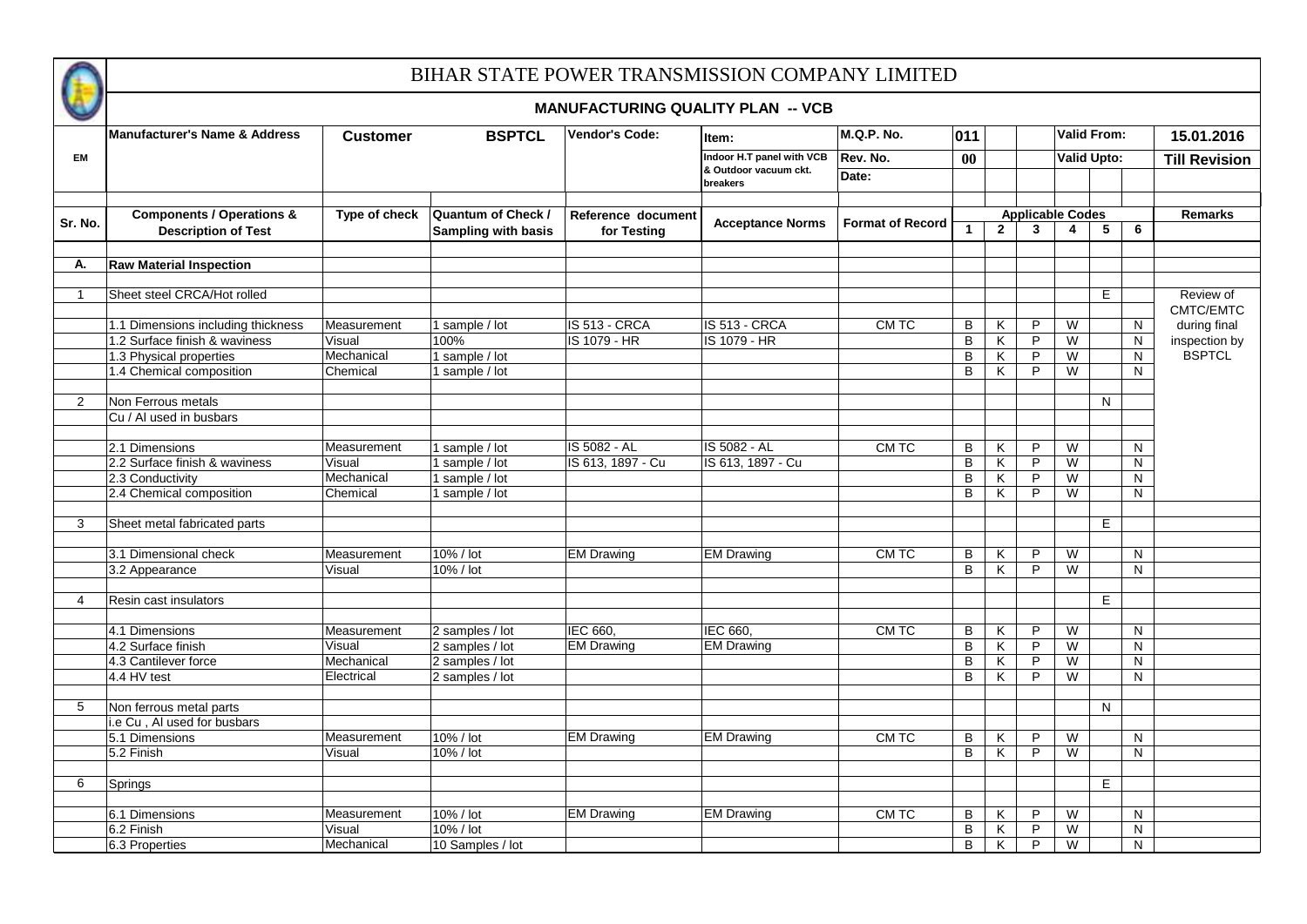

|                |                                                                    |                 |                                                         | <b>MANUFACTURING QUALITY PLAN -- VCB</b> |                                   |                         |                      |                         |                |                                                    |              |   |                      |
|----------------|--------------------------------------------------------------------|-----------------|---------------------------------------------------------|------------------------------------------|-----------------------------------|-------------------------|----------------------|-------------------------|----------------|----------------------------------------------------|--------------|---|----------------------|
|                | Manufacturer's Name & Address                                      | <b>Customer</b> | <b>BSPTCL</b>                                           | Vendor's Code:                           | Item:                             | <b>M.Q.P. No.</b>       | 011                  |                         |                | <b>Valid From:</b>                                 |              |   | 15.01.2016           |
| <b>EM</b>      |                                                                    |                 |                                                         |                                          | Indoor H.T panel with VCB         | Rev. No.                | 00 <sup>°</sup>      |                         |                | <b>Valid Upto:</b>                                 |              |   | <b>Till Revision</b> |
|                |                                                                    |                 |                                                         |                                          | & Outdoor vacuum ckt.<br>breakers | Date:                   |                      |                         |                |                                                    |              |   |                      |
|                |                                                                    |                 |                                                         |                                          |                                   |                         |                      |                         |                |                                                    |              |   |                      |
| Sr. No.        | <b>Components / Operations &amp;</b><br><b>Description of Test</b> | Type of check   | <b>Quantum of Check /</b><br><b>Sampling with basis</b> | Reference document<br>for Testing        | <b>Acceptance Norms</b>           | <b>Format of Record</b> | $\blacktriangleleft$ | $\overline{2}$          | $\mathbf{3}$   | <b>Applicable Codes</b><br>$\overline{\mathbf{4}}$ | 5            | 6 | <b>Remarks</b>       |
|                |                                                                    |                 |                                                         |                                          |                                   |                         |                      |                         |                |                                                    |              |   |                      |
| $\overline{7}$ | Fastners (screws, nuts, washers)                                   |                 |                                                         |                                          |                                   |                         |                      |                         |                |                                                    | N            |   |                      |
|                |                                                                    |                 |                                                         |                                          |                                   |                         |                      |                         |                |                                                    |              |   |                      |
|                | 7.1 Dimensional check                                              | Measurement     | 10% / lot                                               | IS 1363, 1364, 1367,                     | IS 1363, 1364, 1367,              | CM TC                   | В                    | Κ                       | P              | W                                                  |              | N | Review of            |
|                | 7.2 Appearance                                                     | Visual          | $10\%$ / lot                                            | 2016, 2389                               | 2016, 2389                        | (For high tensile)      | $\overline{B}$       | K                       | $\mathsf{P}$   | W                                                  |              | N | CMTC/EMTC            |
|                | 7.3 Torque test                                                    | Mechanical      | 4 samples / lot                                         | EM spec.                                 | EM spec.                          |                         | B                    | Κ                       | $\mathsf{P}$   | W                                                  |              | N | during final         |
|                | (For high tensile fastners)                                        |                 |                                                         | <b>BSPTCL</b> spec.,                     | <b>BSPTCL</b> spec.,              |                         |                      |                         |                |                                                    |              |   | inspection by        |
| 8              | Porcelain Insulators                                               |                 |                                                         |                                          |                                   |                         |                      |                         |                |                                                    | E            |   | <b>BSPTCL</b>        |
|                |                                                                    |                 |                                                         |                                          |                                   |                         |                      |                         |                |                                                    |              |   |                      |
|                | 8.1 Dimensional ckeck                                              | Measurement     | 10% / lot                                               | <b>Approved Drawing</b>                  | <b>Approved Drawing</b>           | CM TC                   | В                    | Κ                       | P              | W                                                  |              | N |                      |
|                | 8.2 Appearance                                                     | Visual          | 10% / lot                                               | EM spec.                                 | EM spec.                          | CM TC                   | В                    | Κ                       | P              | W                                                  |              | N |                      |
|                | 8.3 Dielectric strength                                            | Electrical      | 1 sample / lot                                          | IS 5621/IEC233                           | IS 5621/IEC233                    | CM TC                   | В                    | Κ                       | P              | W                                                  |              | N |                      |
|                | 8.4 Temp Cycle Test                                                | Physical        | 1 sample / lot                                          | IS 5621/IEC234                           | IS 5621/IEC234                    | CM TC                   | В                    | Κ                       | P              | W                                                  |              | N |                      |
|                | 8.5 Porosity test                                                  | Physical        | 1 sample / lot                                          | IS 5621/IEC235                           | IS 5621/IEC235                    | CM TC                   | B                    | Κ                       | P              | W                                                  |              | N |                      |
|                | 8.6 Bend Test                                                      | Physical        | 1 sample / lot                                          | IS 5621/IEC236                           | IS 5621/IEC236                    | <b>CMTC</b>             | B                    | K                       | P              | W                                                  |              | N |                      |
| 9              | Name plate                                                         |                 |                                                         |                                          |                                   |                         |                      |                         |                |                                                    | $\mathsf{N}$ |   |                      |
|                |                                                                    |                 |                                                         |                                          |                                   |                         |                      |                         |                |                                                    |              |   |                      |
|                | 9.1 Dimensional check                                              | Measurement     | 1 sample / type / lot                                   | <b>BSPTCL</b> spec.                      | <b>BSPTCL</b> spec.,              | $\Delta$                | B                    | Κ                       | P              |                                                    |              | N |                      |
|                | 9.2 Appearance                                                     | Visual          | 10% / lot                                               | EM spec.                                 | EM spec.                          |                         | B                    | K                       | P              | $\sim$                                             |              | N |                      |
|                |                                                                    |                 |                                                         |                                          |                                   |                         |                      |                         |                |                                                    |              |   |                      |
| 10             | <b>PVC</b> insulated flexible wires                                |                 |                                                         |                                          |                                   |                         |                      |                         |                |                                                    | N            |   |                      |
|                | (ISI marked)                                                       |                 |                                                         |                                          |                                   |                         |                      |                         |                |                                                    |              |   |                      |
|                | 10.1 Diameter check                                                | Electrical      | 1 sample / lot                                          | IS 694,                                  | IS 694,                           | CM TC                   | B                    | $\overline{\mathsf{K}}$ | P              | W                                                  |              | N |                      |
|                | 10.2 Resistance check                                              | Measurement     | 1 sample / lot                                          | <b>BSPTCL</b> spec.,                     | <b>BSPTCL</b> spec.,              |                         | B                    | $\overline{\mathsf{K}}$ | $\overline{P}$ | W                                                  |              | N |                      |
|                | 10.3 Thicknes of insulation                                        | Measurement     | 1 sample / lot                                          | EM spec.                                 | EM spec.                          |                         | $\, {\bf B}$         | K                       | $\overline{P}$ | W                                                  |              | N |                      |
|                | 10.4 Flammability test                                             | <b>Burning</b>  | 1 sample / lot                                          |                                          |                                   |                         | B                    | K                       | $\overline{P}$ | W                                                  |              | N |                      |
|                | 10.5 Water immersion test                                          | Electrical      | 1 sample / lot                                          |                                          |                                   |                         | B                    | $\overline{K}$          | $\overline{P}$ | W                                                  |              | N |                      |
|                |                                                                    |                 |                                                         |                                          |                                   |                         |                      |                         |                |                                                    |              |   |                      |
| 11             | <b>Rubber Gasket</b>                                               |                 |                                                         |                                          |                                   |                         |                      |                         |                |                                                    | E.           |   |                      |
|                |                                                                    |                 |                                                         |                                          |                                   |                         |                      |                         |                |                                                    |              |   |                      |
|                | 11.1 Visual check                                                  | Visual          | 1x sample / lot                                         | <b>EM Drawing</b>                        | <b>EM Drawing</b>                 | CM TC                   | В                    | Κ                       | P              | W                                                  |              | N |                      |
|                | 11.2 Dimensional check                                             | Measurement     | 1x sample / lot                                         |                                          |                                   |                         | В                    | Κ                       | $\overline{P}$ | W                                                  |              | N |                      |
|                | 11.3 Flammability check                                            | Burning         | 1x sample / lot                                         |                                          |                                   |                         | B                    | Κ                       | P              | W                                                  |              | N |                      |
|                |                                                                    |                 |                                                         |                                          |                                   |                         |                      |                         |                |                                                    |              |   |                      |
| В.             | <b>Bought-out Components</b>                                       |                 |                                                         |                                          |                                   |                         |                      |                         |                |                                                    |              |   |                      |
| $\overline{1}$ | Measuring, Indicating & Recording                                  |                 |                                                         |                                          |                                   |                         |                      |                         |                |                                                    | Е            |   |                      |
|                | type panel mounted instruments                                     |                 |                                                         |                                          |                                   |                         |                      |                         |                |                                                    |              |   |                      |
|                |                                                                    |                 |                                                         |                                          |                                   |                         |                      |                         |                |                                                    |              |   |                      |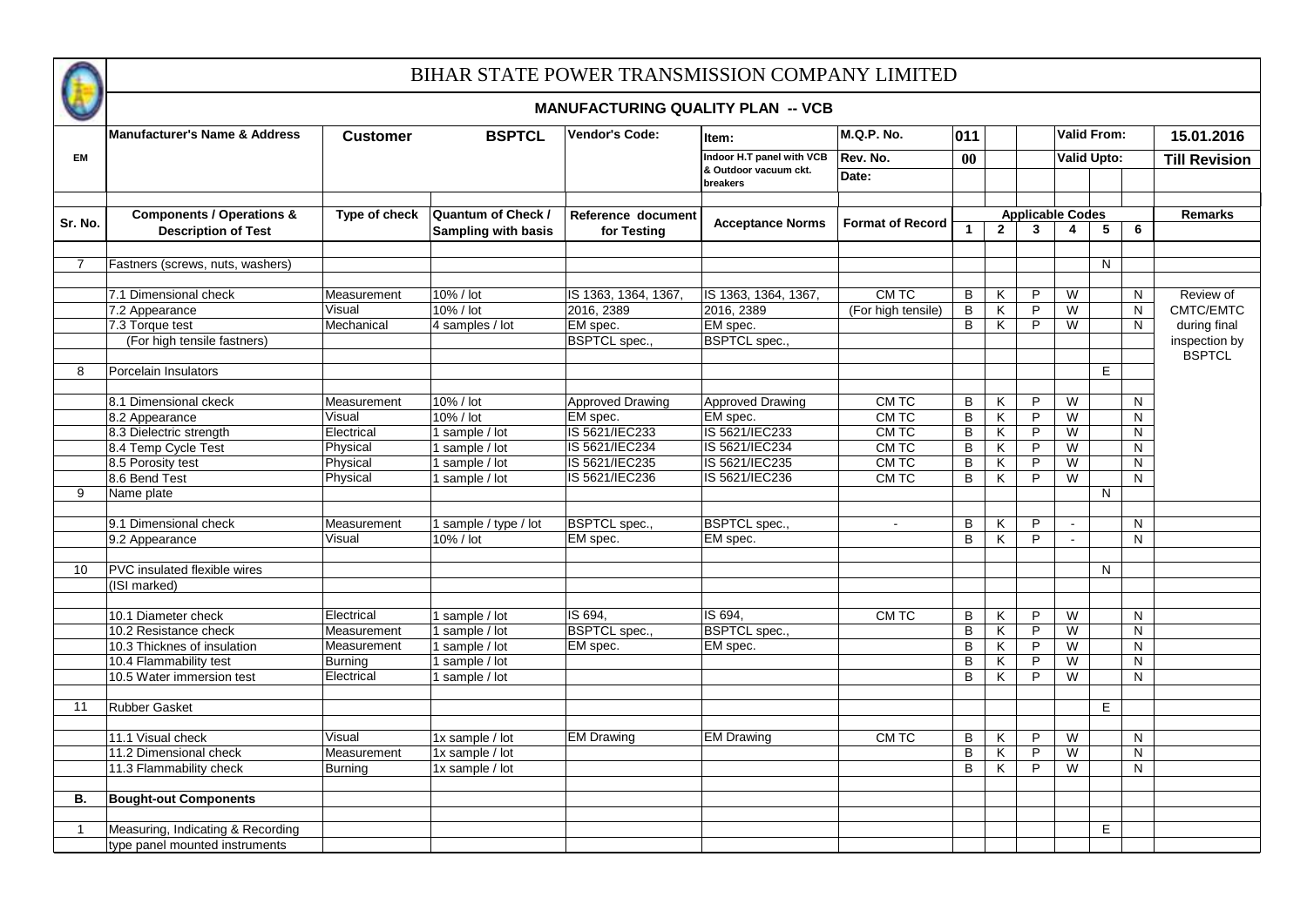

|                |                                                                    |                 |                                                  | <b>MANUFACTURING QUALITY PLAN -- VCB</b> |                                   |                         |              |              |                         |                              |                    |   |                      |
|----------------|--------------------------------------------------------------------|-----------------|--------------------------------------------------|------------------------------------------|-----------------------------------|-------------------------|--------------|--------------|-------------------------|------------------------------|--------------------|---|----------------------|
|                | Manufacturer's Name & Address                                      | <b>Customer</b> | <b>BSPTCL</b>                                    | Vendor's Code:                           | ltem:                             | <b>M.Q.P. No.</b>       | 011          |              |                         |                              | <b>Valid From:</b> |   | 15.01.2016           |
| EM             |                                                                    |                 |                                                  |                                          | Indoor H.T panel with VCB         | Rev. No.                | 00           |              |                         | <b>Valid Upto:</b>           |                    |   | <b>Till Revision</b> |
|                |                                                                    |                 |                                                  |                                          | & Outdoor vacuum ckt.<br>breakers | Date:                   |              |              |                         |                              |                    |   |                      |
|                |                                                                    |                 |                                                  |                                          |                                   |                         |              |              |                         |                              |                    |   |                      |
| Sr. No.        | <b>Components / Operations &amp;</b><br><b>Description of Test</b> | Type of check   | <b>Quantum of Check /</b><br>Sampling with basis | Reference document<br>for Testing        | <b>Acceptance Norms</b>           | <b>Format of Record</b> | $\mathbf{1}$ | $\mathbf{2}$ | $\mathbf{3}$            | <b>Applicable Codes</b><br>4 | 5                  | 6 | <b>Remarks</b>       |
|                | (Voltmeter, Ammeter, Wattmeter,                                    |                 |                                                  |                                          |                                   |                         |              |              |                         |                              |                    |   |                      |
|                | Varmeter, Frequency meter)                                         |                 |                                                  |                                          |                                   |                         |              |              |                         |                              |                    |   |                      |
|                |                                                                    |                 |                                                  |                                          |                                   |                         |              |              |                         |                              |                    |   |                      |
|                | 1.1 Make, Rating & Type                                            | Visual          | 100%                                             | IS 1248 part 2-5,                        | IS 1248 part 2-5,                 | CM TC                   | B            | K            | P                       | W                            |                    | N |                      |
|                | 1.2 Apperance & finish                                             | Visual          | 2 samples / type / lot                           | $IEC$ 51,                                | <b>IEC 51,</b>                    |                         | B            | K            | $\overline{P}$          | W                            |                    | N |                      |
|                | 1.3 Calibration test                                               | Electrical      | 100%                                             | <b>BSPTCL</b> spec.,                     | <b>BSPTCL</b> spec.,              |                         | B            | Κ            | $\overline{P}$          | W                            |                    | N |                      |
|                | 1.4 Functional test                                                | Electrical      | 100%                                             | EM spec.                                 | EM spec.                          |                         | B            | K            | $\overline{P}$          | W                            |                    | N | Review of            |
|                |                                                                    |                 |                                                  |                                          |                                   |                         |              |              |                         |                              |                    |   | CMTC/EMTC            |
| 2              | Control / Selector switches                                        |                 |                                                  |                                          |                                   |                         |              |              |                         |                              | Е                  |   | during final         |
|                |                                                                    |                 |                                                  |                                          |                                   |                         |              |              |                         |                              |                    |   | inspection by        |
|                | 2.1 Make, Rating & Type                                            | Visual          | 100%                                             | IS 13947 part 1-5,                       | IS 13947 part 1-5,                | <b>CMTC</b>             | B            | Κ            | P                       | W                            |                    | N | <b>BSPTCL</b>        |
|                | 2.2 Apperance & finish                                             | Visual          | 2 samples / type / lot                           | IEC 60947,                               | IEC 60947,                        |                         | B            | K            | P                       | W                            |                    | N |                      |
|                | 2.3 Mechanical operation test                                      | Mechanical      | 100%                                             | <b>BSPTCL</b> spec.,                     | <b>BSPTCL</b> spec.,              |                         | В            | K            | P                       | W                            |                    | N |                      |
|                | 2.4 Continuity check for contacts                                  | Electrical      | 100%                                             | EM spec.                                 | EM spec.                          |                         | B            | K            | P                       | W                            |                    | N |                      |
|                | in different positions                                             |                 |                                                  |                                          |                                   |                         |              |              |                         |                              |                    |   |                      |
| 3              |                                                                    |                 |                                                  |                                          |                                   |                         |              |              |                         |                              |                    |   |                      |
|                | <b>MCB</b>                                                         |                 |                                                  |                                          |                                   |                         |              |              |                         |                              | E                  |   |                      |
|                | 3.1 Make, Rating & Type                                            | Visual          | 5 samples / lot                                  | IS 8828, IEC 60898                       | IS 8828. IEC 60898                | <b>EM Record</b>        | A            | J            | S                       |                              |                    | N |                      |
|                | 3.2 Functional check                                               | Electrical      | 5 samples / lot                                  | <b>BSPTCL</b> spec.,                     | <b>BSPTCL</b> spec.,              |                         | A            | J            | $\overline{\mathbf{s}}$ | $\mathbf{r}$                 |                    | N |                      |
|                | 3.3 HV test                                                        | Electrical      | 5 samples / lot                                  | EM spec.                                 | EM spec.                          |                         | A            | J            | S                       | $\mathbf{r}$                 |                    | N |                      |
|                |                                                                    |                 |                                                  |                                          |                                   |                         |              |              |                         |                              |                    |   |                      |
| $\overline{4}$ | HRC control fuse link                                              |                 |                                                  |                                          |                                   |                         |              |              |                         |                              | $\overline{E}$     |   |                      |
|                |                                                                    |                 |                                                  |                                          |                                   |                         |              |              |                         |                              |                    |   |                      |
|                | 4.1 Make, Rating & Type                                            | Visual          | 100%                                             | IS 13947 part 1-5,                       | IS 13947 part 1-5,                | <b>EM Record</b>        | A            | J            | $\mathbb S$             | $\sim$                       |                    | N |                      |
|                | 4.2 Continuity test                                                | Electrical      | 100%                                             | IEC 60947.                               | IEC 60947,                        |                         | A            | J            | S                       | $\mathbf{r}$                 |                    | N |                      |
|                |                                                                    |                 |                                                  |                                          |                                   |                         |              |              |                         |                              |                    |   |                      |
| 5              | Space Heater                                                       |                 |                                                  |                                          |                                   |                         |              |              |                         |                              | E.                 |   |                      |
|                |                                                                    |                 |                                                  |                                          |                                   |                         |              |              |                         |                              |                    |   |                      |
|                | 5.1 Make, Rating & Type                                            | Visual          | 5 samples / lot                                  | <b>BSPTCL</b> spec.,                     | <b>BSPTCL</b> spec.,              | CM TC                   | Α            | J            | S                       | W                            |                    | N |                      |
|                | 5.2 Functional test                                                | Electrical      | 5 samples / lot                                  | EM spec.                                 | EM spec.                          |                         | A            |              | S                       | W                            |                    | N |                      |
|                | 5.3 HV test                                                        | Electrical      | 5 samples / lot                                  |                                          |                                   |                         | $\mathsf{A}$ | J            | S                       | W                            |                    | N |                      |
|                |                                                                    |                 |                                                  |                                          |                                   |                         |              |              |                         |                              |                    |   |                      |
| 6              | Thermostat                                                         |                 |                                                  |                                          |                                   |                         |              |              |                         |                              | E.                 |   |                      |
|                |                                                                    |                 |                                                  |                                          |                                   |                         |              |              |                         |                              |                    |   |                      |
|                | 6.1 Make, Rating & Type                                            | Visual          | 5 samples / lot                                  | <b>BSPTCL</b> spec.,                     | <b>BSPTCL</b> spec.,              | CM TC                   | A            | J            | S                       | W                            |                    | N |                      |
|                | 6.2 Functional test                                                | Electrical      | 5 samples / lot                                  | EM spec.                                 | EM spec.                          |                         | A            | J            | $\overline{s}$          | W                            |                    | N |                      |
|                | 6.3 HV test                                                        | Electrical      | 5 samples / lot                                  |                                          |                                   |                         | $\mathsf{A}$ | J            | S                       | W                            |                    | N |                      |
|                |                                                                    |                 |                                                  |                                          |                                   |                         |              |              |                         |                              |                    |   |                      |
|                |                                                                    |                 |                                                  |                                          |                                   |                         |              |              |                         |                              |                    |   |                      |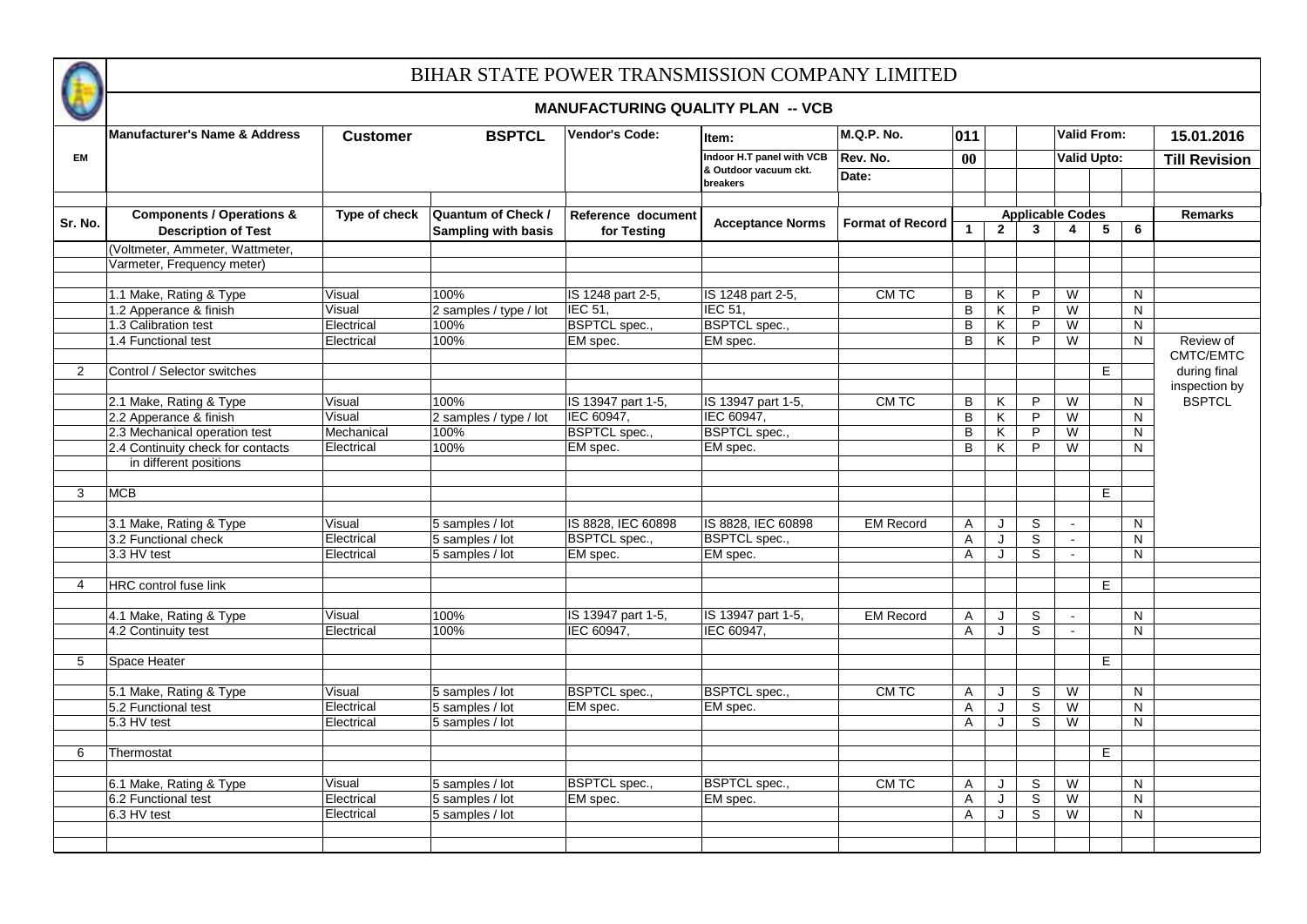

| <b>M.Q.P. No.</b><br>Valid From:<br><b>Manufacturer's Name &amp; Address</b><br>Vendor's Code:<br><b>BSPTCL</b><br>011<br><b>Customer</b><br>Item:<br>Indoor H.T panel with VCB<br><b>Valid Upto:</b><br>Rev. No.<br><b>EM</b><br>$\bf{00}$<br>& Outdoor vacuum ckt.<br>Date:<br>breakers<br><b>Components / Operations &amp;</b><br>Type of check<br>Quantum of Check /<br><b>Applicable Codes</b><br><b>Remarks</b><br>Reference document<br><b>Acceptance Norms</b><br>Sr. No.<br><b>Format of Record</b><br>$\mathbf{1}$<br>$\mathbf{2}$<br>$\overline{3}$<br>$\overline{\mathbf{5}}$<br>$\overline{\mathbf{4}}$<br>6<br><b>Description of Test</b><br><b>Sampling with basis</b><br>for Testing<br><b>Control Terminal Block</b><br>E.<br>$\overline{7}$<br>IS 13947 part 1-5,<br>IS 13947 part 1-5,<br>7.1 Visual check<br>Visual<br>10% / lot<br><b>EM Record</b><br>S<br>A<br>J<br>N<br>$\mathbf{r}$<br>IEC 60947,<br>IEC 60947,<br>Electrical<br>10% / lot<br>S<br>7.2 Continuity check<br>A<br>J<br>N<br><b>BSPTCL</b> spec.,<br><b>BSPTCL</b> spec.,<br>S<br>7.3 HV test<br>Electrical<br>10% / lot<br>$\mathsf{A}$<br>J<br>N<br>$\mathbf{r}$<br>EM spec.<br>EM spec.<br>Plug socket and switch (ISI marked)<br>N<br>8<br>8.1 Make, Rating & Type<br>10% / lot<br><b>BSPTCL</b> spec.,<br><b>BSPTCL</b> spec.,<br><b>EM Record</b><br>S<br>Review of<br>Visual<br>A<br>J<br>N<br>$\mathbf{r}$<br>$\overline{s}$<br>EM spec.<br>EM spec.<br>Α<br>J<br>N<br>$\mathbf{r}$<br>S<br>A<br>J<br>N<br>during final<br>$\blacksquare$<br><b>BSPTCL</b><br>E<br>9<br>Push button with element<br><b>BSPTCL</b> spec.,<br><b>BSPTCL</b> spec.,<br>9.1 Visual check<br>Visual<br>100%<br><b>EM Record</b><br>S<br>N<br>A<br>J<br>$\blacksquare$<br>S<br>EM spec.<br>EM spec.<br>A<br>J<br>N<br>$\mathbf{r}$<br>E<br>Indicating lamp assembly<br>10<br><b>BSPTCL</b> spec.,<br><b>BSPTCL</b> spec.,<br><b>EM Record</b><br>$\overline{s}$<br>10.1 Visual check<br>Visual<br>100%<br>N<br>A<br>J<br>$\blacksquare$<br>S<br>EM spec.<br>EM spec.<br>A<br>J<br>N.<br>$\blacksquare$<br>E.<br>11<br>Transducer<br>100%<br><b>BSPTCL</b> spec.,<br><b>BSPTCL</b> spec.,<br>CM TC<br>В<br>K<br>P<br>W<br>11.1 Visual check (Rating)<br>Visual<br>N<br>Electrical<br>P<br>11.2 Accuracy<br>100%<br>B<br>K<br>W<br>EM spec.<br>EM spec.<br>N<br>11.3 HV test<br>Electrical<br>100%<br>B<br>Κ<br>P<br>W<br>N<br>P<br>11.4 Operational test<br>B<br>K<br>W<br>Electrical<br>100%<br>N<br>12<br>E<br>Current transformer<br><b>BSPTCL</b> spec.,<br><b>BSPTCL</b> spec.,<br>P<br>12.1 Visual check<br>100%<br>CM TC<br>B<br>K<br>W<br>Visual<br>N<br>Electrical<br>B<br>P<br>12.2 Polarity check<br>100%<br>EM spec.<br>Κ<br>W<br>EM spec.<br>N<br>P<br>12.3 Ratio check<br>Electrical<br>100%<br>B<br>Κ<br>W<br>N<br>P<br>12.4 Accuracy class<br>Electrical<br>100%<br>B<br>W<br>N<br>Κ<br>P<br>12.5 HV test<br>100%<br>B<br>K.<br>W<br>N <sub>1</sub><br>Electrical |    |                     |  | <b>MANUFACTURING QUALITY PLAN -- VCB</b> |  |  |  |    |                      |
|----------------------------------------------------------------------------------------------------------------------------------------------------------------------------------------------------------------------------------------------------------------------------------------------------------------------------------------------------------------------------------------------------------------------------------------------------------------------------------------------------------------------------------------------------------------------------------------------------------------------------------------------------------------------------------------------------------------------------------------------------------------------------------------------------------------------------------------------------------------------------------------------------------------------------------------------------------------------------------------------------------------------------------------------------------------------------------------------------------------------------------------------------------------------------------------------------------------------------------------------------------------------------------------------------------------------------------------------------------------------------------------------------------------------------------------------------------------------------------------------------------------------------------------------------------------------------------------------------------------------------------------------------------------------------------------------------------------------------------------------------------------------------------------------------------------------------------------------------------------------------------------------------------------------------------------------------------------------------------------------------------------------------------------------------------------------------------------------------------------------------------------------------------------------------------------------------------------------------------------------------------------------------------------------------------------------------------------------------------------------------------------------------------------------------------------------------------------------------------------------------------------------------------------------------------------------------------------------------------------------------------------------------------------------------------------------------------------------------------------------------------------------------------------------------------------------------------------------------------------------------------------------------------------------------------------------------------|----|---------------------|--|------------------------------------------|--|--|--|----|----------------------|
|                                                                                                                                                                                                                                                                                                                                                                                                                                                                                                                                                                                                                                                                                                                                                                                                                                                                                                                                                                                                                                                                                                                                                                                                                                                                                                                                                                                                                                                                                                                                                                                                                                                                                                                                                                                                                                                                                                                                                                                                                                                                                                                                                                                                                                                                                                                                                                                                                                                                                                                                                                                                                                                                                                                                                                                                                                                                                                                                                          |    |                     |  |                                          |  |  |  |    | 15.01.2016           |
|                                                                                                                                                                                                                                                                                                                                                                                                                                                                                                                                                                                                                                                                                                                                                                                                                                                                                                                                                                                                                                                                                                                                                                                                                                                                                                                                                                                                                                                                                                                                                                                                                                                                                                                                                                                                                                                                                                                                                                                                                                                                                                                                                                                                                                                                                                                                                                                                                                                                                                                                                                                                                                                                                                                                                                                                                                                                                                                                                          |    |                     |  |                                          |  |  |  |    | <b>Till Revision</b> |
|                                                                                                                                                                                                                                                                                                                                                                                                                                                                                                                                                                                                                                                                                                                                                                                                                                                                                                                                                                                                                                                                                                                                                                                                                                                                                                                                                                                                                                                                                                                                                                                                                                                                                                                                                                                                                                                                                                                                                                                                                                                                                                                                                                                                                                                                                                                                                                                                                                                                                                                                                                                                                                                                                                                                                                                                                                                                                                                                                          |    |                     |  |                                          |  |  |  |    |                      |
|                                                                                                                                                                                                                                                                                                                                                                                                                                                                                                                                                                                                                                                                                                                                                                                                                                                                                                                                                                                                                                                                                                                                                                                                                                                                                                                                                                                                                                                                                                                                                                                                                                                                                                                                                                                                                                                                                                                                                                                                                                                                                                                                                                                                                                                                                                                                                                                                                                                                                                                                                                                                                                                                                                                                                                                                                                                                                                                                                          |    |                     |  |                                          |  |  |  |    |                      |
|                                                                                                                                                                                                                                                                                                                                                                                                                                                                                                                                                                                                                                                                                                                                                                                                                                                                                                                                                                                                                                                                                                                                                                                                                                                                                                                                                                                                                                                                                                                                                                                                                                                                                                                                                                                                                                                                                                                                                                                                                                                                                                                                                                                                                                                                                                                                                                                                                                                                                                                                                                                                                                                                                                                                                                                                                                                                                                                                                          |    |                     |  |                                          |  |  |  |    |                      |
|                                                                                                                                                                                                                                                                                                                                                                                                                                                                                                                                                                                                                                                                                                                                                                                                                                                                                                                                                                                                                                                                                                                                                                                                                                                                                                                                                                                                                                                                                                                                                                                                                                                                                                                                                                                                                                                                                                                                                                                                                                                                                                                                                                                                                                                                                                                                                                                                                                                                                                                                                                                                                                                                                                                                                                                                                                                                                                                                                          |    |                     |  |                                          |  |  |  |    |                      |
|                                                                                                                                                                                                                                                                                                                                                                                                                                                                                                                                                                                                                                                                                                                                                                                                                                                                                                                                                                                                                                                                                                                                                                                                                                                                                                                                                                                                                                                                                                                                                                                                                                                                                                                                                                                                                                                                                                                                                                                                                                                                                                                                                                                                                                                                                                                                                                                                                                                                                                                                                                                                                                                                                                                                                                                                                                                                                                                                                          |    |                     |  |                                          |  |  |  |    |                      |
|                                                                                                                                                                                                                                                                                                                                                                                                                                                                                                                                                                                                                                                                                                                                                                                                                                                                                                                                                                                                                                                                                                                                                                                                                                                                                                                                                                                                                                                                                                                                                                                                                                                                                                                                                                                                                                                                                                                                                                                                                                                                                                                                                                                                                                                                                                                                                                                                                                                                                                                                                                                                                                                                                                                                                                                                                                                                                                                                                          |    |                     |  |                                          |  |  |  |    |                      |
|                                                                                                                                                                                                                                                                                                                                                                                                                                                                                                                                                                                                                                                                                                                                                                                                                                                                                                                                                                                                                                                                                                                                                                                                                                                                                                                                                                                                                                                                                                                                                                                                                                                                                                                                                                                                                                                                                                                                                                                                                                                                                                                                                                                                                                                                                                                                                                                                                                                                                                                                                                                                                                                                                                                                                                                                                                                                                                                                                          |    |                     |  |                                          |  |  |  |    |                      |
|                                                                                                                                                                                                                                                                                                                                                                                                                                                                                                                                                                                                                                                                                                                                                                                                                                                                                                                                                                                                                                                                                                                                                                                                                                                                                                                                                                                                                                                                                                                                                                                                                                                                                                                                                                                                                                                                                                                                                                                                                                                                                                                                                                                                                                                                                                                                                                                                                                                                                                                                                                                                                                                                                                                                                                                                                                                                                                                                                          |    |                     |  |                                          |  |  |  |    |                      |
|                                                                                                                                                                                                                                                                                                                                                                                                                                                                                                                                                                                                                                                                                                                                                                                                                                                                                                                                                                                                                                                                                                                                                                                                                                                                                                                                                                                                                                                                                                                                                                                                                                                                                                                                                                                                                                                                                                                                                                                                                                                                                                                                                                                                                                                                                                                                                                                                                                                                                                                                                                                                                                                                                                                                                                                                                                                                                                                                                          |    |                     |  |                                          |  |  |  |    |                      |
|                                                                                                                                                                                                                                                                                                                                                                                                                                                                                                                                                                                                                                                                                                                                                                                                                                                                                                                                                                                                                                                                                                                                                                                                                                                                                                                                                                                                                                                                                                                                                                                                                                                                                                                                                                                                                                                                                                                                                                                                                                                                                                                                                                                                                                                                                                                                                                                                                                                                                                                                                                                                                                                                                                                                                                                                                                                                                                                                                          |    |                     |  |                                          |  |  |  |    |                      |
|                                                                                                                                                                                                                                                                                                                                                                                                                                                                                                                                                                                                                                                                                                                                                                                                                                                                                                                                                                                                                                                                                                                                                                                                                                                                                                                                                                                                                                                                                                                                                                                                                                                                                                                                                                                                                                                                                                                                                                                                                                                                                                                                                                                                                                                                                                                                                                                                                                                                                                                                                                                                                                                                                                                                                                                                                                                                                                                                                          |    |                     |  |                                          |  |  |  |    |                      |
|                                                                                                                                                                                                                                                                                                                                                                                                                                                                                                                                                                                                                                                                                                                                                                                                                                                                                                                                                                                                                                                                                                                                                                                                                                                                                                                                                                                                                                                                                                                                                                                                                                                                                                                                                                                                                                                                                                                                                                                                                                                                                                                                                                                                                                                                                                                                                                                                                                                                                                                                                                                                                                                                                                                                                                                                                                                                                                                                                          |    |                     |  |                                          |  |  |  |    |                      |
|                                                                                                                                                                                                                                                                                                                                                                                                                                                                                                                                                                                                                                                                                                                                                                                                                                                                                                                                                                                                                                                                                                                                                                                                                                                                                                                                                                                                                                                                                                                                                                                                                                                                                                                                                                                                                                                                                                                                                                                                                                                                                                                                                                                                                                                                                                                                                                                                                                                                                                                                                                                                                                                                                                                                                                                                                                                                                                                                                          |    |                     |  |                                          |  |  |  |    | CMTC/EMTC            |
|                                                                                                                                                                                                                                                                                                                                                                                                                                                                                                                                                                                                                                                                                                                                                                                                                                                                                                                                                                                                                                                                                                                                                                                                                                                                                                                                                                                                                                                                                                                                                                                                                                                                                                                                                                                                                                                                                                                                                                                                                                                                                                                                                                                                                                                                                                                                                                                                                                                                                                                                                                                                                                                                                                                                                                                                                                                                                                                                                          |    |                     |  |                                          |  |  |  |    |                      |
|                                                                                                                                                                                                                                                                                                                                                                                                                                                                                                                                                                                                                                                                                                                                                                                                                                                                                                                                                                                                                                                                                                                                                                                                                                                                                                                                                                                                                                                                                                                                                                                                                                                                                                                                                                                                                                                                                                                                                                                                                                                                                                                                                                                                                                                                                                                                                                                                                                                                                                                                                                                                                                                                                                                                                                                                                                                                                                                                                          |    |                     |  |                                          |  |  |  |    | inspection by        |
|                                                                                                                                                                                                                                                                                                                                                                                                                                                                                                                                                                                                                                                                                                                                                                                                                                                                                                                                                                                                                                                                                                                                                                                                                                                                                                                                                                                                                                                                                                                                                                                                                                                                                                                                                                                                                                                                                                                                                                                                                                                                                                                                                                                                                                                                                                                                                                                                                                                                                                                                                                                                                                                                                                                                                                                                                                                                                                                                                          |    |                     |  |                                          |  |  |  |    |                      |
|                                                                                                                                                                                                                                                                                                                                                                                                                                                                                                                                                                                                                                                                                                                                                                                                                                                                                                                                                                                                                                                                                                                                                                                                                                                                                                                                                                                                                                                                                                                                                                                                                                                                                                                                                                                                                                                                                                                                                                                                                                                                                                                                                                                                                                                                                                                                                                                                                                                                                                                                                                                                                                                                                                                                                                                                                                                                                                                                                          |    |                     |  |                                          |  |  |  |    |                      |
|                                                                                                                                                                                                                                                                                                                                                                                                                                                                                                                                                                                                                                                                                                                                                                                                                                                                                                                                                                                                                                                                                                                                                                                                                                                                                                                                                                                                                                                                                                                                                                                                                                                                                                                                                                                                                                                                                                                                                                                                                                                                                                                                                                                                                                                                                                                                                                                                                                                                                                                                                                                                                                                                                                                                                                                                                                                                                                                                                          |    |                     |  |                                          |  |  |  |    |                      |
|                                                                                                                                                                                                                                                                                                                                                                                                                                                                                                                                                                                                                                                                                                                                                                                                                                                                                                                                                                                                                                                                                                                                                                                                                                                                                                                                                                                                                                                                                                                                                                                                                                                                                                                                                                                                                                                                                                                                                                                                                                                                                                                                                                                                                                                                                                                                                                                                                                                                                                                                                                                                                                                                                                                                                                                                                                                                                                                                                          |    |                     |  |                                          |  |  |  |    |                      |
|                                                                                                                                                                                                                                                                                                                                                                                                                                                                                                                                                                                                                                                                                                                                                                                                                                                                                                                                                                                                                                                                                                                                                                                                                                                                                                                                                                                                                                                                                                                                                                                                                                                                                                                                                                                                                                                                                                                                                                                                                                                                                                                                                                                                                                                                                                                                                                                                                                                                                                                                                                                                                                                                                                                                                                                                                                                                                                                                                          |    |                     |  |                                          |  |  |  |    |                      |
|                                                                                                                                                                                                                                                                                                                                                                                                                                                                                                                                                                                                                                                                                                                                                                                                                                                                                                                                                                                                                                                                                                                                                                                                                                                                                                                                                                                                                                                                                                                                                                                                                                                                                                                                                                                                                                                                                                                                                                                                                                                                                                                                                                                                                                                                                                                                                                                                                                                                                                                                                                                                                                                                                                                                                                                                                                                                                                                                                          |    |                     |  |                                          |  |  |  |    |                      |
|                                                                                                                                                                                                                                                                                                                                                                                                                                                                                                                                                                                                                                                                                                                                                                                                                                                                                                                                                                                                                                                                                                                                                                                                                                                                                                                                                                                                                                                                                                                                                                                                                                                                                                                                                                                                                                                                                                                                                                                                                                                                                                                                                                                                                                                                                                                                                                                                                                                                                                                                                                                                                                                                                                                                                                                                                                                                                                                                                          |    |                     |  |                                          |  |  |  |    |                      |
|                                                                                                                                                                                                                                                                                                                                                                                                                                                                                                                                                                                                                                                                                                                                                                                                                                                                                                                                                                                                                                                                                                                                                                                                                                                                                                                                                                                                                                                                                                                                                                                                                                                                                                                                                                                                                                                                                                                                                                                                                                                                                                                                                                                                                                                                                                                                                                                                                                                                                                                                                                                                                                                                                                                                                                                                                                                                                                                                                          |    |                     |  |                                          |  |  |  |    |                      |
|                                                                                                                                                                                                                                                                                                                                                                                                                                                                                                                                                                                                                                                                                                                                                                                                                                                                                                                                                                                                                                                                                                                                                                                                                                                                                                                                                                                                                                                                                                                                                                                                                                                                                                                                                                                                                                                                                                                                                                                                                                                                                                                                                                                                                                                                                                                                                                                                                                                                                                                                                                                                                                                                                                                                                                                                                                                                                                                                                          |    |                     |  |                                          |  |  |  |    |                      |
|                                                                                                                                                                                                                                                                                                                                                                                                                                                                                                                                                                                                                                                                                                                                                                                                                                                                                                                                                                                                                                                                                                                                                                                                                                                                                                                                                                                                                                                                                                                                                                                                                                                                                                                                                                                                                                                                                                                                                                                                                                                                                                                                                                                                                                                                                                                                                                                                                                                                                                                                                                                                                                                                                                                                                                                                                                                                                                                                                          |    |                     |  |                                          |  |  |  |    |                      |
|                                                                                                                                                                                                                                                                                                                                                                                                                                                                                                                                                                                                                                                                                                                                                                                                                                                                                                                                                                                                                                                                                                                                                                                                                                                                                                                                                                                                                                                                                                                                                                                                                                                                                                                                                                                                                                                                                                                                                                                                                                                                                                                                                                                                                                                                                                                                                                                                                                                                                                                                                                                                                                                                                                                                                                                                                                                                                                                                                          |    |                     |  |                                          |  |  |  |    |                      |
|                                                                                                                                                                                                                                                                                                                                                                                                                                                                                                                                                                                                                                                                                                                                                                                                                                                                                                                                                                                                                                                                                                                                                                                                                                                                                                                                                                                                                                                                                                                                                                                                                                                                                                                                                                                                                                                                                                                                                                                                                                                                                                                                                                                                                                                                                                                                                                                                                                                                                                                                                                                                                                                                                                                                                                                                                                                                                                                                                          |    |                     |  |                                          |  |  |  |    |                      |
|                                                                                                                                                                                                                                                                                                                                                                                                                                                                                                                                                                                                                                                                                                                                                                                                                                                                                                                                                                                                                                                                                                                                                                                                                                                                                                                                                                                                                                                                                                                                                                                                                                                                                                                                                                                                                                                                                                                                                                                                                                                                                                                                                                                                                                                                                                                                                                                                                                                                                                                                                                                                                                                                                                                                                                                                                                                                                                                                                          |    |                     |  |                                          |  |  |  |    |                      |
|                                                                                                                                                                                                                                                                                                                                                                                                                                                                                                                                                                                                                                                                                                                                                                                                                                                                                                                                                                                                                                                                                                                                                                                                                                                                                                                                                                                                                                                                                                                                                                                                                                                                                                                                                                                                                                                                                                                                                                                                                                                                                                                                                                                                                                                                                                                                                                                                                                                                                                                                                                                                                                                                                                                                                                                                                                                                                                                                                          |    |                     |  |                                          |  |  |  |    |                      |
|                                                                                                                                                                                                                                                                                                                                                                                                                                                                                                                                                                                                                                                                                                                                                                                                                                                                                                                                                                                                                                                                                                                                                                                                                                                                                                                                                                                                                                                                                                                                                                                                                                                                                                                                                                                                                                                                                                                                                                                                                                                                                                                                                                                                                                                                                                                                                                                                                                                                                                                                                                                                                                                                                                                                                                                                                                                                                                                                                          |    |                     |  |                                          |  |  |  |    |                      |
|                                                                                                                                                                                                                                                                                                                                                                                                                                                                                                                                                                                                                                                                                                                                                                                                                                                                                                                                                                                                                                                                                                                                                                                                                                                                                                                                                                                                                                                                                                                                                                                                                                                                                                                                                                                                                                                                                                                                                                                                                                                                                                                                                                                                                                                                                                                                                                                                                                                                                                                                                                                                                                                                                                                                                                                                                                                                                                                                                          |    |                     |  |                                          |  |  |  |    |                      |
|                                                                                                                                                                                                                                                                                                                                                                                                                                                                                                                                                                                                                                                                                                                                                                                                                                                                                                                                                                                                                                                                                                                                                                                                                                                                                                                                                                                                                                                                                                                                                                                                                                                                                                                                                                                                                                                                                                                                                                                                                                                                                                                                                                                                                                                                                                                                                                                                                                                                                                                                                                                                                                                                                                                                                                                                                                                                                                                                                          |    |                     |  |                                          |  |  |  |    |                      |
|                                                                                                                                                                                                                                                                                                                                                                                                                                                                                                                                                                                                                                                                                                                                                                                                                                                                                                                                                                                                                                                                                                                                                                                                                                                                                                                                                                                                                                                                                                                                                                                                                                                                                                                                                                                                                                                                                                                                                                                                                                                                                                                                                                                                                                                                                                                                                                                                                                                                                                                                                                                                                                                                                                                                                                                                                                                                                                                                                          |    |                     |  |                                          |  |  |  |    |                      |
|                                                                                                                                                                                                                                                                                                                                                                                                                                                                                                                                                                                                                                                                                                                                                                                                                                                                                                                                                                                                                                                                                                                                                                                                                                                                                                                                                                                                                                                                                                                                                                                                                                                                                                                                                                                                                                                                                                                                                                                                                                                                                                                                                                                                                                                                                                                                                                                                                                                                                                                                                                                                                                                                                                                                                                                                                                                                                                                                                          |    |                     |  |                                          |  |  |  |    |                      |
|                                                                                                                                                                                                                                                                                                                                                                                                                                                                                                                                                                                                                                                                                                                                                                                                                                                                                                                                                                                                                                                                                                                                                                                                                                                                                                                                                                                                                                                                                                                                                                                                                                                                                                                                                                                                                                                                                                                                                                                                                                                                                                                                                                                                                                                                                                                                                                                                                                                                                                                                                                                                                                                                                                                                                                                                                                                                                                                                                          |    |                     |  |                                          |  |  |  |    |                      |
|                                                                                                                                                                                                                                                                                                                                                                                                                                                                                                                                                                                                                                                                                                                                                                                                                                                                                                                                                                                                                                                                                                                                                                                                                                                                                                                                                                                                                                                                                                                                                                                                                                                                                                                                                                                                                                                                                                                                                                                                                                                                                                                                                                                                                                                                                                                                                                                                                                                                                                                                                                                                                                                                                                                                                                                                                                                                                                                                                          |    |                     |  |                                          |  |  |  |    |                      |
|                                                                                                                                                                                                                                                                                                                                                                                                                                                                                                                                                                                                                                                                                                                                                                                                                                                                                                                                                                                                                                                                                                                                                                                                                                                                                                                                                                                                                                                                                                                                                                                                                                                                                                                                                                                                                                                                                                                                                                                                                                                                                                                                                                                                                                                                                                                                                                                                                                                                                                                                                                                                                                                                                                                                                                                                                                                                                                                                                          |    |                     |  |                                          |  |  |  |    |                      |
|                                                                                                                                                                                                                                                                                                                                                                                                                                                                                                                                                                                                                                                                                                                                                                                                                                                                                                                                                                                                                                                                                                                                                                                                                                                                                                                                                                                                                                                                                                                                                                                                                                                                                                                                                                                                                                                                                                                                                                                                                                                                                                                                                                                                                                                                                                                                                                                                                                                                                                                                                                                                                                                                                                                                                                                                                                                                                                                                                          |    |                     |  |                                          |  |  |  |    |                      |
|                                                                                                                                                                                                                                                                                                                                                                                                                                                                                                                                                                                                                                                                                                                                                                                                                                                                                                                                                                                                                                                                                                                                                                                                                                                                                                                                                                                                                                                                                                                                                                                                                                                                                                                                                                                                                                                                                                                                                                                                                                                                                                                                                                                                                                                                                                                                                                                                                                                                                                                                                                                                                                                                                                                                                                                                                                                                                                                                                          |    |                     |  |                                          |  |  |  |    |                      |
|                                                                                                                                                                                                                                                                                                                                                                                                                                                                                                                                                                                                                                                                                                                                                                                                                                                                                                                                                                                                                                                                                                                                                                                                                                                                                                                                                                                                                                                                                                                                                                                                                                                                                                                                                                                                                                                                                                                                                                                                                                                                                                                                                                                                                                                                                                                                                                                                                                                                                                                                                                                                                                                                                                                                                                                                                                                                                                                                                          |    |                     |  |                                          |  |  |  |    |                      |
|                                                                                                                                                                                                                                                                                                                                                                                                                                                                                                                                                                                                                                                                                                                                                                                                                                                                                                                                                                                                                                                                                                                                                                                                                                                                                                                                                                                                                                                                                                                                                                                                                                                                                                                                                                                                                                                                                                                                                                                                                                                                                                                                                                                                                                                                                                                                                                                                                                                                                                                                                                                                                                                                                                                                                                                                                                                                                                                                                          |    |                     |  |                                          |  |  |  |    |                      |
|                                                                                                                                                                                                                                                                                                                                                                                                                                                                                                                                                                                                                                                                                                                                                                                                                                                                                                                                                                                                                                                                                                                                                                                                                                                                                                                                                                                                                                                                                                                                                                                                                                                                                                                                                                                                                                                                                                                                                                                                                                                                                                                                                                                                                                                                                                                                                                                                                                                                                                                                                                                                                                                                                                                                                                                                                                                                                                                                                          | 13 | Voltage transformer |  |                                          |  |  |  | E. |                      |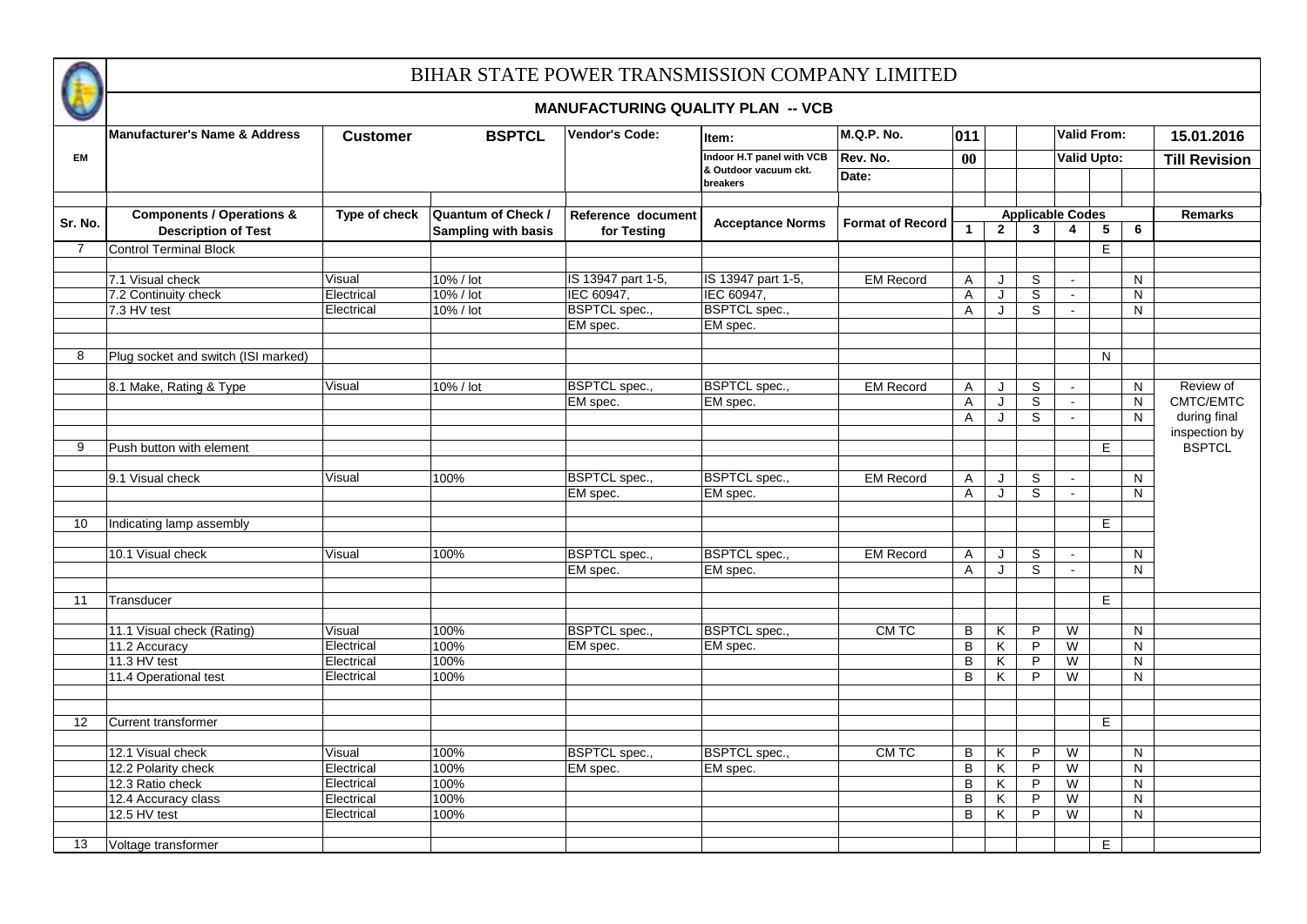

|         |                                                           |                 |                            | <b>MANUFACTURING QUALITY PLAN -- VCB</b> |                                   |                         |              |                |                         |                         |                    |                      |
|---------|-----------------------------------------------------------|-----------------|----------------------------|------------------------------------------|-----------------------------------|-------------------------|--------------|----------------|-------------------------|-------------------------|--------------------|----------------------|
|         | <b>Manufacturer's Name &amp; Address</b>                  | <b>Customer</b> | <b>BSPTCL</b>              | <b>Vendor's Code:</b>                    | ltem:                             | <b>M.Q.P. No.</b>       | 011          |                |                         |                         | <b>Valid From:</b> | 15.01.2016           |
| EM      |                                                           |                 |                            |                                          | Indoor H.T panel with VCB         | Rev. No.                | $\bf{00}$    |                |                         | <b>Valid Upto:</b>      |                    | <b>Till Revision</b> |
|         |                                                           |                 |                            |                                          | & Outdoor vacuum ckt.<br>breakers | Date:                   |              |                |                         |                         |                    |                      |
|         | <b>Components / Operations &amp;</b>                      | Type of check   | <b>Quantum of Check /</b>  | Reference document                       |                                   |                         |              |                | <b>Applicable Codes</b> |                         |                    | <b>Remarks</b>       |
| Sr. No. | <b>Description of Test</b>                                |                 | <b>Sampling with basis</b> | for Testing                              | <b>Acceptance Norms</b>           | <b>Format of Record</b> | $\mathbf{1}$ | $\mathbf{2}$   | $\mathbf{3}$            | $\overline{\mathbf{4}}$ | 5<br>6             |                      |
|         |                                                           |                 |                            |                                          |                                   |                         |              |                |                         |                         |                    |                      |
|         | 13.1 Visual check                                         | Visual          | 100%                       | BSPTCL spec.,                            | <b>BSPTCL</b> spec.,              | CM TC                   | В            | ĸ              | P                       | W                       | N                  |                      |
|         | 13.2 Polarity check                                       | Electrical      | 100%                       | EM spec.                                 | EM spec.                          |                         | B            | Κ              | P                       | W                       | N                  |                      |
|         | 13.3 Ratio check                                          | Electrical      | 100%                       |                                          |                                   |                         | В            | Κ              | P                       | W                       | N                  |                      |
|         | 13.4 Accuracy class                                       | Electrical      | 100%                       |                                          |                                   |                         | В            | Κ              | P                       | W                       | N                  |                      |
|         | 13.5 HV test                                              | Electrical      | 100%                       |                                          |                                   |                         | B            | K              | P                       | W                       | N                  |                      |
| 14      | Annunciators (including window)                           |                 |                            |                                          |                                   |                         |              |                |                         |                         | Е                  |                      |
|         |                                                           |                 |                            |                                          |                                   |                         |              |                |                         |                         |                    |                      |
|         | 14.1 Visual check (inscription, size)                     | Visual          | 100%                       | <b>BSPTCL</b> spec.,                     | <b>BSPTCL</b> spec.,              | CM TC                   | В            | Κ              | P                       | $\overline{W}$          | N.                 |                      |
|         | 14.2 Routine test                                         | Electrical      | 100%                       | EM spec.                                 | EM spec.                          |                         | В            | K              | P                       | W                       | N.                 |                      |
|         | 14.3 Functional check                                     | Electrical      | 100%                       |                                          |                                   |                         | В            | Κ              | P                       | W                       | $\mathsf{N}$       |                      |
|         | 14.4 HV test                                              | Electrical      | 100%                       |                                          |                                   |                         | B            | K              | P                       | W                       | N                  | Review of            |
|         |                                                           |                 |                            |                                          |                                   |                         |              |                |                         |                         |                    | CMTC/EMTC            |
| 15      | Mimic strip ( If applicable )                             |                 |                            |                                          |                                   |                         |              |                |                         |                         | N                  | during final         |
|         |                                                           |                 |                            |                                          |                                   |                         |              |                |                         |                         |                    | inspection by        |
|         | 15.1 Visual check for colour                              | Visual          | 1x Random sample           | <b>BSPTCL</b> spec.,                     | <b>BSPTCL</b> spec.,              | <b>INSP REPORT</b>      | A            | J              | S                       |                         | $\mathsf{N}$       | <b>BSPTCL</b>        |
|         | and symbol                                                |                 |                            | EM spec.                                 | EM spec.                          |                         |              |                |                         |                         |                    |                      |
|         | 15.2 Dimensional check                                    | Measurement     | 1x Random sample           |                                          |                                   |                         | A            | J              | S                       |                         | N.                 |                      |
|         |                                                           |                 |                            |                                          |                                   |                         |              |                |                         |                         |                    |                      |
| 16      | Semaphore indicators / Hooter / Bell /                    |                 |                            |                                          |                                   |                         |              |                |                         |                         | Е                  |                      |
|         | Buzzer / Test terminal block /                            |                 |                            |                                          |                                   |                         |              |                |                         |                         |                    |                      |
|         | Door switch                                               |                 |                            |                                          |                                   |                         |              |                |                         |                         |                    |                      |
|         |                                                           |                 |                            |                                          |                                   |                         |              |                |                         |                         |                    |                      |
|         | 16.1 Visual check (Type, Rating)<br>16.2 Functional check | Visual          | 1x Random sample           | <b>BSPTCL</b> spec.,                     | <b>BSPTCL</b> spec.,              | CM TC                   | В            | ĸ              | P<br>P                  | W                       | N.                 |                      |
|         |                                                           | Electrical      | 100%                       | EM spec.                                 | EM spec.                          |                         | В            | Κ              |                         | W                       | N.                 |                      |
|         | 16.3 HV test                                              | Electrical      | 100%                       |                                          |                                   |                         | B            | Κ              | P                       | W                       | N                  |                      |
| 17      | Current operated relay                                    |                 |                            |                                          |                                   |                         |              |                |                         |                         | Е                  |                      |
|         |                                                           |                 |                            |                                          |                                   |                         |              |                |                         |                         |                    |                      |
|         | 17.1 Visual check (Type, Rating)                          | Visual          | 100%                       | IS 3231, IS 8686,                        | IS 3231, IS 8686,                 | CM TC                   | B            | Κ              | P                       | W                       | N                  |                      |
|         | 17.2 Functional check                                     | Electrical      | 100%                       | <b>IEC 60255</b>                         | <b>IEC 60255</b>                  |                         | В            | Κ              | P                       | W                       | N                  |                      |
|         | 17.3 HV test                                              | Electrical      | 100%                       | <b>BSPTCL</b> spec.,                     | <b>BSPTCL</b> spec.,              |                         | B            | Κ              | P                       | W                       | N                  |                      |
|         |                                                           |                 |                            | EM spec.                                 | EM spec.                          |                         |              |                |                         |                         |                    |                      |
|         |                                                           |                 |                            |                                          |                                   |                         |              |                |                         |                         |                    |                      |
| 18      | Voltage operated relay                                    |                 |                            |                                          |                                   |                         |              |                |                         |                         | E                  |                      |
|         |                                                           |                 |                            |                                          |                                   |                         |              |                |                         |                         |                    |                      |
|         | 18.1 Visual check (Type, Rating)                          | Visual          | 100%                       | IS 3231, IS 8686,                        | IS 3231, IS 8686,                 | CM TC                   | В            | K              | P                       | W                       | N.                 |                      |
|         | 18.2 Functional check                                     | Electrical      | 100%                       | IEC 60255                                | IEC 60255                         |                         | B            | Κ              | P                       | W                       | N                  |                      |
|         | 18.3 HV test                                              | Electrical      | 100%                       | <b>BSPTCL</b> spec.,                     | <b>BSPTCL</b> spec.,              |                         | B            | $\overline{K}$ | P                       | W                       | N                  |                      |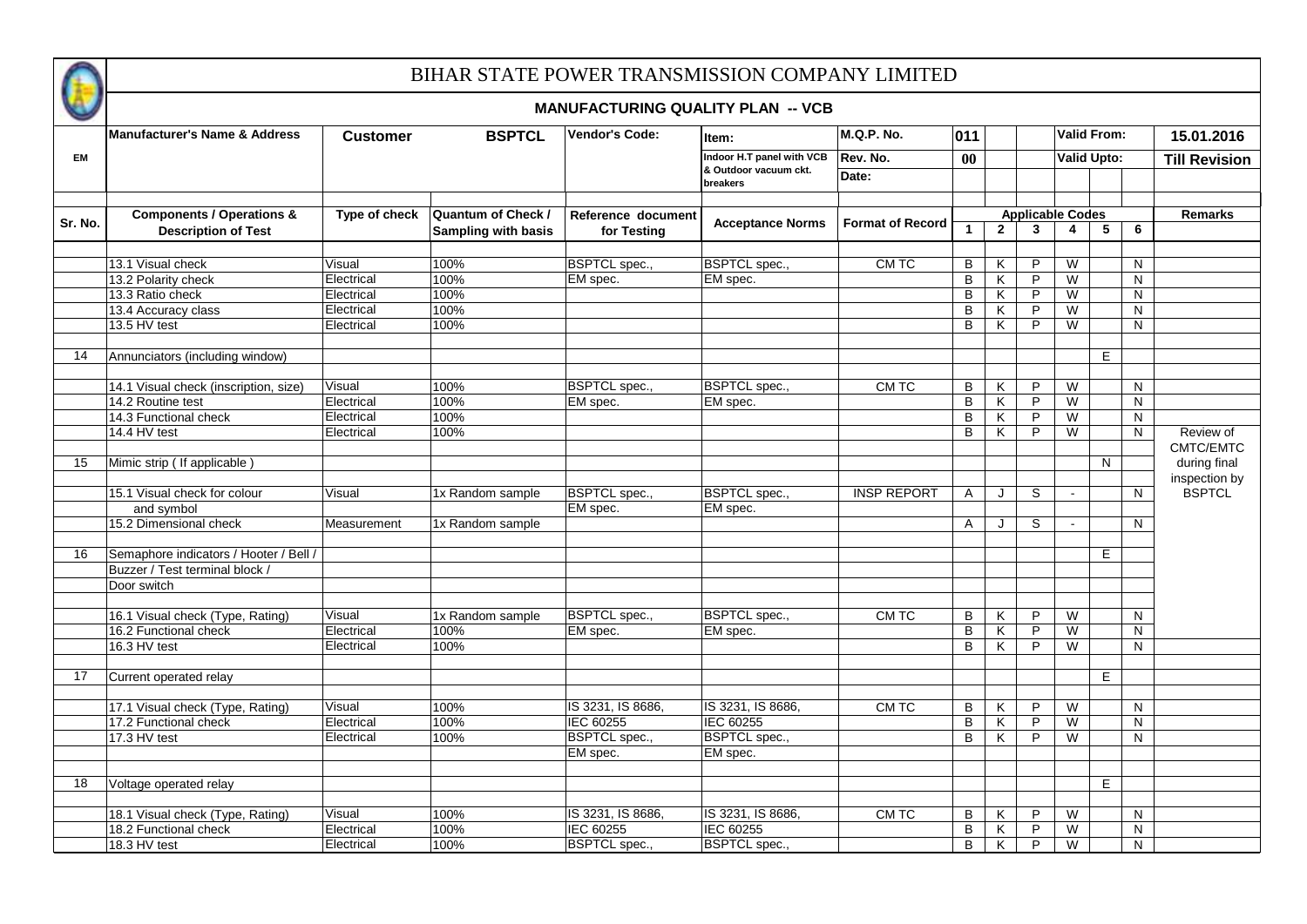

|           | <b>MANUFACTURING QUALITY PLAN -- VCB</b> |                 |                           |                                         |                                   |                         |                      |                |                         |              |             |                      |  |
|-----------|------------------------------------------|-----------------|---------------------------|-----------------------------------------|-----------------------------------|-------------------------|----------------------|----------------|-------------------------|--------------|-------------|----------------------|--|
|           | <b>Manufacturer's Name &amp; Address</b> | <b>Customer</b> | <b>BSPTCL</b>             | <b>Vendor's Code:</b>                   | Item:                             | M.Q.P. No.              | 011                  |                |                         |              | Valid From: | 15.01.2016           |  |
| <b>EM</b> |                                          |                 |                           |                                         | Indoor H.T panel with VCB         | Rev. No.                | $\bf{00}$            |                |                         | Valid Upto:  |             | <b>Till Revision</b> |  |
|           |                                          |                 |                           |                                         | & Outdoor vacuum ckt.<br>breakers | Date:                   |                      |                |                         |              |             |                      |  |
|           | <b>Components / Operations &amp;</b>     | Type of check   | <b>Quantum of Check /</b> | Reference document                      |                                   |                         |                      |                | <b>Applicable Codes</b> |              |             | <b>Remarks</b>       |  |
| Sr. No.   | <b>Description of Test</b>               |                 | Sampling with basis       | for Testing                             | <b>Acceptance Norms</b>           | <b>Format of Record</b> | $\blacktriangleleft$ | $\overline{2}$ | $\mathbf{3}$            | 4            | 5<br>6      |                      |  |
|           |                                          |                 |                           | EM spec.                                | EM spec.                          |                         |                      |                |                         |              |             |                      |  |
|           |                                          |                 |                           |                                         |                                   |                         |                      |                |                         |              |             |                      |  |
| 19        | Numerical relay                          |                 |                           |                                         |                                   |                         |                      |                |                         |              | E           |                      |  |
|           | 19.1 Visual check (Type, Rating)         | Visual          | 100%                      | IEC 60255                               | IEC 60255                         | CM TC                   | B                    | Κ              | P                       | W            | N           |                      |  |
|           | 19.2 Power Consumption                   | Electrical      | 100%                      | <b>BSPTCL</b> spec.,                    | <b>BSPTCL</b> spec.,              |                         | B                    | Κ              | P                       | W            | N           |                      |  |
|           | 19.3 Pick-up values & Tolerances         | Electrical      | 100%                      | EM spec.                                | EM spec.                          |                         | B                    | Κ              | P                       | W            | N           |                      |  |
|           | 19.4 Pick-up time & Tolerances           | Electrical      | 100%                      |                                         |                                   |                         | B                    | Κ              | P                       | W            | N           |                      |  |
|           | 19.5 Operating time & Tolerances         | Electrical      | 100%                      |                                         |                                   |                         | B                    | Κ              | P                       | W            | N           |                      |  |
|           | 19.6 Binary Inputs & Outputs             | Electrical      | 100%                      |                                         |                                   |                         | B                    | Κ              | P                       | W            | N           |                      |  |
|           | 19.7 Isolation Test                      | Electrical      | 100%                      |                                         |                                   |                         | B                    | K              | P                       | W            | N           |                      |  |
|           |                                          |                 |                           |                                         |                                   |                         |                      |                |                         |              |             |                      |  |
| 20        | Lamp Holder / Flurocent /                |                 |                           |                                         |                                   |                         |                      |                |                         |              | N           |                      |  |
|           | Incadescent Lamp (ISI marked)            |                 |                           |                                         |                                   |                         |                      |                |                         |              |             |                      |  |
|           |                                          |                 |                           |                                         |                                   |                         |                      |                |                         |              |             |                      |  |
|           | 20.1 Visual check                        | Visual          | 100%                      | <b>BSPTCL</b> spec.,                    | <b>BSPTCL</b> spec.,              | <b>EM Record</b>        | A                    | J              | S                       | $\mathbf{u}$ | N           | Review of            |  |
|           |                                          |                 |                           | EM spec.                                | EM spec.                          |                         |                      |                |                         |              |             | CMTC/EMTC            |  |
|           |                                          |                 |                           |                                         |                                   |                         |                      |                |                         |              |             | during final         |  |
| 21        | Vacuum Interrupter                       |                 |                           |                                         |                                   |                         |                      |                |                         |              | E           | inspection by        |  |
|           |                                          |                 |                           |                                         |                                   |                         |                      |                |                         |              |             | <b>BSPTCL</b>        |  |
|           | 21.1 Rating & Type                       | Visual          | 100%                      | Relevant IS / IEC                       | Relevant IS / IEC                 | <b>EM Record</b>        | A                    | J              | S                       | $\sim$       | N           |                      |  |
|           | 21.2 Appearance & Finish                 | Visual          | 100%                      | EM spec.                                | EM spec.                          |                         | A                    | J              | S                       | $\mathbf{r}$ | N.          |                      |  |
|           | 21.3 Resistance at min. closing force    | Electrical      | 100%                      | <b>BSPTCL</b> specs/manufacturers specs |                                   | CM TC                   | $\sf B$              | K              | P                       | W            | N           |                      |  |
|           | 21.4 Rated power freq withstand          |                 | 100%                      |                                         |                                   | <b>CMTC</b>             | $\, {\bf B}$         | Κ              | $\overline{P}$          | W            | N           |                      |  |
|           | voltage                                  | Electrical      |                           | <b>BSPTCL specs/manufacturers specs</b> |                                   |                         |                      |                |                         |              |             |                      |  |
|           | 21.5 Rated lighting impulse withstand    | Electrical      | 100%                      |                                         |                                   | CM TC                   | B                    | Κ              | P                       | W            | N.          |                      |  |
|           | voltage                                  |                 |                           | <b>BSPTCL specs/manufacturers specs</b> |                                   |                         |                      |                |                         |              |             |                      |  |
|           | 21.6 Last measurement of internal        |                 | 100%                      |                                         |                                   | CM TC                   | B                    | K              | P                       | W            | N           |                      |  |
|           | pressure                                 | Mechanical      |                           | <b>BSPTCL specs/manufacturers specs</b> |                                   |                         |                      |                |                         |              |             |                      |  |
|           |                                          |                 |                           |                                         |                                   |                         |                      |                |                         |              |             |                      |  |
|           |                                          |                 |                           |                                         |                                   |                         |                      |                |                         |              |             |                      |  |
| 22        | <b>Isolators / Earthing Switch</b>       |                 |                           |                                         |                                   |                         |                      |                |                         |              | N           |                      |  |
|           |                                          |                 |                           |                                         |                                   |                         |                      |                |                         |              |             |                      |  |
|           | 22.1 Rating & Type                       | Visual          | 100%                      | IS 9921 - Isolator                      | IS 9921 - Isolator                | CM TC                   | B                    | Κ              | P                       | W            | N           |                      |  |
|           | 22.2 Appearance & Finish                 | Visual          | 100%                      | IEC - 62271-8 - ESW                     | IEC - 62271-8 - ESW               |                         | $\overline{B}$       | Κ              | P                       | W            | N           |                      |  |
|           | 22.3 Mechanical operations               | Mechanical      | 100%                      | EM spec.                                | EM spec.                          |                         | B                    | K              | $\overline{P}$          | W            | N.          |                      |  |
|           | 22.4 Routine Tests                       | Elec. & Mech.   | 100%                      |                                         |                                   |                         | B                    | Κ              | P                       | W            | N           |                      |  |
|           |                                          |                 |                           |                                         |                                   |                         |                      |                |                         |              |             |                      |  |
| 23        | Vacuum Contactor                         |                 |                           |                                         |                                   |                         |                      |                |                         |              | E           |                      |  |
|           |                                          |                 |                           |                                         |                                   |                         |                      |                |                         |              |             |                      |  |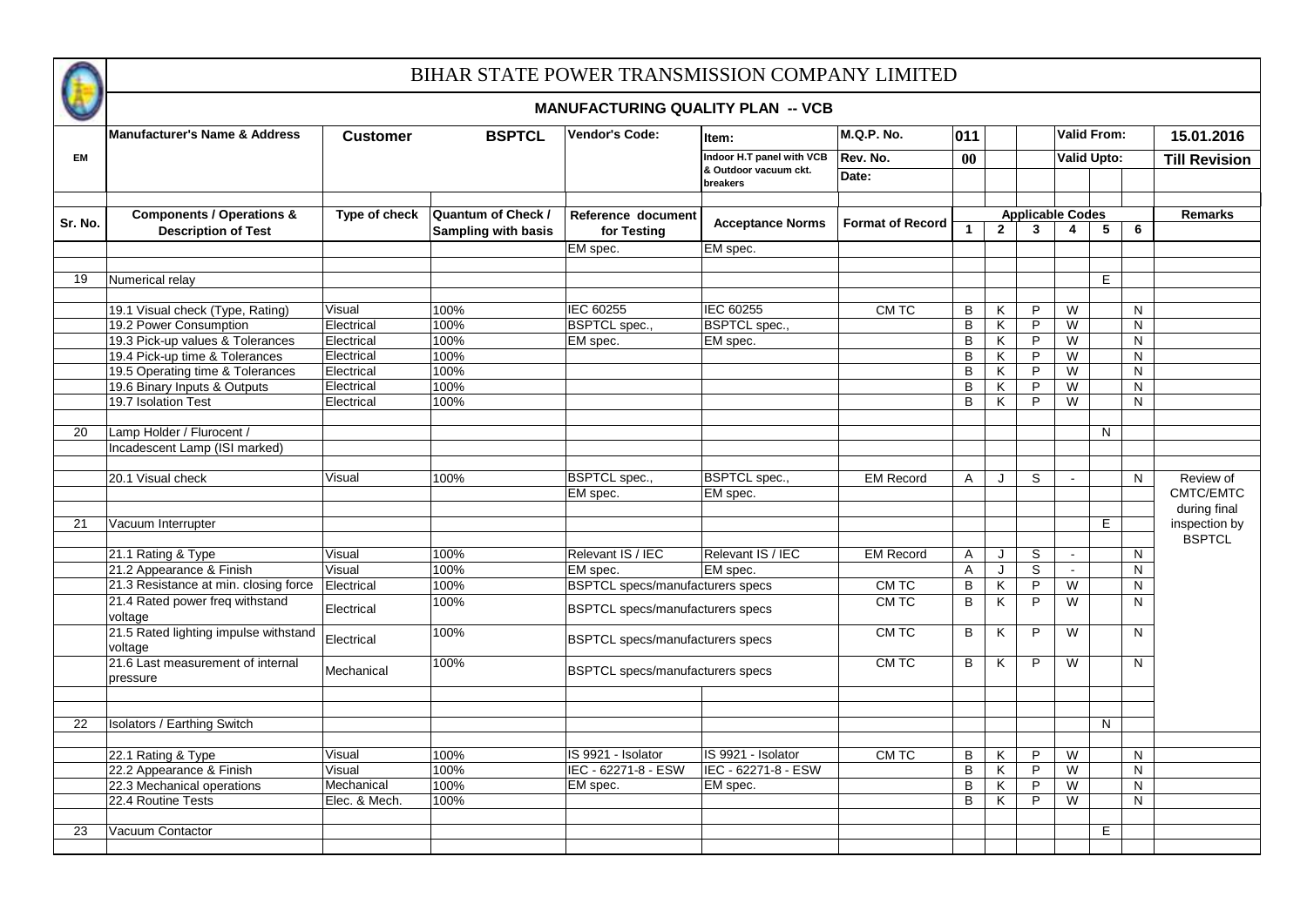

|                | <b>Manufacturer's Name &amp; Address</b> | <b>Customer</b>    | <b>BSPTCL</b>              | <b>Vendor's Code:</b>              | ltem:                             | M.Q.P. No.              | 011                     |              |   |                         | <b>Valid From:</b> | 15.01.2016           |
|----------------|------------------------------------------|--------------------|----------------------------|------------------------------------|-----------------------------------|-------------------------|-------------------------|--------------|---|-------------------------|--------------------|----------------------|
| EM             |                                          |                    |                            |                                    | Indoor H.T panel with VCB         | Rev. No.                | $\bf{00}$               |              |   |                         | <b>Valid Upto:</b> | <b>Till Revision</b> |
|                |                                          |                    |                            |                                    | & Outdoor vacuum ckt.<br>breakers | Date:                   |                         |              |   |                         |                    |                      |
|                | <b>Components / Operations &amp;</b>     | Type of check      | Quantum of Check /         | Reference document                 |                                   |                         |                         |              |   | <b>Applicable Codes</b> |                    | <b>Remarks</b>       |
| Sr. No.        | <b>Description of Test</b>               |                    | <b>Sampling with basis</b> | for Testing                        | <b>Acceptance Norms</b>           | <b>Format of Record</b> | $\overline{\mathbf{1}}$ | $\mathbf{2}$ | 3 | 4                       | 5<br>6             |                      |
|                | 23.1 Rating & Type                       | Visual             | 100%                       | <b>IEC 60470</b>                   | <b>IEC 60470</b>                  | CM TC                   | B                       | Κ            | P | W                       | N                  |                      |
|                | 23.2 Appearance & Finish                 | Visual             | 100%                       | EM spec.                           | EM spec.                          |                         | B                       | Κ            | P | W                       | N                  |                      |
|                | 23.3 Routine Tests                       | Elec. & Mech.      | 100%                       |                                    |                                   |                         | B                       | K            | P | W                       | $\mathsf{N}$       |                      |
|                |                                          |                    |                            |                                    |                                   |                         |                         |              |   |                         |                    |                      |
| 24             | Surge Arrestors                          |                    |                            |                                    |                                   |                         |                         |              |   |                         | E                  |                      |
|                | 24.1 Rating & Type                       | Visual             | 100%                       | IS 3070-3                          | IS 3070-3                         | CM TC                   | B                       | Κ            | P | W                       | N                  |                      |
|                | 24.2 Appearance & Finish                 | Visual             | 100%                       | IEC 6099-4                         | IEC 6099-4                        |                         | B                       | Κ            | P | W                       | N                  |                      |
|                | 24.3 Routine Tests                       | Electrical         | 100%                       | EM spec.                           | EM spec.                          |                         | B                       | Κ            | P | W                       | N                  |                      |
|                |                                          |                    |                            |                                    |                                   |                         |                         |              |   |                         |                    |                      |
| C.             | In Process Inspection                    |                    |                            |                                    |                                   |                         |                         |              |   |                         |                    |                      |
|                |                                          |                    |                            |                                    |                                   |                         |                         |              |   |                         |                    |                      |
| -1             | Shearing, Punching, Bending,             |                    |                            |                                    |                                   |                         |                         |              |   |                         | E.                 |                      |
|                | Deburring, Nibbling, Welding etc.        |                    |                            |                                    |                                   |                         |                         |              |   |                         |                    |                      |
|                |                                          |                    |                            |                                    |                                   |                         |                         |              |   |                         |                    |                      |
|                | 1.1 Visual check                         | Visual             | 1x Random sample           | <b>EM Drawing</b>                  | <b>EM Drawing</b>                 |                         | В                       | Κ            | P | $\sim$                  | N                  |                      |
|                | 1.2 Dimensional check                    | Measurement        | 1x Random sample           |                                    |                                   |                         | B                       | Κ            | P | $\mathbf{r}$            | N                  |                      |
|                | 1.3 Type of weld                         | Visual             | 1x Random sample           | <b>EM Drawing</b>                  | <b>EM Drawing</b>                 |                         | B                       | K            | P | $\sim$                  | N                  |                      |
|                | 1.4 Weld Location                        | Measurement        | 1x Random sample           |                                    |                                   |                         | B                       | Κ            | P | $\blacksquare$          | N                  |                      |
|                | 1.5 Weld Dimensions                      | Measurement        | 1x Random sample           |                                    |                                   |                         | В                       | Κ            | P | $\omega$                | N                  |                      |
|                | 1.6 Finish of Weld                       | Visual             | 1x Random sample           |                                    |                                   |                         | B                       | K            | P | $\sim$                  | N                  |                      |
|                | <b>Surface Treatment for all panels</b>  |                    |                            |                                    |                                   |                         |                         |              |   |                         |                    |                      |
|                |                                          |                    |                            |                                    |                                   |                         |                         |              |   |                         |                    |                      |
| $\overline{2}$ | Pretreatment by 7 tank process           |                    |                            |                                    |                                   |                         |                         |              |   |                         | E                  |                      |
|                |                                          |                    |                            |                                    |                                   |                         |                         |              |   |                         |                    |                      |
|                | 2.1 Degreasing                           |                    | 100%                       | EM spec.                           |                                   | Log book,               | B                       | K            | P | W                       |                    | N 1) Review of       |
|                | Bath pointage                            | Chemical titration | Daily                      | PTD-M/PMC/PNT/4.09 80-100 for P-20 |                                   | Lab test records        |                         |              |   |                         |                    | records on           |
|                |                                          |                    |                            |                                    | 50-70 for S-398                   |                         |                         |              |   |                         |                    | surveillance         |
|                | Bath temperature                         |                    | Every four hour            |                                    | 75-85 °C                          |                         |                         |              |   |                         |                    | basis by SL          |
|                | 2.2 Water rinsing at ambient             |                    | 100%                       |                                    | Oil layer                         |                         | B                       | Κ            | P | W                       |                    | $N$ 2) Process       |
|                | temperature                              |                    |                            |                                    | should be removed                 |                         |                         |              |   |                         |                    | validation on        |
|                | 2.3 Derusting at ambient temperature     |                    | 100%                       |                                    |                                   |                         | B                       | K            | P | W                       | N                  | yearly basis         |
|                | Bath pointage                            | Chemical titration | Daily                      |                                    | $20 - 26$                         |                         |                         |              |   |                         |                    | by SL                |
|                | 2.4 Water rinsing at ambient             |                    | 100%                       |                                    | Derusting solution                |                         | B                       | K            | P | W                       | N                  |                      |
|                | temperature                              |                    |                            |                                    | should be removed at              |                         |                         |              |   |                         |                    |                      |
|                |                                          |                    |                            |                                    | 7% iron content                   |                         |                         |              |   |                         |                    |                      |
|                | 2.5 Phosphating                          |                    | 100%                       |                                    |                                   |                         | B                       | K            | P | W                       | N                  |                      |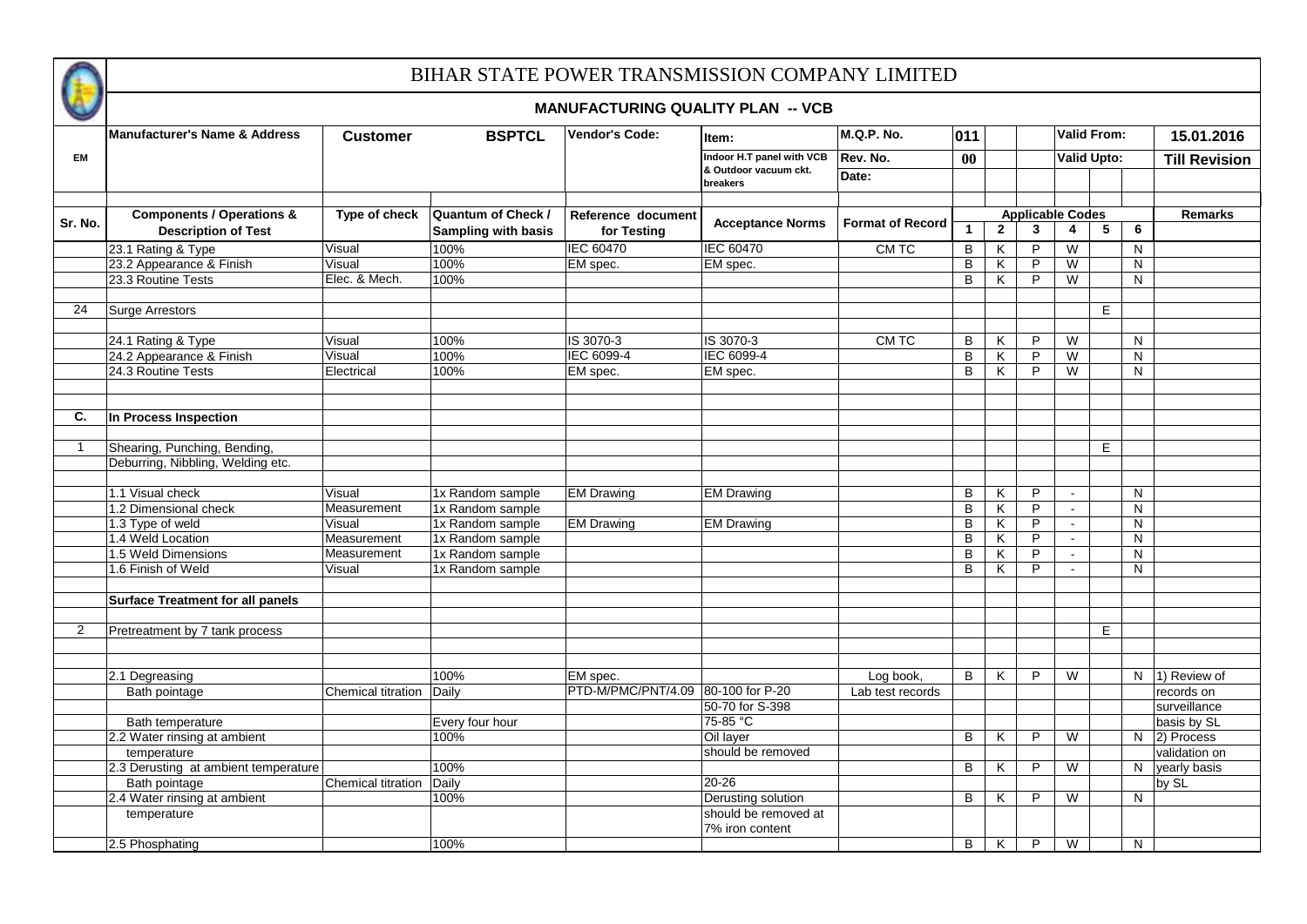

|                | <b>MANUFACTURING QUALITY PLAN -- VCB</b>                           |                    |                                           |                                                   |                                   |                         |              |                                |                                         |                         |                    |    |                           |
|----------------|--------------------------------------------------------------------|--------------------|-------------------------------------------|---------------------------------------------------|-----------------------------------|-------------------------|--------------|--------------------------------|-----------------------------------------|-------------------------|--------------------|----|---------------------------|
|                | <b>Manufacturer's Name &amp; Address</b>                           | <b>Customer</b>    | <b>BSPTCL</b>                             | <b>Vendor's Code:</b>                             | Item:                             | <b>M.Q.P. No.</b>       | 011          |                                |                                         |                         | <b>Valid From:</b> |    | 15.01.2016                |
| <b>EM</b>      |                                                                    |                    |                                           |                                                   | Indoor H.T panel with VCB         | Rev. No.                | $\bf{00}$    |                                |                                         |                         | <b>Valid Upto:</b> |    | <b>Till Revision</b>      |
|                |                                                                    |                    |                                           |                                                   | & Outdoor vacuum ckt.<br>breakers | Date:                   |              |                                |                                         |                         |                    |    |                           |
|                |                                                                    |                    |                                           |                                                   |                                   |                         |              |                                |                                         |                         |                    |    |                           |
| Sr. No.        | <b>Components / Operations &amp;</b><br><b>Description of Test</b> | Type of check      | Quantum of Check /<br>Sampling with basis | Reference document<br>for Testing                 | <b>Acceptance Norms</b>           | <b>Format of Record</b> | $\mathbf{1}$ | $\overline{2}$                 | <b>Applicable Codes</b><br>$\mathbf{3}$ | $\overline{\mathbf{4}}$ | 5                  | 6  | <b>Remarks</b>            |
|                | Bath pointage                                                      | Chemical titration | Daily                                     |                                                   | $20 - 24$                         |                         |              |                                |                                         |                         |                    |    |                           |
|                | Bath temperature                                                   |                    | Every four hour                           |                                                   | 65-70 °C                          |                         |              |                                |                                         |                         |                    |    |                           |
|                | 2.6 Water rinsing at ambient                                       |                    | 100%                                      |                                                   | Sluge should                      |                         | B            | K                              | P.                                      | W                       |                    | N  |                           |
|                | temperature                                                        |                    |                                           |                                                   | be removed                        |                         |              |                                |                                         |                         |                    |    |                           |
|                | 2.7 Passivation                                                    |                    | 100%                                      |                                                   |                                   |                         | B            | Κ                              | P.                                      | W                       |                    | N  |                           |
|                | Bath pointage                                                      | pH measurement     | Daily                                     |                                                   | $2-4$ pH                          |                         |              |                                |                                         |                         |                    |    |                           |
|                | 2.8 Hot air drying                                                 |                    | 100%                                      |                                                   | Should show whitish               |                         | B            | K                              | P                                       | W                       |                    | N  |                           |
|                | Scratch test by blunt knife                                        | Scratch test       | Once / batch                              |                                                   | streak                            |                         |              |                                |                                         |                         |                    |    |                           |
| 3              | Powder Coated Painting                                             |                    |                                           |                                                   |                                   |                         |              |                                |                                         |                         | Е                  |    |                           |
|                |                                                                    |                    |                                           |                                                   |                                   |                         |              |                                |                                         |                         |                    |    |                           |
|                | 3.1 Paint shade                                                    | Visual             | 100%                                      | <b>BSPTCL</b> spec.,                              | <b>BSPTCL</b> spec.,              | <b>INSP REPORT</b>      | В            | K                              | P                                       | W                       |                    | N  |                           |
|                | 3.2 Surface finish                                                 | Visual             | Random samples                            | EM spec.                                          | EM spec.                          |                         | В            | Κ                              | P                                       | W                       |                    | N  |                           |
|                | 3.3 Coating thickness                                              | Measurement        | Random samples                            | PTD-M/PMC/PNT/4.09                                | 80 micron average of              |                         | B            | K                              | P                                       | W                       |                    | N  |                           |
|                |                                                                    |                    | every hour                                |                                                   | 9x readings on each               |                         |              |                                |                                         |                         |                    |    |                           |
|                |                                                                    |                    |                                           |                                                   | plain surface                     |                         |              |                                |                                         |                         |                    |    |                           |
|                |                                                                    |                    |                                           |                                                   |                                   |                         |              |                                |                                         |                         |                    |    |                           |
|                | <b>Structural Assembly</b>                                         |                    |                                           |                                                   |                                   |                         |              |                                |                                         |                         |                    |    |                           |
|                |                                                                    |                    |                                           |                                                   |                                   |                         |              |                                |                                         |                         |                    |    |                           |
| $\overline{4}$ | Structural sub-assembly                                            |                    |                                           |                                                   |                                   |                         |              |                                |                                         |                         | N                  |    |                           |
|                |                                                                    |                    |                                           |                                                   |                                   |                         |              |                                |                                         |                         |                    |    |                           |
|                | 4.1 Visual check                                                   | Visual             | 100%                                      | <b>EM Drawing</b>                                 | <b>EM Drawing</b>                 | <b>INSP REPORT</b>      | В            | $\overline{\text{K}/\text{L}}$ | P/Q                                     | W                       |                    | N  | Review of                 |
|                | 4.2 Dimensional check                                              | Measurement        | 100%                                      |                                                   |                                   |                         | B            | $\overline{\overline{\xi}}$    | P/Q                                     | W                       |                    | N  | CMTC/EMTC<br>during final |
|                | <b>Structure pillars for OVCB</b>                                  |                    |                                           | <b>BSPTCL Spec/ EM spec.</b>                      |                                   | CM TC                   |              |                                |                                         |                         |                    |    | inspection by             |
|                | 4.4 Visual & dimentional check                                     | Visual/measurement |                                           |                                                   |                                   |                         | В            | K                              | P                                       | W                       |                    | N  | <b>BSPTCL</b>             |
|                | 4.4 Uniformality of galvanizing                                    | Visual             |                                           |                                                   |                                   |                         | В            | Κ                              | P                                       | W                       |                    | N  |                           |
|                | 4.5 Thichness of galvanizing                                       | Measurement        |                                           |                                                   |                                   |                         | B            | K                              | P                                       | W                       |                    | N  |                           |
|                | 4.6 Mass of Zinc coating                                           | Measurement        |                                           |                                                   |                                   |                         | В            | K                              | P                                       | W                       |                    | N. |                           |
|                |                                                                    |                    |                                           |                                                   |                                   |                         |              |                                |                                         |                         |                    |    |                           |
| 5              | Structural final assembly                                          |                    |                                           |                                                   |                                   |                         |              |                                |                                         |                         | N                  |    |                           |
|                | 5.1 Correctness of assembly                                        | Visual             | 100%                                      | <b>EM Drawing</b>                                 | <b>EM Drawing</b>                 | <b>INSP REPORT</b>      | В            | K/J                            | P/Q                                     | W                       |                    | N. |                           |
|                | 5.2 Dimensions                                                     | Measurement        | 100%                                      |                                                   |                                   |                         | B            | K/J                            | P/Q                                     | W                       |                    | N  |                           |
|                |                                                                    |                    |                                           |                                                   |                                   |                         |              |                                |                                         |                         |                    |    |                           |
|                | <b>Circuit Breakers</b>                                            |                    |                                           |                                                   |                                   |                         |              |                                |                                         |                         |                    |    |                           |
|                |                                                                    |                    |                                           |                                                   |                                   |                         |              |                                |                                         |                         |                    |    |                           |
| 6              | <b>Electrical Functions</b>                                        |                    |                                           |                                                   |                                   |                         |              |                                |                                         |                         | N                  |    |                           |
|                | 6.1 Rating of coils, motor                                         | Visual             | 100%                                      | Order instruction sheet   Order instruction sheet |                                   | <b>INSP REPORT</b>      | A            |                                | S                                       |                         |                    | N  |                           |
|                |                                                                    |                    |                                           |                                                   |                                   |                         |              |                                |                                         |                         |                    |    |                           |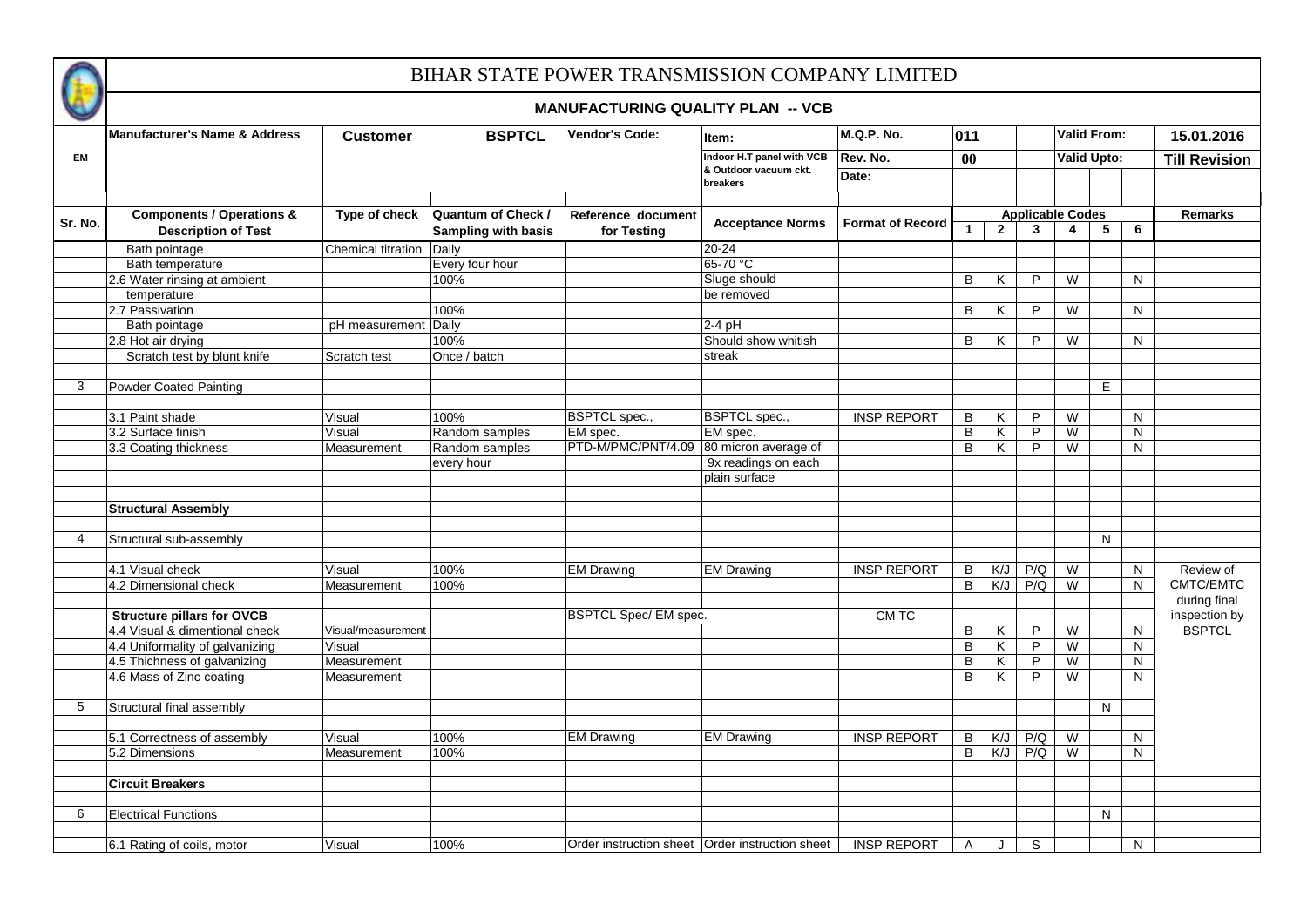

|           | Manufacturer's Name & Address                 | <b>Customer</b>     | <b>BSPTCL</b>       | <b>Vendor's Code:</b>                             | Item:                             | M.Q.P. No.              | 011          |              |                         | <b>Valid From:</b>      |    |              | 15.01.2016           |
|-----------|-----------------------------------------------|---------------------|---------------------|---------------------------------------------------|-----------------------------------|-------------------------|--------------|--------------|-------------------------|-------------------------|----|--------------|----------------------|
| <b>EM</b> |                                               |                     |                     |                                                   | Indoor H.T panel with VCB         | Rev. No.                | 00           |              |                         | <b>Valid Upto:</b>      |    |              | <b>Till Revision</b> |
|           |                                               |                     |                     |                                                   | & Outdoor vacuum ckt.<br>breakers | Date:                   |              |              |                         |                         |    |              |                      |
|           | <b>Components / Operations &amp;</b>          | Type of check       | Quantum of Check /  | Reference document                                |                                   |                         |              |              | <b>Applicable Codes</b> |                         |    |              | <b>Remarks</b>       |
| Sr. No.   | <b>Description of Test</b>                    |                     | Sampling with basis | for Testing                                       | <b>Acceptance Norms</b>           | <b>Format of Record</b> | $\mathbf{1}$ | $\mathbf{2}$ | $\mathbf{3}$            | $\overline{\mathbf{4}}$ | 5  | 6            |                      |
|           | 6.2 Auxiliary switch                          | Electrical          | 100%                | <b>EM Drawing</b>                                 | <b>EM Drawing</b>                 |                         | Α            | J            | $\overline{s}$          |                         |    | $\mathsf{N}$ |                      |
|           | 6.3 Wiring Correctness                        | Electrical          | 100%                |                                                   |                                   |                         | A            | J            | S                       |                         |    | N            |                      |
|           |                                               |                     |                     |                                                   |                                   |                         |              |              |                         |                         |    |              |                      |
| 7         | <b>Mechanical Functions</b>                   |                     |                     |                                                   |                                   |                         |              |              |                         |                         | N  |              |                      |
|           |                                               |                     |                     |                                                   |                                   |                         |              |              |                         |                         |    |              |                      |
|           | 7.1 Functioning of Gear box and               | Mechanical          | 100%                | EM spec.                                          | EM spec.                          | <b>INSP REPORT</b>      | Α            | J            | S                       |                         |    | N            |                      |
|           | Spring charging motor                         |                     |                     |                                                   |                                   |                         |              |              |                         |                         |    |              |                      |
|           | 7.2 CB opening & closing                      | Mechanical          | 100%                |                                                   |                                   |                         | A            | J            | $\overline{s}$          |                         |    | $\mathsf{N}$ |                      |
|           | 7.3 Stroke adjustments                        | Mechanical          | 100%                |                                                   |                                   |                         | Α            | J            | S                       |                         |    | N            |                      |
|           | 7.4 Contact pressure                          | Mechanical          | 100%                |                                                   |                                   |                         | Α            |              | S                       |                         |    | N            |                      |
|           | 7.5 Spring checking for any abnormalit Visual |                     | 100%                |                                                   |                                   |                         | A            | $\cdot$      | S                       |                         |    | N            |                      |
|           | <b>Switchboards</b>                           |                     |                     |                                                   |                                   |                         |              |              |                         |                         |    |              |                      |
|           |                                               |                     |                     |                                                   |                                   |                         |              |              |                         |                         |    |              |                      |
| 8         | Busbar, feeder connection and                 |                     |                     |                                                   |                                   |                         |              |              |                         |                         | N  |              |                      |
|           | cable termination assembly                    |                     |                     |                                                   |                                   |                         |              |              |                         |                         |    |              |                      |
|           |                                               |                     |                     |                                                   |                                   |                         |              |              |                         |                         |    |              |                      |
|           | 8.1 Material                                  | Visual              | 100%                | Order instruction sheet   Order instruction sheet |                                   | <b>INSP REPORT</b>      | A/B          | J/K          | P                       | W                       |    | N.           |                      |
|           | $8.2$ Size                                    | Measurement         | 100%                | <b>EM Drawing</b>                                 | <b>EM Drawing</b>                 |                         | A/B          | J/K          | P                       | $\overline{W}$          |    | $\mathsf{N}$ |                      |
|           | 8.3 Arrangement                               | Visual              | 100%                |                                                   |                                   |                         | A/B          | J/K          | P                       | W                       |    | N            |                      |
|           | 8.4 Tightening of joints                      | Measurement         | Random samples      |                                                   |                                   |                         | A/B          | J/K          | P                       | W                       |    | N            |                      |
|           | 8.5 Phase identification marking              | Visual              | 100%                |                                                   |                                   |                         | A/B          | J/K          | $\overline{P}$          | W                       |    | N            |                      |
|           |                                               |                     |                     |                                                   |                                   |                         |              |              |                         |                         |    |              |                      |
| 9         | Equipment mounting & connections              |                     |                     |                                                   |                                   |                         |              |              |                         |                         | E. |              |                      |
|           |                                               |                     |                     |                                                   |                                   |                         |              |              |                         |                         |    |              | Review of            |
|           | 9.1 Type & Details                            | Visual              | 100%                | Order instruction sheet   Order instruction sheet |                                   | <b>INSP REPORT</b>      | В            | Κ            | P                       | W                       |    | N            | CMTC/EMTC            |
|           | 9.2 Damages / defects                         | Visual / Functional | 100%                | <b>EM Drawing</b>                                 | <b>EM Drawing</b>                 |                         | B            | Κ            | P                       | W                       |    | N            | during final         |
|           | 9.3 Layout & mounting                         | Visual              | 100%                |                                                   |                                   |                         | B            | K            | P                       | W                       |    | N            | inspection by        |
|           | 9.4 Alignment                                 | Visual / Functional | 100%                |                                                   |                                   |                         | B            | Κ            | P                       | W                       |    | N            | <b>BSPTCL</b>        |
|           | 9.5 Electrical connections                    | Visual / continuity | 100%                |                                                   |                                   |                         | B            | K            | P                       | W                       |    | N            |                      |
|           | 9.6 Ferrules / sleeves on wires               | Visual              | Random samples      |                                                   |                                   |                         | B            | K            | P                       | W                       |    | $\mathsf{N}$ |                      |
|           | 9.7 Earthing                                  | Visual / continuity | 100%                |                                                   |                                   |                         | B            | K            | P                       | W                       |    | N            |                      |
|           | 9.8 Operation                                 | Functional          | 100%                |                                                   |                                   |                         | B            | K            | P                       | W                       |    | N            |                      |
|           |                                               |                     |                     |                                                   |                                   |                         |              |              |                         |                         |    |              |                      |
| 10        | Final assembly / General points               |                     |                     |                                                   |                                   |                         |              |              |                         |                         | N  |              |                      |
|           | 10.1 Overall dimensions                       | Measurement         | Random sample       | Order instruction sheet   Order instruction sheet |                                   | <b>INSP REPORT</b>      | A/B          | J/K          | P                       | W                       |    | N            |                      |
|           | 10.2 Paint shade                              | Visual              | 100%                | <b>EM Drawing</b>                                 | <b>EM Drawing</b>                 |                         | A/B          | J/K          | P                       | W                       |    | N            |                      |
|           | 10.3 Surface finish                           | Visual              | 100%                |                                                   |                                   |                         | A/B          | J/K          | $\mathsf{P}$            | W                       |    | N            |                      |
|           | 10.4 Door alignment                           | Functional          | 100%                |                                                   |                                   |                         | A/B          | J/K          | P                       | W                       |    | N.           |                      |
|           |                                               |                     |                     |                                                   |                                   |                         |              |              |                         |                         |    |              |                      |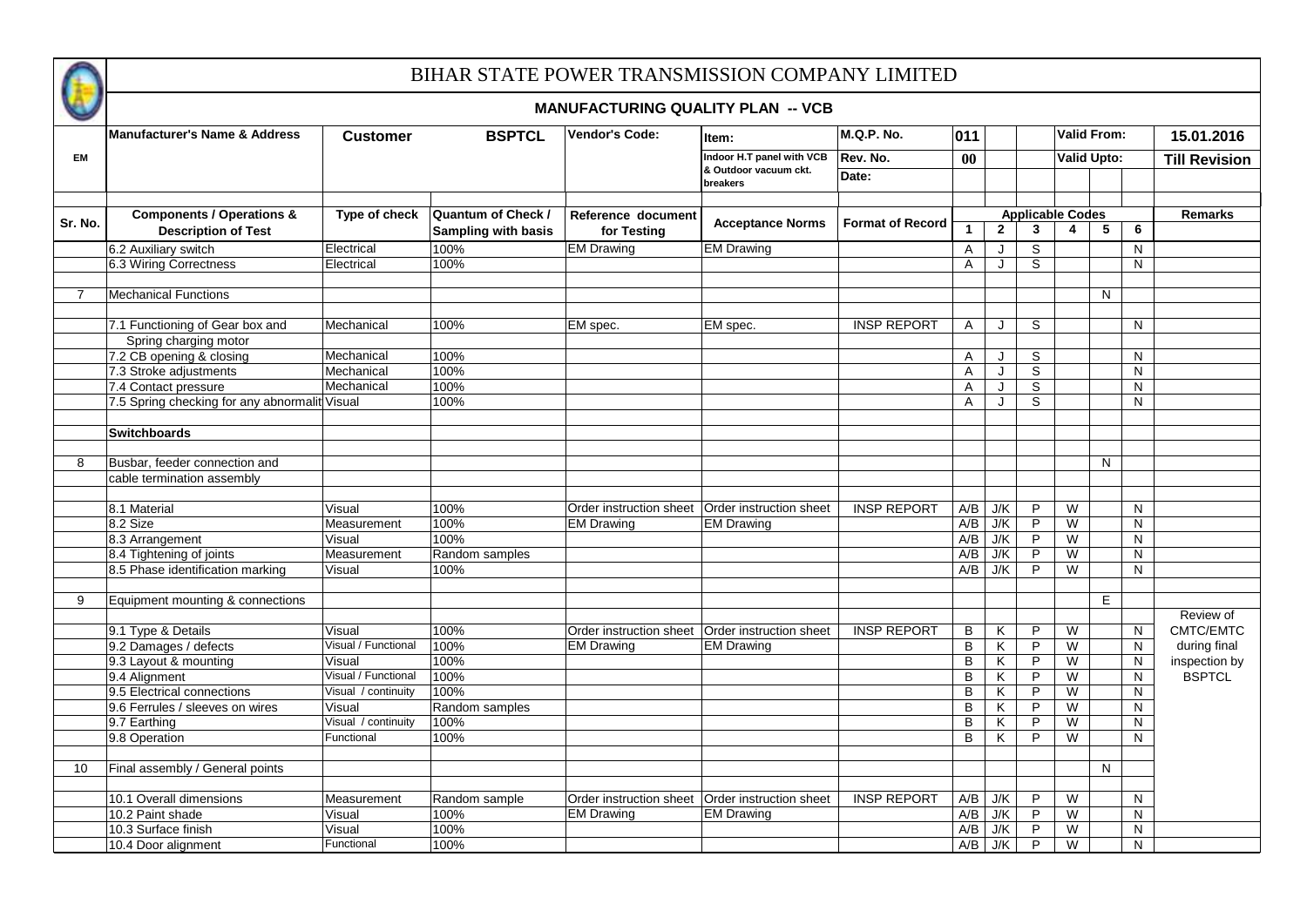

|             | <b>Manufacturer's Name &amp; Address</b>                                | <b>Customer</b>     | <b>BSPTCL</b>                                           | <b>Vendor's Code:</b>                           | Item:                             | M.Q.P. No.                         | 011          |              |                |                                                    | <b>Valid From:</b> | 15.01.2016           |
|-------------|-------------------------------------------------------------------------|---------------------|---------------------------------------------------------|-------------------------------------------------|-----------------------------------|------------------------------------|--------------|--------------|----------------|----------------------------------------------------|--------------------|----------------------|
| <b>EM</b>   |                                                                         |                     |                                                         |                                                 | Indoor H.T panel with VCB         | Rev. No.                           | 00           |              |                |                                                    | <b>Valid Upto:</b> | <b>Till Revision</b> |
|             |                                                                         |                     |                                                         |                                                 | & Outdoor vacuum ckt.<br>breakers | Date:                              |              |              |                |                                                    |                    |                      |
|             |                                                                         |                     |                                                         |                                                 |                                   |                                    |              |              |                |                                                    |                    |                      |
| Sr. No.     | <b>Components / Operations &amp;</b><br><b>Description of Test</b>      | Type of check       | <b>Quantum of Check /</b><br><b>Sampling with basis</b> | Reference document<br>for Testing               | <b>Acceptance Norms</b>           | <b>Format of Record</b>            | $\mathbf{1}$ | $\mathbf{2}$ | 3              | <b>Applicable Codes</b><br>$\overline{\mathbf{4}}$ | 5<br>6             | <b>Remarks</b>       |
|             | 10.5 Gaskets                                                            | Visual              | 100%                                                    |                                                 |                                   |                                    | A/B          | J/K          | $\overline{P}$ | $\overline{\mathsf{W}}$                            | $\mathsf{N}$       |                      |
|             | 10.6 Wire dressing                                                      | Visual              | 100%                                                    |                                                 |                                   |                                    | A/B          | J/K          | P              | W                                                  | N                  |                      |
|             | 10.7 Interchangeability                                                 | Functional          | Random sample                                           |                                                 |                                   |                                    | A/B          | J/K          | P              | W                                                  | $\mathsf{N}$       |                      |
|             | 10.8 Nameplates                                                         | Visual              | 100%                                                    |                                                 |                                   |                                    | A/B          | J/K          | P              | W                                                  | N                  |                      |
|             | 10.9 Identification marks                                               | Visual              | 100%                                                    |                                                 |                                   |                                    | A/B          | J/K          | P              | W                                                  | N                  |                      |
|             | 10.10 General aesthetics                                                | Visual              | 100%                                                    |                                                 |                                   |                                    | A/B          | J/K          | P              | W                                                  | N                  |                      |
|             | 10.11 Order related features                                            | Visual / Functional | 100%                                                    |                                                 |                                   |                                    | A/B          | J/K          | P              | W                                                  | N                  |                      |
| D.          | <b>ROUTINE TESTS</b>                                                    |                     |                                                         |                                                 |                                   |                                    |              |              |                |                                                    |                    |                      |
| -1          | <b>Routine Tests for Circuit Breaker</b>                                |                     |                                                         |                                                 |                                   |                                    |              |              |                |                                                    | N <sub>1</sub>     |                      |
|             |                                                                         |                     |                                                         |                                                 |                                   |                                    |              |              |                |                                                    |                    |                      |
|             | 1.1 Spring charging                                                     | Electrical          | 100%                                                    | IS 12729, 13118                                 | IS 12729, 13118                   | <b>INSP REPORT</b>                 | A            | J            | S              | W                                                  | N                  |                      |
|             | 1.2 CB operation timings                                                | Electrical          | 100%                                                    | IEC 60694, 622271-100 IEC 60694, 622271-100     |                                   |                                    | Α            | J            | S              | W                                                  | N                  |                      |
|             | 1.3 Resistance of main circuit                                          | Electrical          | 100%                                                    | EM spec.                                        | EM spec.                          |                                    | A            | $\mathbf{I}$ | S              | W                                                  | N                  |                      |
|             | 1.4 HV test on auxiliary circuit                                        | Electrical          | 100%                                                    | (IEC 694, 56 for Indoor (IEC 694, 56 for Indoor |                                   |                                    | A            |              | S              | W                                                  | N                  |                      |
|             | 1.5 HV test on main circuit                                             | Electrical          | 100%                                                    | CB above 12kV)                                  | CB above 12kV)                    |                                    | Α            |              | S              | W                                                  | N                  |                      |
|             | 1.6 Alignment & disengagement of<br>tension spring after 100 operations | Visual              | 100%                                                    |                                                 |                                   | <b>Routine Test</b><br>Certificate | A            | $\cdot$      | S              | W                                                  | Y                  |                      |
|             |                                                                         |                     |                                                         |                                                 |                                   |                                    |              |              |                |                                                    |                    |                      |
|             | Routine tests for switchboard and Breaker                               |                     |                                                         |                                                 |                                   |                                    |              |              |                |                                                    |                    |                      |
|             | all tests as per acceptance tests                                       |                     | 100%                                                    |                                                 |                                   |                                    |              |              |                |                                                    |                    |                      |
|             | mentioned below                                                         |                     |                                                         |                                                 |                                   |                                    |              |              |                |                                                    |                    |                      |
| 2           | Switchboard routine test                                                |                     |                                                         |                                                 |                                   |                                    |              |              |                |                                                    | N <sub>1</sub>     |                      |
|             | 2.1 Electrical connections                                              | Visual              | 100%                                                    | IS 12729, 3427                                  | IS 12729, 3427                    | <b>INSP REPORT</b>                 | Α            | $\cdot$      | S              | W                                                  | N                  |                      |
|             | 2.2 Operation tests on no load                                          | Elec. & Mech.       | 100%                                                    | IEC 60694, 62271-200                            | IEC 60694, 62271-200              |                                    | Α            | $\cdot$      | S              | W                                                  | N                  |                      |
|             | by simulation of circuit                                                |                     |                                                         | (IEC 694, 298 for                               | (IEC 694, 298 for                 |                                    |              |              |                |                                                    |                    |                      |
|             | 2.3 Insulation resistance test                                          | Electrical          | 100%                                                    | switchboards above                              | switchboards above                |                                    | A            | $\cdot$      | S              | W                                                  | N                  |                      |
|             | 2.4 HV test on main circuits                                            | Electrical          | 100%                                                    | 12kV)                                           | 12kV)                             |                                    | Α            | J            | $\mathbf S$    | W                                                  | N                  |                      |
|             | 2.5 HV test on aux. Circuit                                             | Electrical          | 100%                                                    | Order instruction sheet                         | Order instruction sheet           |                                    | A            | J            | S              | W                                                  | $\mathsf{N}$       |                      |
|             |                                                                         |                     |                                                         | <b>EM Drawing</b>                               | <b>EM Drawing</b>                 |                                    |              |              |                |                                                    |                    |                      |
|             |                                                                         |                     |                                                         |                                                 |                                   |                                    |              |              |                |                                                    |                    |                      |
| Е.          | <b>FINAL INSPECTION &amp; TESTING</b>                                   |                     |                                                         |                                                 |                                   |                                    |              |              |                |                                                    |                    |                      |
|             |                                                                         |                     |                                                         |                                                 |                                   |                                    |              |              |                |                                                    |                    |                      |
| $\mathbf 1$ | <b>Circuit Breakers</b>                                                 |                     |                                                         |                                                 |                                   |                                    |              |              |                |                                                    |                    |                      |
|             | 1.1 Spring Charging / Check for<br>spring disengagement                 | Elec. & Mech.       |                                                         | IS 12729, 13118                                 | IS 12729, 13118                   | <b>Routine Test</b><br>Certificate | A            |              | U              | Y                                                  |                    | $Y$ C.I.P            |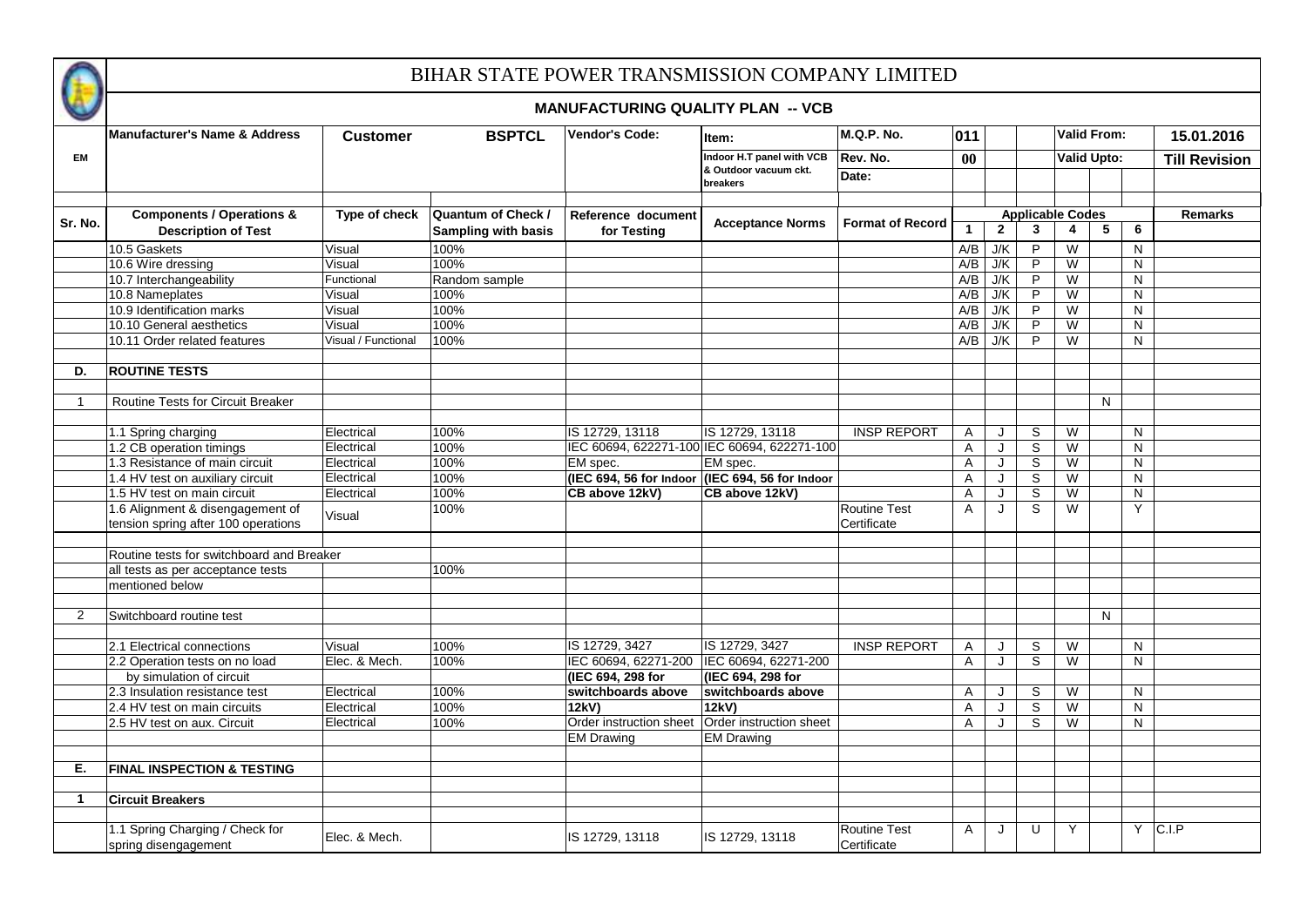

|              | <b>Manufacturer's Name &amp; Address</b>                           | <b>Customer</b>                    | <b>BSPTCL</b>                                           | <b>Vendor's Code:</b>                           | Item:                             | M.Q.P. No.              | 011            |              |              | <b>Valid From:</b>                        |                |    | 15.01.2016           |
|--------------|--------------------------------------------------------------------|------------------------------------|---------------------------------------------------------|-------------------------------------------------|-----------------------------------|-------------------------|----------------|--------------|--------------|-------------------------------------------|----------------|----|----------------------|
| <b>EM</b>    |                                                                    |                                    |                                                         |                                                 | Indoor H.T panel with VCB         | Rev. No.                | 00             |              |              | <b>Valid Upto:</b>                        |                |    | <b>Till Revision</b> |
|              |                                                                    |                                    |                                                         |                                                 | & Outdoor vacuum ckt.<br>breakers | Date:                   |                |              |              |                                           |                |    |                      |
|              |                                                                    |                                    |                                                         |                                                 |                                   |                         |                |              |              |                                           |                |    |                      |
| Sr. No.      | <b>Components / Operations &amp;</b><br><b>Description of Test</b> | Type of check                      | <b>Quantum of Check /</b><br><b>Sampling with basis</b> | Reference document<br>for Testing               | <b>Acceptance Norms</b>           | <b>Format of Record</b> | $\mathbf{1}$   | $\mathbf{2}$ | $\mathbf{3}$ | <b>Applicable Codes</b><br>$\overline{4}$ | 5              | 6  | <b>Remarks</b>       |
|              | 1.2 CB Closing & Opening on no load                                | Elec. & Mech.                      |                                                         | IEC 60694, 622271-100 IEC 60694, 622271-100     |                                   |                         | $\overline{A}$ | J            | U            | Y                                         |                |    | $Y$ C.I.P            |
|              | 1.3 Resistance of main circuit                                     | Electrical                         |                                                         | EM spec.                                        | EM spec.                          |                         | A              | J            | U            | Y                                         |                |    | $Y$ C.I.P            |
|              | 1.4 CB operation timings with                                      | Electrical                         |                                                         | (IEC 694, 56 for Indoor (IEC 694, 56 for Indoor |                                   | <b>INSP REPORT</b>      | A              | J            | $\mathbf{U}$ | Y                                         |                |    | $Y$ C.I.P            |
|              | speed curves                                                       |                                    |                                                         |                                                 |                                   |                         |                |              |              |                                           |                |    |                      |
|              | 1.5 HV test on aux. Circuit                                        | Electrical                         |                                                         | CB above 12kV)                                  | CB above 12kV)                    |                         | Α              | J            | U            | Y                                         |                |    | $Y$ C.I.P            |
|              | 1.6 HV test on main circuit                                        | Electrical                         |                                                         | <b>BSPTCL</b> spec.                             | <b>BSPTCL</b> spec.               |                         | $\overline{A}$ | $\cdot$      | $\mathbf{U}$ | Y                                         |                |    | $Y$ C.I.P            |
|              |                                                                    |                                    |                                                         |                                                 |                                   |                         |                |              |              |                                           |                |    |                      |
| $\mathbf{2}$ | <b>Switchboards</b>                                                |                                    |                                                         |                                                 |                                   |                         |                |              |              |                                           |                |    |                      |
|              |                                                                    |                                    |                                                         |                                                 |                                   |                         |                |              |              |                                           |                |    |                      |
|              | 2.1 Visual check of electrical conn./                              | Visual / measuremen Random samples |                                                         | <b>BSPTCL</b> spec.                             | <b>BSPTCL</b> spec.,              |                         | A              | J            | $\cup$       | Y                                         |                |    | $Y$ C.I.P            |
|              | <b>BOM check &amp; Dimentional check</b>                           |                                    |                                                         |                                                 |                                   |                         |                |              |              |                                           |                |    |                      |
|              | 2.2 Paint finish & coating thickness                               | Measurement                        | Random samples                                          | EM spec.                                        | EM spec.                          |                         | Α              | J            | U            | Y                                         |                |    | $Y$ C.I.P            |
|              |                                                                    |                                    |                                                         | PTD-M/PMC/PNT/4.09                              | 80 micron average of              |                         |                |              |              |                                           |                |    |                      |
|              |                                                                    |                                    |                                                         |                                                 | 9x readings on each               |                         |                |              |              |                                           |                |    |                      |
|              |                                                                    |                                    |                                                         |                                                 | plain surface                     |                         |                |              |              |                                           |                |    |                      |
|              | 2.3 Operation test on no load                                      | Elec. & Mech.                      |                                                         | IS 12729, 3427                                  | IS 12729, 3427                    |                         | A              | J            | U            | Y                                         |                |    | $Y$ C.I.P            |
|              | 2.4 Insulation resistance test                                     | Electrical                         |                                                         | IEC 60694, 62271-200                            | IEC 60694, 62271-200              |                         | Α              | J            | U            | Y                                         |                |    | $Y$ C.I.P            |
|              | 2.5 HV test on aux. Circuit                                        | Electrical                         |                                                         | (IEC 694, 298 for                               | (IEC 694, 298 for                 |                         | Α              | J            | $\cup$       | Ÿ                                         |                | Y  | CLP                  |
|              | 2.6 HV test on main circuit                                        | Electrical                         |                                                         | switchboards above                              | switchboards above                |                         | A              | J            | $\cup$       | Y                                         |                | Y. | CLP                  |
|              | 2.7 Order related features                                         | Visual / Functional                |                                                         | 12kV)                                           | 12kV)                             |                         | Α              | J            | U            | Y                                         |                |    | $Y$ C.I.P            |
|              |                                                                    |                                    |                                                         | Order instruction sheet Order instruction sheet |                                   |                         |                |              |              |                                           |                |    |                      |
|              |                                                                    |                                    |                                                         | <b>EM Drawing</b>                               | <b>EM Drawing</b>                 |                         |                |              |              |                                           |                |    |                      |
|              |                                                                    |                                    |                                                         | <b>BSPTCL</b> spec.                             | <b>BSPTCL</b> spec.               |                         |                |              |              |                                           |                |    |                      |
| 3            | <b>Structural Assembly</b>                                         |                                    |                                                         |                                                 |                                   |                         |                |              |              |                                           |                |    |                      |
|              |                                                                    |                                    |                                                         |                                                 |                                   |                         |                |              |              |                                           |                |    |                      |
|              | 4.4 Visual & dimentional check                                     | Visual/measurement                 | Random samples                                          | Approved drawing                                |                                   |                         | A              | J            | $\cup$       | Y                                         |                |    | $Y$ C.I.P            |
|              | 4.4 Uniformity of galvanizing                                      | Visual                             | Random samples                                          |                                                 |                                   |                         | Α              | J            | U            | Y                                         |                |    | $Y$ C.I.P            |
|              | 4.5 Thichness of galvanizing                                       | Measurement                        | Random samples                                          | 86 microns min/ BSPTCL Specs                    |                                   |                         | Α              | J            | U            | Y                                         |                |    | $Y$ C.I.P            |
|              |                                                                    |                                    |                                                         |                                                 |                                   |                         |                |              |              |                                           |                |    |                      |
| F.           | <b>Packing and Despatch</b>                                        |                                    |                                                         |                                                 |                                   |                         |                |              |              |                                           |                |    |                      |
|              |                                                                    |                                    |                                                         |                                                 |                                   |                         |                |              |              |                                           |                |    |                      |
| $\mathbf{1}$ | Pre-despatch checks                                                |                                    |                                                         |                                                 |                                   |                         |                |              |              |                                           |                |    |                      |
|              |                                                                    |                                    |                                                         |                                                 |                                   |                         |                |              |              |                                           |                |    |                      |
|              | 1.1 Packing worthyness                                             | Visual                             | 100%                                                    | <b>BSPTCL</b> spec.,                            | <b>BSPTCL</b> spec.,              | <b>EM's Records</b>     | Α              | J            | S            | $\sim$                                    | E              | N  |                      |
|              | 1.2 Identification marking on                                      | Visual                             | 100%                                                    | Approved drawings,                              | Approved drawings,                |                         | Α              | J            | S            | $\mathbf{r}$                              | $\overline{E}$ | N  |                      |
|              | packed cases                                                       |                                    |                                                         | EM spec.                                        | EM spec.                          |                         |                |              |              |                                           |                |    |                      |
|              | 1.3 Despatch destination marking                                   | Visual                             | 100%                                                    |                                                 |                                   |                         | Α              | J            | S            | $\sim$                                    | E              | N  |                      |
|              | 1.4 Handling and storage instructions                              | Visual                             | 100%                                                    |                                                 |                                   |                         | Α              | J            | S            | $\overline{a}$                            | $\overline{E}$ | N  |                      |
|              | 1.5 Enclosure of applicable                                        | Visual                             | 100%                                                    |                                                 |                                   |                         | A              | J            | S            | $\sim$                                    | E              | N  |                      |
|              | documents, Sr. No. Records of                                      |                                    |                                                         |                                                 |                                   |                         |                |              |              |                                           |                |    |                      |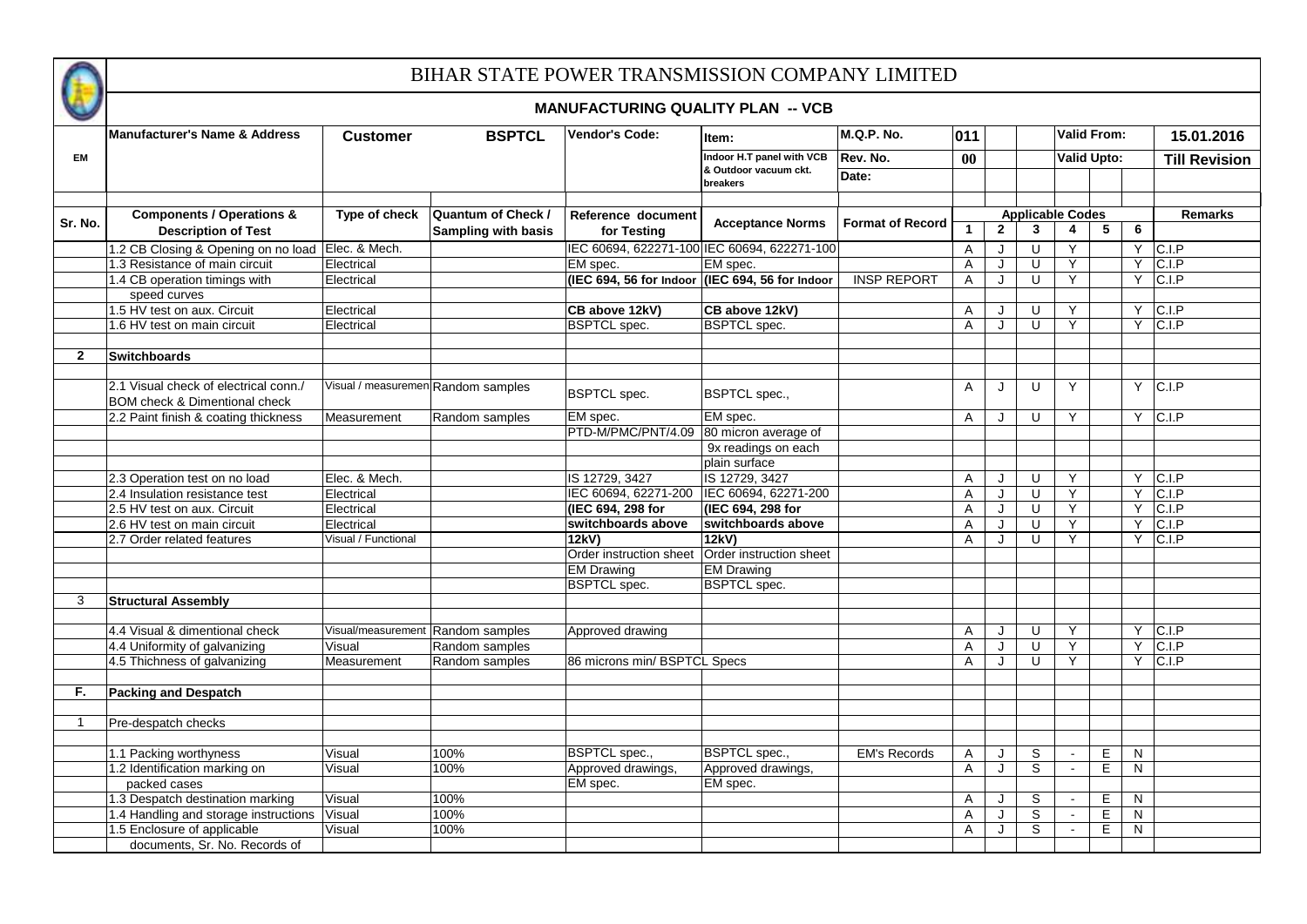

| <b>VALU</b> |                                                                    |                 |                                                         | <b>MANUFACTURING QUALITY PLAN -- VCB</b> |                           |                         |           |              |                              |                    |   |   |                      |
|-------------|--------------------------------------------------------------------|-----------------|---------------------------------------------------------|------------------------------------------|---------------------------|-------------------------|-----------|--------------|------------------------------|--------------------|---|---|----------------------|
|             | <b>Manufacturer's Name &amp; Address</b>                           | <b>Customer</b> | <b>BSPTCL</b>                                           | <b>Vendor's Code:</b>                    | Item:                     | M.Q.P. No.              | 011       |              |                              | Valid From:        |   |   | 15.01.2016           |
| <b>EM</b>   |                                                                    |                 |                                                         |                                          | Indoor H.T panel with VCB | Rev. No.                | $\bf{00}$ |              |                              | <b>Valid Upto:</b> |   |   | <b>Till Revision</b> |
|             |                                                                    |                 |                                                         | & Outdoor vacuum ckt.<br>breakers        | Date:                     |                         |           |              |                              |                    |   |   |                      |
| Sr. No.     | <b>Components / Operations &amp;</b><br><b>Description of Test</b> | Type of check   | <b>Quantum of Check /</b><br><b>Sampling with basis</b> | Reference document<br>for Testing        | <b>Acceptance Norms</b>   | <b>Format of Record</b> |           | $\mathbf{2}$ | <b>Applicable Codes</b><br>3 |                    | 5 | 6 | <b>Remarks</b>       |
|             | components mounted on panel                                        |                 |                                                         |                                          |                           |                         |           |              |                              |                    |   |   |                      |
| 2           | Check for healthyness of packing                                   | Visual          | 100%                                                    | EM spec.                                 | EM spec.                  |                         | A         |              | S                            | $\sim$             | E | N |                      |
|             |                                                                    |                 |                                                         |                                          |                           |                         |           |              |                              |                    |   |   |                      |
| 3           | Verification of CIP/MICCC reference<br>on packing cases            | Visual          | 100%                                                    | EM spec.                                 | EM spec.                  | <b>EM's Records</b>     |           |              | S                            | $\sim$             | Е | N |                      |
|             |                                                                    |                 |                                                         |                                          |                           |                         |           |              |                              |                    |   |   |                      |
|             | <b>Witness of Samples</b>                                          |                 |                                                         |                                          |                           |                         |           |              |                              |                    |   |   |                      |
|             | S - Equipment Manufacturer                                         |                 | 100%                                                    |                                          |                           |                         |           |              |                              |                    |   |   |                      |
|             | EM                                                                 |                 |                                                         |                                          |                           |                         |           |              |                              |                    |   |   |                      |
|             | T/U - Turnkey Contractor shall                                     |                 |                                                         |                                          |                           |                         |           |              |                              |                    |   |   |                      |
|             | witness 75% and                                                    |                 |                                                         |                                          |                           |                         |           |              |                              |                    |   |   |                      |
|             | <b>BSPTCL shall witness</b>                                        |                 |                                                         |                                          |                           |                         |           |              |                              |                    |   |   |                      |
|             | 25% of offered lot                                                 |                 |                                                         |                                          |                           |                         |           |              |                              |                    |   |   |                      |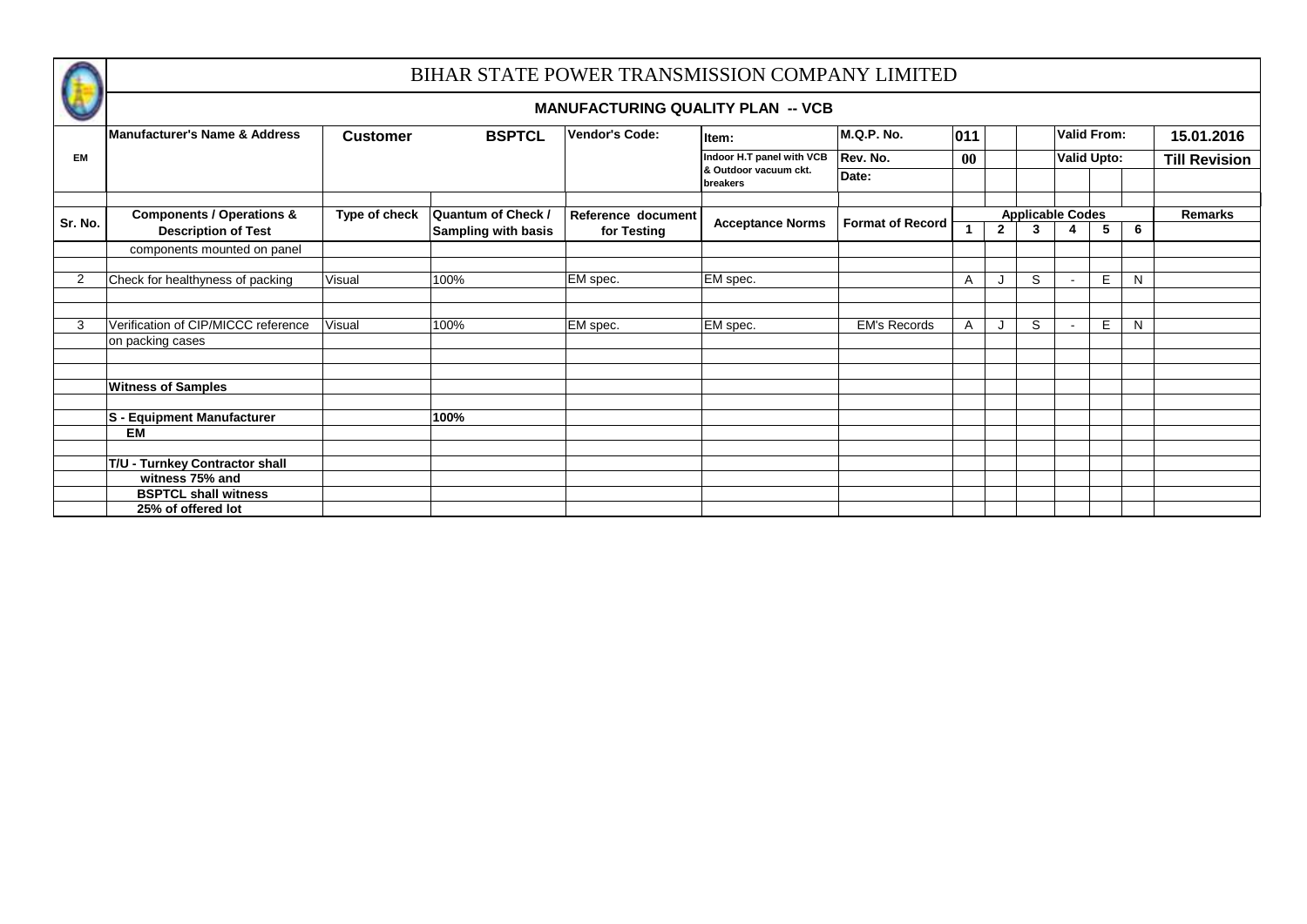| Sr.no.         | Category                             | <b>Name of Vendor</b>                        | Address                                 | E-mail                   |
|----------------|--------------------------------------|----------------------------------------------|-----------------------------------------|--------------------------|
|                |                                      | PRAGATI ELECTRICALS P LTD.<br>(HT            | R-230, TTC, MIDC                        | vishal.borse@praga       |
| $\mathbf{1}$   | <b>Current Transformer/Potential</b> | CT, PT, CBCT, Control trafo)                 | <b>INDUSTRIAL AREA,</b>                 | tielectricals.com        |
|                | transformer                          |                                              | RABALE, NAVI<br>MUMBAL 400701           |                          |
|                |                                      | Electrical Controls & Systems (ECS)          | Plot No 866/2 G.I.D.C.                  | amit@epoxyhouse.         |
| $\overline{2}$ | <b>Current Transformer/Potential</b> | (HT CT, PT, CBCT, Control trafo,             | Makarpura, Vadodara,                    | com                      |
|                | transformer                          | Close/Trip coils for HT circuit breakers)    | 390010,                                 |                          |
|                |                                      | KAPPA ELECTRICALS                            | (HT CT, 5/3 CART TRACK                  | KAPPA@VSNL.CO            |
| 3              | <b>Current Transformer/Potential</b> | PT, CBCT, Control trafo)                     | ROAD.                                   | м                        |
|                | transformer                          |                                              | MADUVANKARAI,                           |                          |
|                | <b>Current Transformer/Potential</b> | <b>GEMINI INSTRATECH PVT. LTD.</b><br>(HT    | CHENNAL 600042<br>H 43, MIDC, AMBAD,    | manojp@geminiinst        |
| $\overline{4}$ | transformer                          | CT, PT, CBCT, Control trafo)                 | NASHIK, 422010                          | ratech.com               |
|                |                                      | SHUBHADA POLYMERS PRODUCTS                   | CTS 111, OPP.L&T                        | gfp@bom5.vsnl.net.       |
|                |                                      | PVT LTD<br>(HT earthing                      | GATE NO.5, SAKI                         | in                       |
| 5              | Miscellaneous panel items            | switches, CVD, Busbar joint shrouds,         | VIHAR ROAD POWAI,                       |                          |
|                |                                      | Insulating materials, Switching bars,        | MUMBAI, 400072                          |                          |
|                |                                      | 12/36kV HT bushings)                         |                                         |                          |
|                |                                      | (HT<br>Raychem Rpg Ltd                       | 1/62 MG Rd, Off                         | sraman@raychemr          |
|                |                                      | surge arrestors for indoor HT panels)        | Western Express,                        | pg.com                   |
| 6              | Miscellaneous panel items            |                                              | Highway, Near BHP,                      |                          |
|                |                                      |                                              | Post Sativali, Vasai,<br>Thano 401208   |                          |
|                |                                      | Raychem RPG Ltd<br>(HT                       | CEAT Mahal Annexe,                      |                          |
| $\overline{7}$ | Fabricated Busbars / HT busbar       | busbar insulating sleeve, Fabricated         | 463, Dr. Annie Besant                   |                          |
|                | sleeves                              | busbarsfor HT panels)                        | Rd., Mumbai, 400025                     |                          |
|                |                                      | RR KABEL LTD<br>(Control                     | <b>RAM RATNA</b>                        | RAMRATNA@BOL             |
|                |                                      | wires/cables of various size & type for HT   | HOUSE, OASIS                            | NET.IN                   |
| 8              | <b>PVC Wires</b>                     | panel)                                       | COMPLEX, KAMLA                          |                          |
|                |                                      |                                              | MILL COMP.,<br>S.B.MARGLOWER            |                          |
|                |                                      |                                              | PAREL, MUMBAI,                          |                          |
|                |                                      | <b>Rolliflex Industries</b><br>(Control      | 10001<br>202, Sangam Arcade,            | ROLLIFLEX@VSN            |
| 9              | <b>PVC Wires</b>                     | wires/cables of various size & type for HT   | V.P. Road, Opposite                     | L.COM                    |
|                |                                      | panel)                                       | Station Vile Parle (W),                 |                          |
|                |                                      | Polycab Wires (Control wires/cables of       | Mumhai 400056<br>HICO House, 1st floor, |                          |
|                | <b>PVC Wires</b>                     |                                              | Pandit Satawalekar                      | nrkhush@polycab.c        |
| 10             |                                      | various size & type for HT panel)            | Marg, Mahim(W),                         | om                       |
|                |                                      | <b>INSULE PRODUCTS</b>                       | Mumbai- 400016<br>19 ANJU SHOPPING      |                          |
|                |                                      | (Busbar                                      | CENTRE, TILAK                           | GFP@BOM5.VSNL            |
| 11             | <b>IVCB</b> components               | support insulators, Breaker pole insulators) | ROAD, SANTACRUZ                         | NET.IN                   |
|                |                                      |                                              | WEST, MUMBAI,                           |                          |
|                |                                      | Mascasts<br>(Busbar                          | 400054<br>14/15 Apurva Indl             | mascasts@satyam.         |
| 12             | Miscellaneous panel items            | support insulators)                          | Estate Makwana Rd,                      | net.in                   |
|                |                                      |                                              | Marol Naka Andheri.                     |                          |
|                |                                      | <b>INDIA INSULATORS</b><br>(Busbar           | Mumhai 400059<br><b>NEAR MARATHE</b>    | SAN PRECAST@             |
| 13             | Miscellaneous panel items            | support insulators, Breaker pole insulators) | MILLS, MIRAJ,                           | SANCHARNET.IN            |
|                |                                      |                                              | MAHARASHTRA,                            |                          |
|                |                                      |                                              | 416410<br>Shed No 81-B/6 MIDC           |                          |
| 14             |                                      | Multi Crafts                                 | General Block Bhosari,                  | MULTICRAFTS@V<br>SNL.COM |
|                | Miscellaneous panel items            | (Insulating materials, Busbar joint shrouds) | Pune, 411026                            |                          |
|                |                                      | <b>GLASSFIBRE &amp; ALLIED INDUSTRIES</b>    | SUN CHAMBERS,                           | GLASSFIBRE@VS            |
|                |                                      |                                              | NEXT TO CANARA                          |                          |
| 15             | Miscellaneous panel items            | (Insulating materials & auxillary s/w)       | <b>BANK, GOREGAON</b>                   | NL.COM                   |
|                |                                      |                                              | EAST, MUMBAI,                           |                          |
|                |                                      |                                              | 100063                                  |                          |

s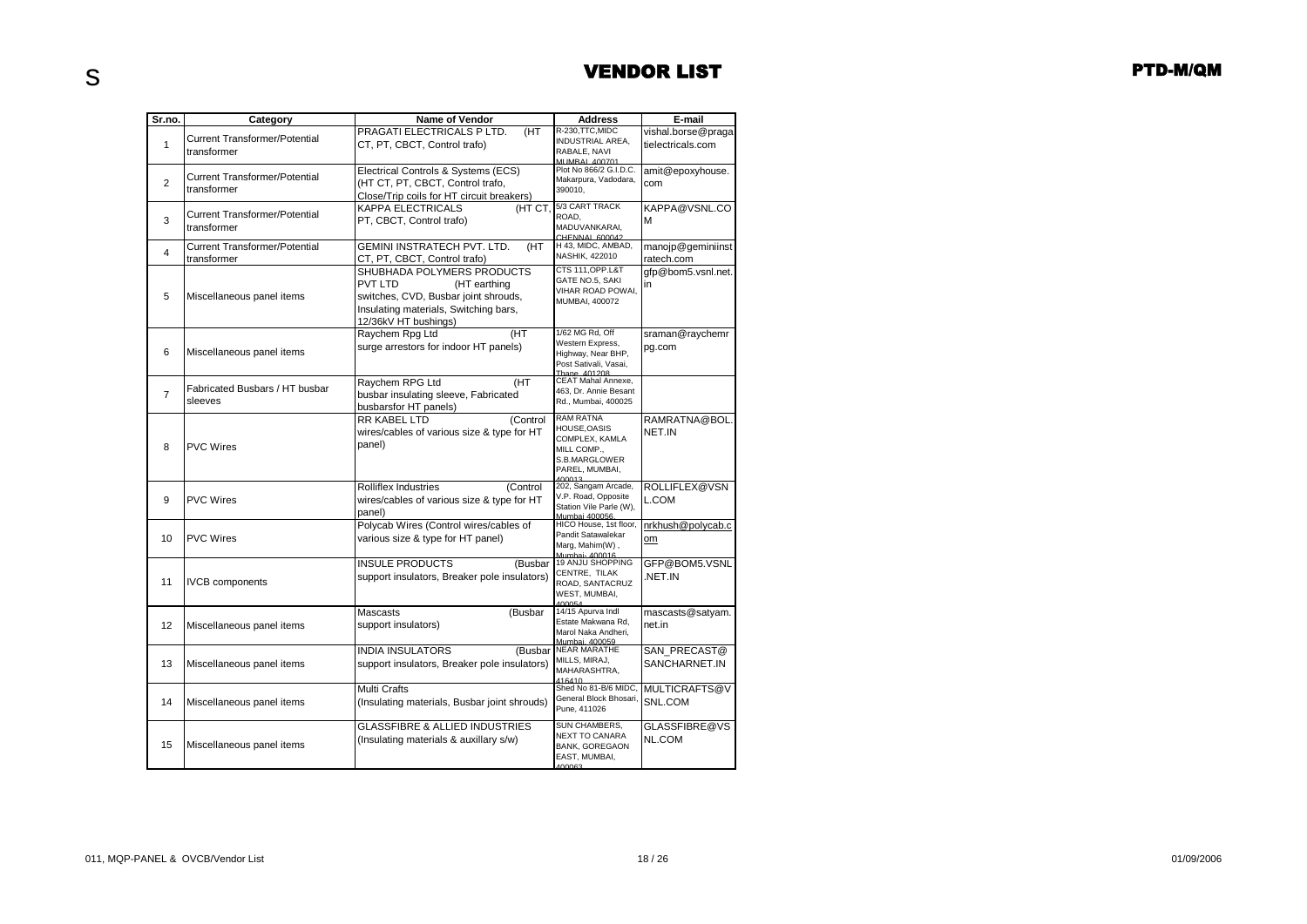|    |                           | <b>Liberty Moulding Works</b><br>(Nylon                       | Unit No 4 Raut Ind                             | pradeep_kumaran            |
|----|---------------------------|---------------------------------------------------------------|------------------------------------------------|----------------------------|
| 16 | <b>IVCB</b> components    | moulded parts for HT breakers, Contact                        | Estate, Senapati Bapat<br>Marg, Mahim, Mumbai, | @hotmail.com               |
|    |                           | arms for HT breakers)                                         | 400016                                         |                            |
|    |                           | SHRI SWASTIK ENGINEERS PVT LTD                                | w.                                             | sseplw395@yahoo.           |
| 17 | Sheet metal fabricators   | (Sheet metal fabricated structural parts and                  | 395M.I.D.C.RABALE,<br>NAVI MUMBAI, 400701      | com                        |
|    |                           | sub-assembly)                                                 |                                                |                            |
| 18 | Sheet metal fabricators   | Manik Industrial Engineering Ltd<br>(Sheet                    | Lakhi Ind House,<br>L.B.S. Marg, Bhandup       | <b>DKM@MANIKINDI</b>       |
|    |                           | metal fabricated parts)                                       | (W). Mumbai. 400078.                           | A.COM                      |
|    |                           | <b>GWS ENGINEERS &amp; FABRICATORS PVT</b>                    | A-512 MAHAPE                                   | <b>GWSENGINEERS</b>        |
| 19 | Sheet metal fabricators   | (Sheet metal fabricated structural parts and                  | ,MIDC,TTC INDL<br>AREA, OFF THANE              | @REDIFFMAIL.CO             |
|    |                           | sub-assembly)                                                 | BELAPUR ROAD,                                  | М                          |
|    |                           | DHANASHREE METALS PVT. LTD.                                   | <b>NAVI MUMBAI</b><br>PLOT NO.55               | NP DEO@REDIFF              |
| 20 | Discontinued              |                                                               | NCZ, MIDC TALOJA,                              | MAIL.COM                   |
|    |                           | (Sheet metal fabricated parts)                                | NAVI MUMBAI, 410206                            |                            |
|    |                           | UNIVERSAL WIRE INDUSTRIES                                     | PLOT NO.347, TTC                               | UWI@VSNL.COM               |
| 21 | Discontinued              | (Sheet metal fabricated structural parts and                  | INDL.AREA, MIDC,                               |                            |
|    |                           | sub-assembly)                                                 | RABALE, NAVI<br>MI IMBAL 400602                |                            |
|    |                           | <b>SPRING STEEL PRODUCTS</b><br>(Sheet                        | PLOT NO.A-298, ROAD                            | SPRINGSTEEL@V              |
| 22 | Sheet metal fabricators   | metal fabricated structural parts and sub-                    | Z. OFF ROAD 16                                 | SNL.NET                    |
|    |                           | assembly)                                                     | WAGLE ESTATE,<br>THANE, 400604                 |                            |
|    |                           | SUWINKA ENGINEERING PVT. LTD.                                 | R-803                                          |                            |
|    |                           |                                                               | T.T.C.INDUSTRIAL                               | SUWINKA@VSNL<br><b>NET</b> |
| 23 | Sheet metal fabricators   | (Sheet metal fabricated structural parts and<br>sub-assembly) | ESTATE, RABALE,                                |                            |
|    |                           |                                                               | NAVI MUMBAI, 400701                            |                            |
|    |                           | Symatic Engg. Pvt Ltd.<br>(Sheet                              | Plot no EL-127/128,                            |                            |
| 24 | Sheet metal fabricators   | metal fabricated structural parts and sub-                    | TTC, Electronic Zone,<br>Mahape, Navi Mumbai-  |                            |
|    |                           | assembly)                                                     | 400710                                         |                            |
|    |                           | Jyotitech Industries<br>(Sheet                                | R-607, TTC Industrial<br>area, Rabale, Navi -  |                            |
| 25 | Sheet metal fabricators   | metal fabricated structural parts and sub-                    | Mumbai - 400 701                               |                            |
|    |                           | assembly)<br><b>Refair Industries</b>                         | Unit 57 Block A Nand                           | refairind444@yaho          |
| 26 | <b>IVCB</b> components    | (Non<br>ferrous components for HT breakers,)                  | Jyot Ind Est, Near IBM                         | o.co.in                    |
|    |                           |                                                               | Andheri East, Mumbai,                          |                            |
|    |                           | <b>Refair Industries</b><br>(Contact                          | 400072<br>R444 TTC Indi Area,                  | REFAIRIND444@Y             |
| 27 | <b>IVCB</b> components    | arms for HT breakers)                                         | Rabale, Navi Mumbai,                           | AHOO.CO.IN                 |
|    |                           | Cen-Mech Industries.                                          | 400701<br>R-365, TTC, MIDC,                    | centralengineering         |
| 28 | <b>Fabricated Busbars</b> | (Fabricated busbars for HT panels)                            | Rabale, Navi Mumbai.                           | @rediffmail.com            |
|    |                           | <b>MJ ENTERPRISES</b><br>(Sheet                               | 400701<br>А-                                   | MJENT@BOM7.VS              |
|    |                           | metal pre-treatment and powder coating,                       | 448, MIDC, MAHAPE, O                           | NL.NET.IN                  |
| 29 | Powder Coater             | Zinc metalising, Copper spraying)                             | FF THANE BELAPUR                               |                            |
|    |                           |                                                               | ROAD, NAVI MUMBAI,<br>THANE, 400701            |                            |
|    |                           |                                                               | A-474, TTC                                     |                            |
| 30 | Powder Coater             | <b>M.J.COATERS PVT.LTD</b><br>(Sheet                          | INDUSTRIAL AREA,                               | MJCOATERS@VS<br>NL.NET     |
|    |                           | metal posder coating)                                         | MIDC, MAHAPE, NAVI                             |                            |
|    |                           | NEW UNITED METAL AND ENGG                                     | MI IMBAI 400701<br>PLOT 52-B SCHEME            | REYNOLDP@GIAS              |
|    |                           | <b>WORKS</b><br>(Non ferrous                                  | 56, SION DHARAVI,                              | BM01.VSNL.NET.I            |
| 31 | <b>OVCB</b> components    | metal parts like aluminium flanges for HT                     | MUMBAI, 400017                                 | N                          |
|    |                           | breakers)                                                     |                                                |                            |
|    |                           |                                                               |                                                |                            |

s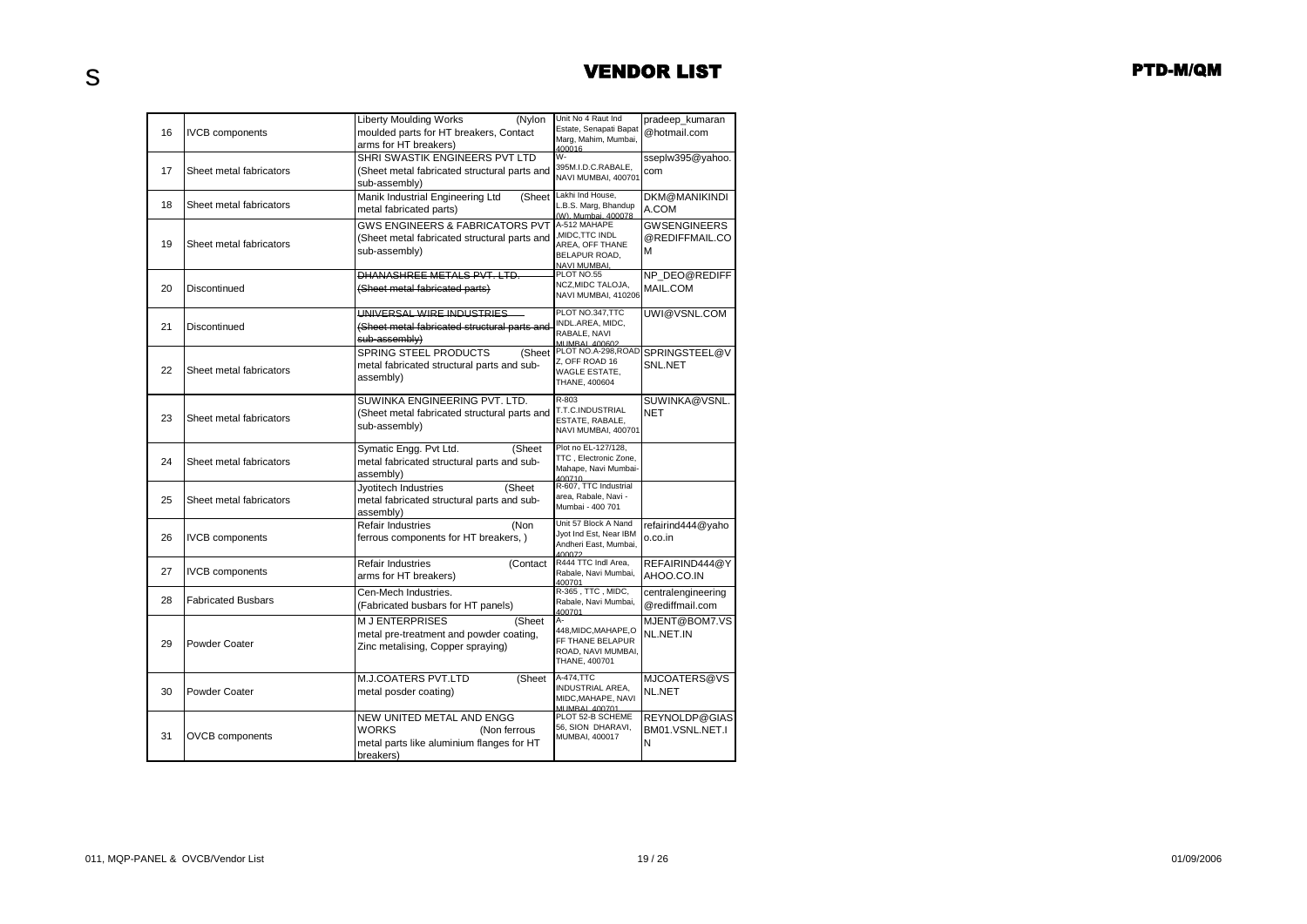|    |                           | <b>UNITY ENGINEERS</b><br>(Sheet            | <b>16 PUNJANI</b>                          | UNITYENG@BOM         |
|----|---------------------------|---------------------------------------------|--------------------------------------------|----------------------|
|    |                           | metal fabricated parts, HT outdoor circuit  | <b>INDUSTRIAL ESTATE,</b>                  | 7.VSNL.NET.IN        |
| 32 | Sheet metal fabricators   | breaker structural parts)                   | POKHRAN ROAD NO                            |                      |
|    |                           |                                             | 1, KHOPAT, THANE,<br>400601                |                      |
|    |                           | <b>REVATHI ENTERPRISES</b><br>(Sheet        | UNIT NO 10,                                | hctawde@mtnl.net.i   |
|    |                           | metal fabricated parts, Sub-assemblies for  | BUILDING NO 4,                             | n                    |
| 33 | Sheet metal fabricators   | HT circuit breakers)                        | AGARWAL UDYOG                              |                      |
|    |                           |                                             | NAGAR, SATIVALI<br>ROAD, VASAI(E),         |                      |
|    |                           |                                             | THANE 401201                               |                      |
|    |                           | SHETH FABRICATORS PVT LTD (Sheet            | R-676 TTC MIDC                             | SFPL@VSNL.COM        |
| 34 | Sheet metal fabricators   | metal fabricated parts, Sub-assemblies for  | BEHIND PIPE LINE,<br>THANE BELAPUR         |                      |
|    |                           | HT circuit breakers)                        | ROAD RABALE,                               |                      |
|    |                           |                                             | THANE 400601                               |                      |
|    |                           | <b>RASHMI ENTERPRISES</b>                   | 202, A WING,<br>VERTAX VIKAS, 2nd          | ARVINDRATHOD         |
| 35 | <b>OVCB</b> components    | (Structural parts for HT outdoor circuit    | FLOORM.V.ROAD,                             | @HOTMAIL.COM         |
|    |                           | breakers)                                   | ANDHERI(EAST),                             |                      |
|    |                           |                                             | MI IMRAI 400069                            |                      |
|    |                           | FAL INDUSTRIES LTD.<br>(Spring              | 52, SIPCOT<br><b>INDUSTRIAL</b>            | FAL@CHN.FAL.CO       |
| 36 | IVCB / OVCB components    | charging motors for HT circuit breakers)    | COMPLEX, HOSUR                             | .IN                  |
|    |                           |                                             | 635126 TN, HOSUR,                          |                      |
|    |                           | <b>MAGNA MOTORS</b><br>(Spring              | 635126<br>NO.232, 2nd MAIN, 4th            | MAGNAMOT@MA          |
|    |                           | charging motors for HT circuit breakers)    | STAGE,                                     | NTRAONLINE.CO        |
| 37 | IVCB / OVCB components    |                                             | RAJAJINAGAR                                | М                    |
|    |                           |                                             | <b>INDUSTRIAL TOWN.</b>                    |                      |
|    |                           | Baroda Bushings & Insulators                | BANGALORE 560044<br>Epoxy House, 745/1-2,  | <b>BBI@EPOXYHOUS</b> |
| 38 | IVCB / OVCB components    | (Insulating parts for HT circuit            | G.I.D.C. Estate,                           | E.COM                |
|    |                           | breakers, insulating stud)                  | Makaroura Road,                            |                      |
|    |                           | Utsav Electro-mech Pvt Ltd                  | Vadodara 390010<br>202/1 G.I.D.C.,         | PENTIUM@PN3.V        |
| 39 | <b>OVCB</b> components    | (Terminal connectors for HT outdoor circuit | Makarpura, Baroda,                         | SNL.NET.IN           |
|    |                           | breakers)                                   | 390010                                     |                      |
|    |                           | SUHEG RUBBER INDUSTRIES PVT.LTD.            | W-49 B MIDC                                |                      |
|    |                           | (Gaskets, O rings for HT circuit breakers)  | RABALE NEXT TO                             |                      |
| 40 | Rubber item               |                                             | IPCL CATAD, THANA                          |                      |
|    |                           |                                             | BELAPUR ROAD,                              |                      |
|    |                           |                                             | NAVI MUMBAI, 400701                        |                      |
|    |                           | <b>Sure Electronics</b><br>(Space           | 117/2 Manish Ind                           | sure@sureelectroni   |
| 41 | Miscellaneous panel items | heaters for HT outdoor circuit breakers)    | Estate, Navghar, Vasai<br>Road (E), Thane, | cs.com               |
|    |                           |                                             | 401210                                     |                      |
|    |                           | SHREE SAI ELECTRICAL INDUSTRIES             | SARAF KASKAR                               | MΝ                   |
| 42 | Miscellaneous panel items | (Space heaters for HT panels)               | IND.ESTATE,GALA<br>NO.B2, S.V.ROAD         | SIDHWANI@HOT         |
|    |                           |                                             | JOGESHWARI (W),                            | MAIL.COM             |
|    |                           |                                             | MLIMBAL 400102                             |                      |
|    |                           | APT CONTROLS & APPLIANCES PVT               | 120 &<br>121, BLDG.I, UDYOG                | APT@BOM7.VSNL        |
| 43 | Miscellaneous panel items | LTD<br>(Thermostat                          | VIHAR IND. ESTATE,                         | NET.IN               |
|    |                           | for HT panels and outdoor circuit breakers) | VITHALWADI (W),                            |                      |
|    |                           |                                             | ULHAS NAGAR,                               |                      |
|    |                           | APT CONTROLS & APPLIANCES PVT               | 421003<br>120 &                            | APT@BOM7.VSNL        |
|    |                           | LTD<br>(Space                               | 121, BLDG.I, UDYOG                         | NET.IN               |
| 44 | Miscellaneous panel items | heaters for HT panels)                      | VIHAR IND. ESTATE,                         |                      |
|    |                           |                                             | VITHALWADI (W),                            |                      |
|    |                           |                                             | ULHAS NAGAR,<br>121002                     |                      |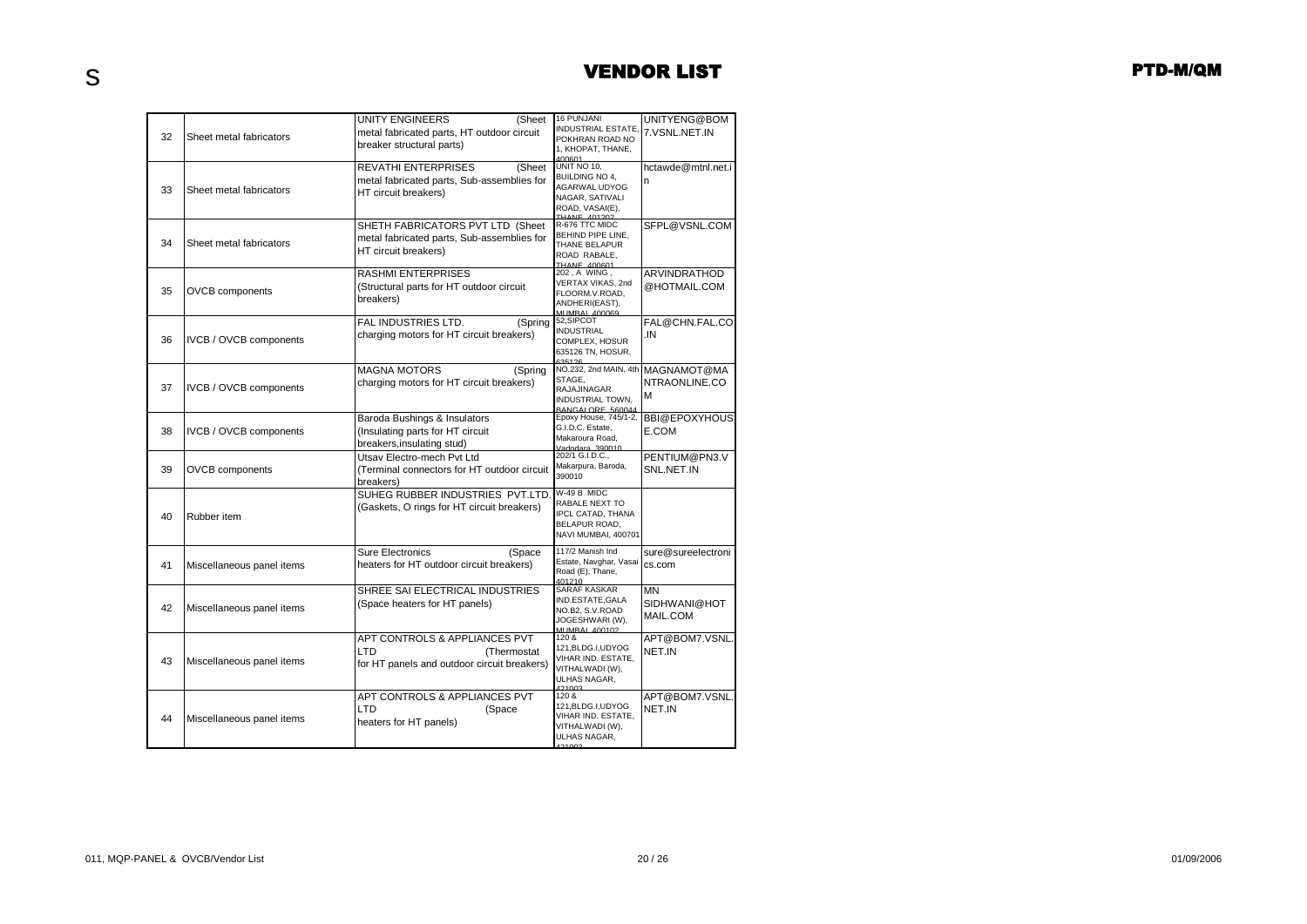| 45 | IVCB / OVCB components        | <b>INSPROS ENGINEERS PVT</b><br>(Close/Trip coils for HT circuit breakers,<br>Fast triping coils)                  | <b>M/S ELECTRO</b><br>TRANS, 42-B,<br><b>DEVKARAN MANSION</b><br>VITHALDAS RD,<br>LOHAR CHAWL,<br>MUMBAI, 400002 | INSPROS@VSNL.<br>COM                          |
|----|-------------------------------|--------------------------------------------------------------------------------------------------------------------|------------------------------------------------------------------------------------------------------------------|-----------------------------------------------|
| 46 | <b>IVCB / OVCB components</b> | RAPSRI ENGG INDUSTRIES LTD.<br>(Non ferrous metal parts for HT circuit<br>breakers)                                | 39/40-2,<br>GOWDANAPALYA,<br>SUBRAMANYAPURA<br>PO, BANGALORE,<br>560061                                          | RAPSRI@VSNL.C<br>OМ                           |
| 47 | <b>OVCB</b> components        | W.S.INDUSTRIES(INDIA) LTD<br>(Ceramic insulators for outdoor circuit<br>breakers)                                  | P.O.B NO.6 PORUR,<br>CHENNAI, 600116                                                                             | WSIPORUR@MD3.<br>VSNL.NET.IN                  |
| 48 | <b>OVCB</b> components        | <b>JAIPUR GLASS &amp; POTTERIES</b><br>(Ceramic insulators for outdoor circuit<br>breakers)                        | TONK ROAD, JAIPUR,<br>302018                                                                                     | JAIPUR.GLASS@D<br>ATAINFOSYS.NET              |
| 49 | <b>OVCB</b> components        | Ravikiran Ceramics Pvt. Ltd.<br>(Ceramic insulators for outdoor circuit<br>breakers)                               | Station Road, P.O. Via<br>Anand, Kanjari, 387325                                                                 | <b>INFO@RAVIKIRAN</b><br>CERAMICS.COM         |
| 50 | <b>OVCB</b> components        | Birla Ngk Insulators Private Ltd. (Jayshree<br>(Ceramic<br>Insulators)<br>insulators for outdoor circuit breakers) | PO Meghasar Taluka<br>Halol, Dist<br>Panchmahal, Gujarat,<br>389330                                              | jsihdom@adityabirl<br>a.com                   |
| 51 | <b>IVCB / OVCB components</b> | <b>Precision Spring Works</b><br>(Switch<br>ON/OFF springs for HT circuit breakers)                                | Unit No 15 K C<br>Industrial Est., Subash<br>Road, Jogeshwari-E,<br>Mumbai 400060                                | precisionsprings@v<br>snl.net                 |
| 52 | Control Panel assy/wiring     | <b>APEX INDUSTRIES</b><br>(Control<br>panel assembly)                                                              | <b>EL</b><br>41,T.T.C.INDUSTRIAL<br>AREA,<br>M.I.D.C.MAHAPE,<br>NAVI MUMBAI, 400705                              | apexind@rediffmail.<br>com                    |
| 53 | Discontinued                  | JYOTI CONTROLS (Control panel-<br>assembly, HT panel structural assembly)                                          | R-554, RABALE MIDC<br>IND AREA, NAVI<br>MUMBAI, 400701                                                           | <b>JYOTITECHINDUS</b><br>TRIES@REDIFFM<br>AIL |
| 54 | Control Panel assy/wiring     | Jyotitech Industries<br>panel assembly, HT panel structural<br>assembly)                                           | (Control R-419, TTC, Industrial<br>Area, M G Road,<br>Rabale, Navi Mumbai,<br>400701                             | <b>JYOTITECHINDUS</b><br>TRIES@REDIFFM<br>AIL |
| 55 | Control Panel assy/wiring     | JYOTI SWITCHGEARS PVT LTD<br>(Control panel assembly, HT panel<br>structural assembly)                             | R-456, TTC<br>INDUTRIAL AREA,<br>RABALE, NAVI<br>MLIMBAL 400701                                                  |                                               |
| 56 | Control Panel assy/wiring     | COMBINED DIGILOG SYSTEMS<br>PVT.LTD.<br>(Control<br>panel assembly)                                                | PLOT NO.EL-<br>111, ELECTRONIC<br>ZONE, TC-MIDC IND<br>AREA MAHAPE, NAVI<br>MUMBAI, 400701                       | COMNILOG@BOL<br>NET.IN                        |
| 57 | Control Panel assy/wiring     | Maharashtra Electro Mechanical Work<br>(Control panel assembly)                                                    | Plot No A-220 Opp<br>Mahape Bus Depot,<br><b>MIDC TTC Industrial</b><br>Area, Mahape, Navi<br>Mumhai 400701      | MEMWPVTLTD@H<br>OTMAIL.COM                    |
| 58 | Control Panel assy/wiring     | Symatic Engg. Pvt Ltd.<br>(Control<br>panel assembly, HT panel structural<br>assembly)                             | 128 MIDC TTC<br>(Electronic Zone),<br>Thane Belapur Road<br>Mahape, Navi Mumbai,<br>400709                       | SYMATIC@BOM3.<br>VSNL.NET.IN                  |
| 59 | Control Panel assy/wiring     | CENTRAL ENGINEERING<br>(Control panel assembly, HT panel<br>structural assembly)                                   | B-9,T.T.C.MIDC,<br>DIGHE, NAVI<br>MUMBAI, 400701                                                                 | centralengineering<br>@rediffmail.com         |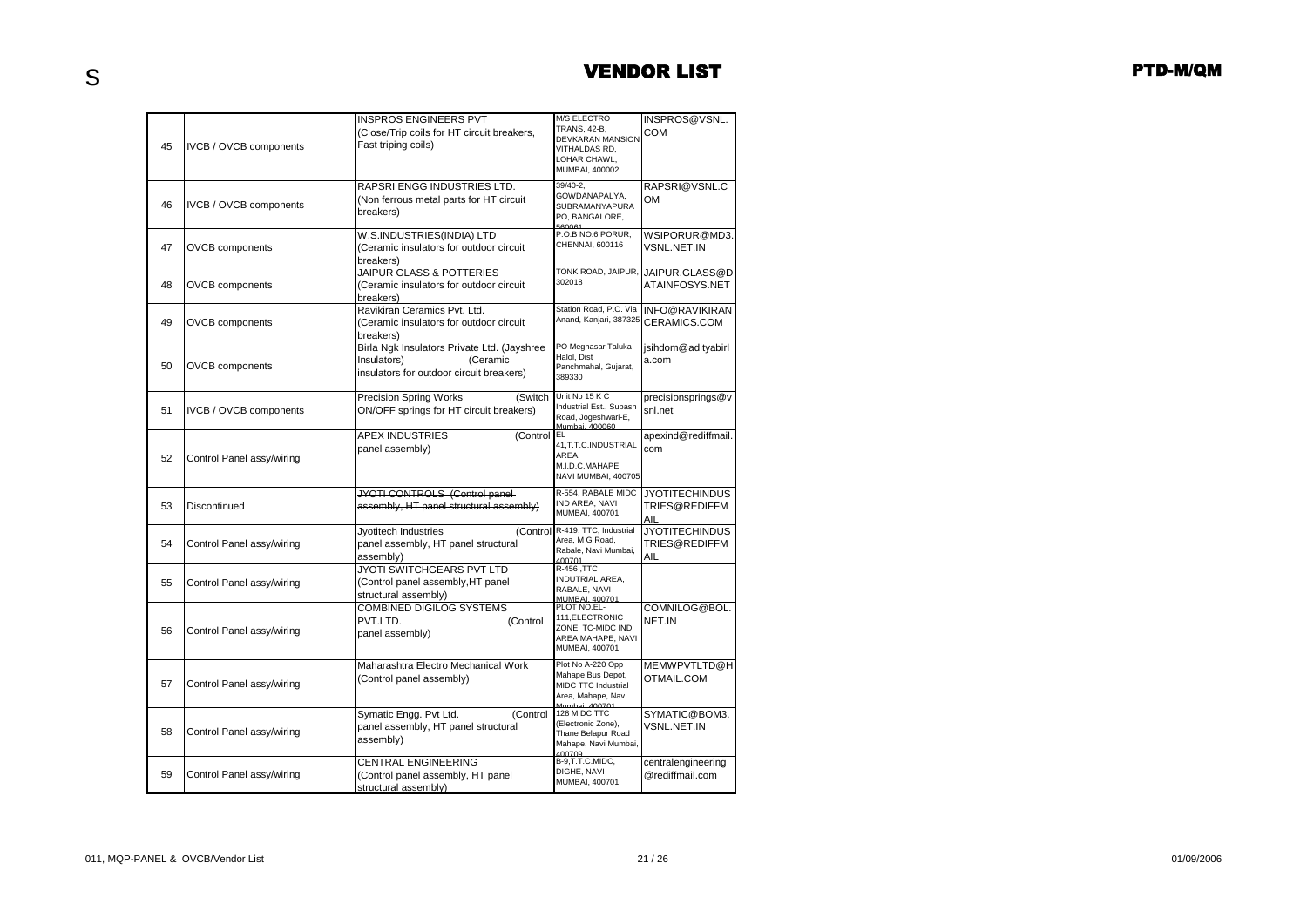|    |                           | Vibha Mechano Electric India Pvt Ltd          | Plot no A-117 to A-120,                     | narasimha.reddy@v  |
|----|---------------------------|-----------------------------------------------|---------------------------------------------|--------------------|
| 60 | Control Panel assy/wiring | (Control panel assy, HT panel structural      | MIDC Dombivli (E),<br>Phase - I, Thane -412 | ibhaindia.in       |
|    |                           | assy)                                         | 201                                         |                    |
|    |                           | REHAU AG + Co<br>(Gasket                      | Ytterbium 4, Erlangen,                      | Erlangen@REHAU.    |
| 61 | Miscellaneous panel items | for HT panel)                                 | 91058, Germany, PB                          | com                |
|    |                           | Rehau Polymers Pvt. Ltd. Mumbai (Gasket       | 30 29<br>1002, 10th floor,                  | sanjay.gautam@reh  |
|    |                           |                                               | Casablanca, Sector 11,                      |                    |
| 62 | Miscellaneous panel items | for HT panel)                                 | Plot no. 45, CBD                            | <u>au.co.in</u>    |
|    |                           |                                               | Belapur, Navi Mumbai,                       |                    |
|    |                           |                                               | 400614                                      |                    |
| 63 | Al Busbars                | HINDALCO INDUSTRIES LTD.                      | P.O RENUKOOT,<br>DIST: SONBHADRA.           |                    |
|    |                           | (Electrolytic grade aluminium busbars)        | RENUKOOT. 231217                            |                    |
|    |                           | Hindalco Industries Ltd                       | B Wing 1st Floor Ahura                      | HINDALCO.BBY@      |
|    |                           | (Electrolytic grade aluminium busbars)        | Complex, 82 Mahakali                        | RMJ.SPRINGRPG.     |
| 64 | Al Busbars                |                                               | Caves Road, Andheri                         | EMS.VSNL.NET.IN    |
|    |                           |                                               | (E), Mumbai, 400093                         |                    |
|    |                           | SUNMET INDUSTRIES                             | 251, AGRASEN                                | sunmet@bom5.vsnl   |
|    |                           | (Electrolytic grade copper busbars)           | BHAVAN,                                     | .net.in            |
| 65 | Cu Busbars                |                                               | THAKURDWAR                                  |                    |
|    |                           |                                               | ROAD, MUMBAI,                               |                    |
|    |                           | <b>Metal Gems</b>                             | 400002<br>Plot No. 113 to 120,              | metal_gems@yaho    |
| 66 | Cu Busbars                | (Electrolytic grade copper busbars)           | Panchal Udyog Nagar                         | o.co.in            |
|    |                           |                                               | Bhimpur, Daman,                             |                    |
|    |                           |                                               | 396210                                      |                    |
|    |                           | <b>Baroda Conductors Pvt Ltd</b>              | G/2 Rushi Apartments,                       | BCPL@BNPL.COM      |
| 67 | Cu Busbars                | (Electrolytic grade copper busbars)           | Near Visa Court<br>Sayed Vasna Rd,          |                    |
|    |                           |                                               | Baroda, 390015                              |                    |
|    |                           | D.C. METAL CORPORATION                        | B/5 & 6, PRAVASHI                           | KCCOPPER@SAT       |
|    |                           | (Electrolytic grade copper busbars)           | INDL EST. OFF                               | YAM.NET.IN         |
| 68 | Cu Busbars                |                                               | AAREY ROAD                                  |                    |
|    |                           |                                               | GOREGAON (E),<br>MLIMBAL 400063             |                    |
|    |                           | PLASTO FORM PRODUCTS                          | UNIT-12 SWASTIK                             | plastoform@vsnl.ne |
|    |                           | (Insulating materials)                        | <b>IND EST, 178</b>                         |                    |
| 69 | Miscellaneous panel items |                                               | VIDYANAGARI MARG                            |                    |
|    |                           |                                               | KALINA, MUMBAI,                             |                    |
|    |                           | PATEL AUTO ENGINEERING CO.INDIA               | 400098<br>PLOT NO R-848, MIDC               | NEEDHISH@VSNL      |
|    |                           | (Sheet metal fabricated parts and sub-        | TTC INDUSTRIAL,                             | COM                |
| 70 | Discontinued              |                                               | <b>AREA POST</b>                            |                    |
|    |                           | assemblies)                                   | GHANSOLIRABALE,                             |                    |
|    |                           |                                               | NAVI MUMBAI, 400701                         |                    |
|    |                           | Radiance(Al Flanges, Non ferrous metal        | A 233, KAGAL-                               | san koustug@sanc   |
| 71 | <b>OVCB</b> components    | parts like aluminium flanges for HT           | HATKANGALE, 5 Star                          | harnet.in          |
|    |                           | breakers)                                     | MIDC, Kolhapur,                             |                    |
|    |                           |                                               | Maharashtra                                 |                    |
|    |                           | Shree Shyam (Mech Housing (Sheet metal        | Plot no A-41, TTC<br>Industrial Area, Off   |                    |
| 72 | <b>OVCB</b> components    |                                               | Thane Belapur Road,                         |                    |
|    |                           | fabricated parts, Sub-assemblies for HT       | Pawne MIDC, Navi -                          |                    |
|    |                           | circuit breakers)                             | Mumhai .400705                              |                    |
|    |                           | Vishal Malleable (Insulator (Ceramic          | Plot No: 100 & 102                          | info@vishalmalleab |
| 73 | <b>OVCB</b> components    | insulators for outdoor circuit breakers) & AL | /103, Rajpipla Road,<br>Ankleshwar - 393002 | les.com            |
|    |                           | alloy - castings                              |                                             |                    |
|    |                           | Precise Rubber (O ring Gaskets, O rings       | 3/01, Khurana                               |                    |
| 74 | Rubber item               | for HT circuit breakers) & Sealing (O ring &  | Compound, Patel Road,                       |                    |
|    |                           | Gaskets)                                      | Goregaon(E), Mumbai-                        |                    |
|    |                           |                                               | 400063<br>C/347, TTC Indl Area,             | pristine mfpl@yaho |
| 75 |                           | Prestine Metal Form Pvt Ltd.(Mechanism        | MIDC pawne village,                         |                    |
|    | <b>OVCB</b> components    | Housing)                                      | Turbhe, navi-Mumbai,                        | o.com              |
|    |                           |                                               | Thane -400705                               |                    |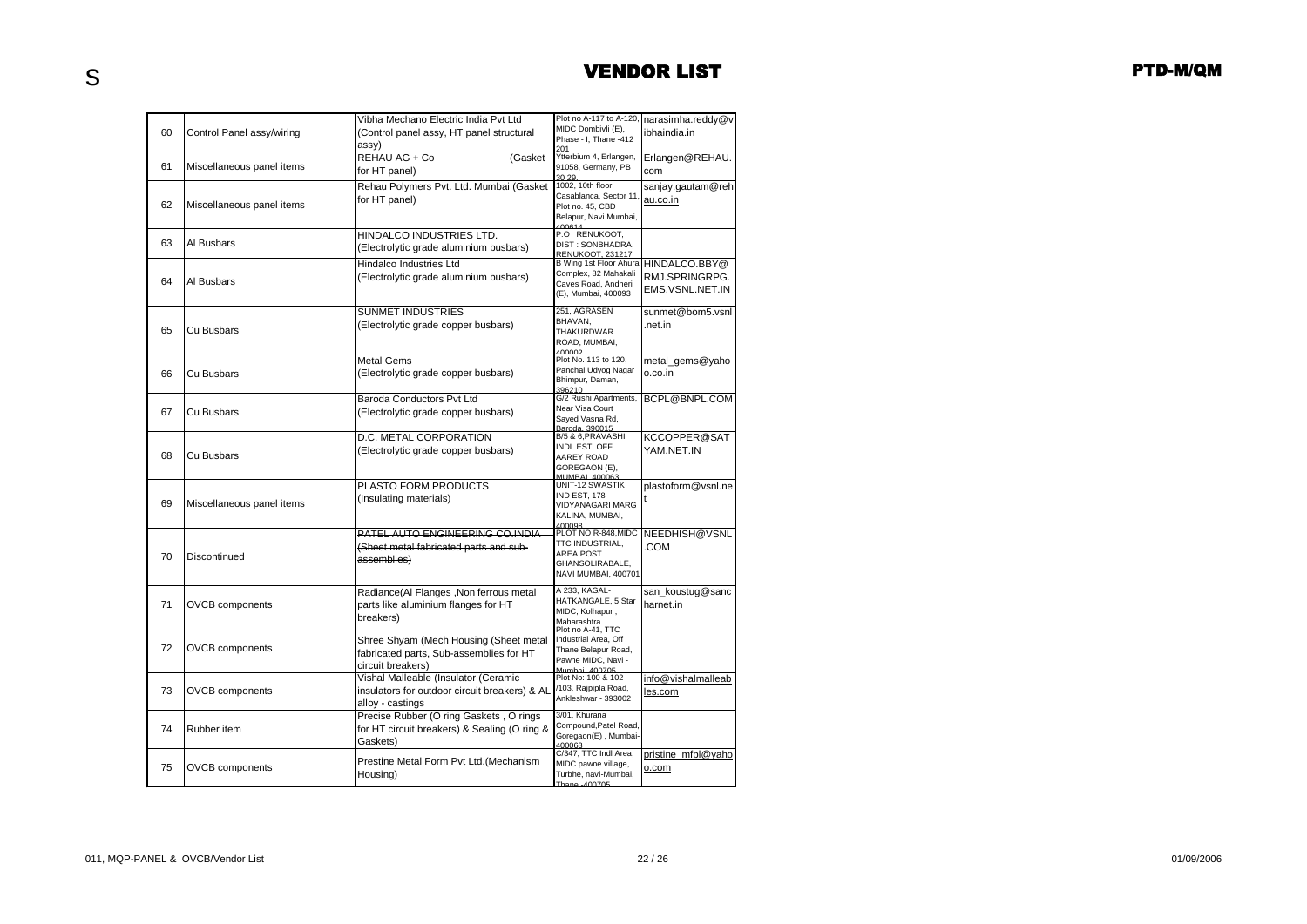|    |                               | Json polymer (O ring Gaskets, O rings for      | 5, Gopal House, I.B<br>patel road.           | isonpolymer@gmail   |
|----|-------------------------------|------------------------------------------------|----------------------------------------------|---------------------|
| 76 | Rubber item                   | HT circuit breakers) & Sealing (O ring &       | Goregaon(E), Mumbai-                         | .com                |
|    |                               | Gaskets)                                       | <b>23000A</b>                                |                     |
| 77 | <b>IVCB / OVCB components</b> | Salzer (Breaker control switch)                |                                              |                     |
| 78 | Cu Busbars                    | Metal Tubes & Rolling Mills (Copper            | Marol Village, Andheri                       | mtrm@copperzone.    |
|    |                               | triangular Busbars)                            | (E)                                          | com                 |
| 79 | IVCB / OVCB components        | <b>Techno Fusion</b>                           | 48. Bindal Indl. Estate                      | technofusion@vsnl.  |
|    |                               | current link)                                  | off Andheri Kurla road.<br>Sakinaka          | net                 |
|    |                               | Panchal Electro Controls                       | 208, Ruby Monarch                            | pepl@yahoo.com      |
| 80 | <b>IVCB / OVCB components</b> | current links)                                 | Arcade, 2nd floor, Saki                      |                     |
|    |                               |                                                | vihar road. Sakinaka<br>Junction Rd.Khurja - |                     |
| 81 | <b>OVCB</b> components        | CJI (ceramic Insulators)                       | 203131                                       |                     |
|    |                               |                                                | Plot E-2, MIDC.                              |                     |
| 82 | <b>OVCB</b> components        | Jenith Technocast (Structural parts)           | Rajanangaon, Sirur,<br>Pune-412209           |                     |
|    |                               | <b>ECS</b><br>(Close/Trip coils for HT circuit | Plot No 866/2 G.I.D.C.                       |                     |
| 83 | IVCB / OVCB components        | breakers, Fast triping coils)                  | Makarpura, Vadodara                          |                     |
|    |                               |                                                | 390010                                       |                     |
| 84 | <b>OVCB</b> components        | Shirke (Auxillary switch)                      | W-6, Phase-II, MIDC,                         |                     |
| 85 | Miscellaneous panel items     | Connectwell (terminal block)                   | Dombivali (E), Thane                         |                     |
|    |                               | Elmex (terminal block)                         | 12, GIDC Estate,                             | navin@elmex.net     |
| 86 | Miscellaneous panel items     |                                                | Makarapura Road,                             |                     |
| 87 | Miscellaneous panel items     | Wago (terminal block)                          | Vadodara-390010                              |                     |
| 88 | Miscellaneous panel items     | MDS (Miniature ckt breaker)                    |                                              |                     |
| 89 | Miscellaneous panel items     | Schnider (MCB's, indicating lamps)             |                                              |                     |
|    |                               |                                                | L-25, MIDC Ambad,                            | iiten@shirkeswitch. |
|    |                               |                                                | <b>NASHIK</b>                                |                     |
| 90 | Miscellaneous panel items     |                                                |                                              | net:                |
|    |                               | Shirke (Breaker control switch)                |                                              | jshirke@gmail.com   |
| 91 | Miscellaneous panel items     | Technic (Indicating lamps)                     |                                              |                     |
| 92 | Miscellaneous panel items     | Electromech (Operation counter)                |                                              |                     |
| 93 | Miscellaneous panel items     | Meyle-Germany (Limit s/ws)                     |                                              |                     |
| 94 | Miscellaneous panel items     | Elmex (Limit s/ws)                             |                                              |                     |
|    |                               |                                                |                                              |                     |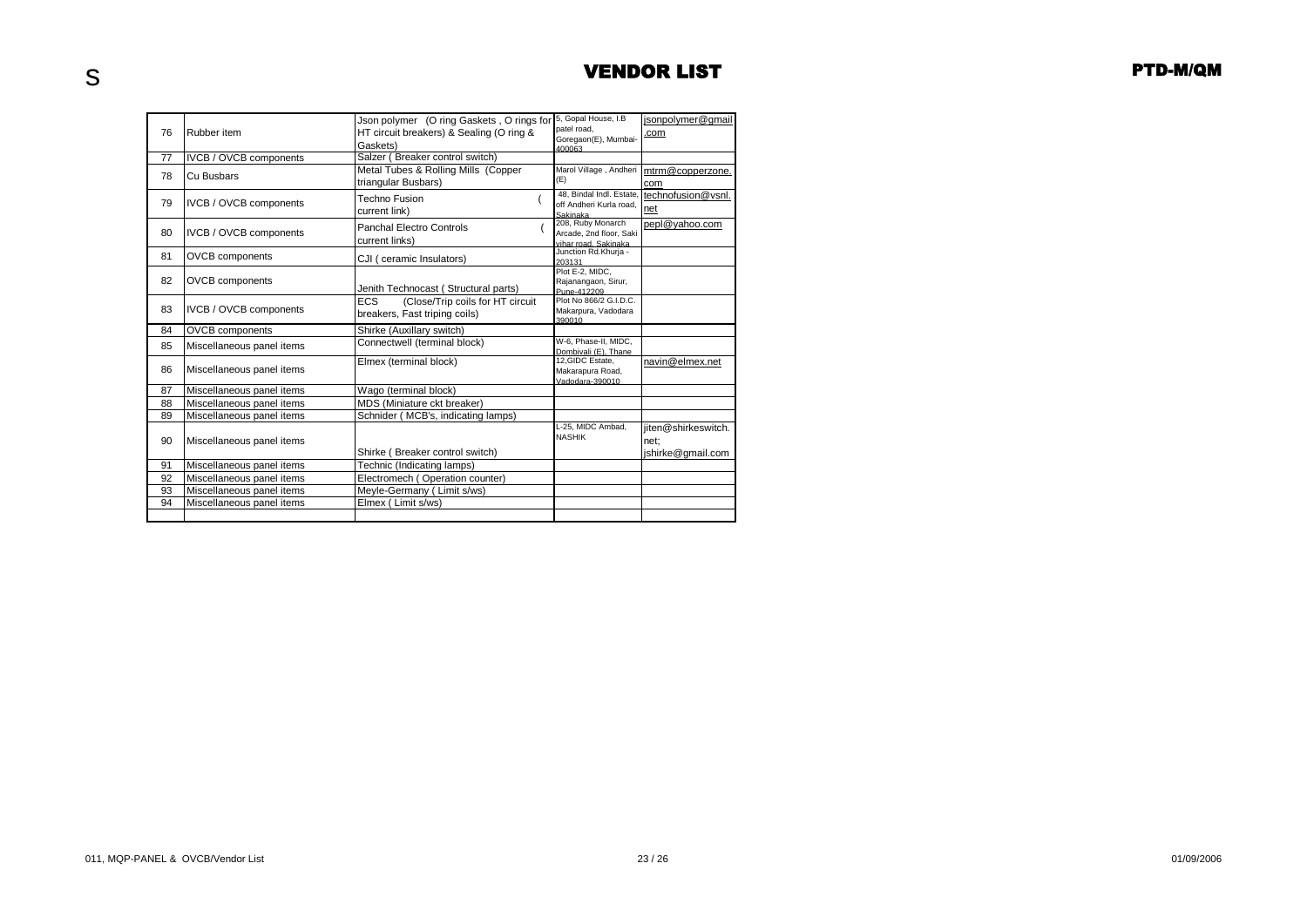|                 | BIHAR STATE POWER TRANSMISSION COMPANY LIMITED |                                                    |  |  |  |
|-----------------|------------------------------------------------|----------------------------------------------------|--|--|--|
|                 |                                                | <b>MANUFACTURING QUALITY PLAN -- VCB</b>           |  |  |  |
|                 | <b>LIST OF SUPPLIERS FOR SWITCHBOARDS</b>      |                                                    |  |  |  |
| S.NO.           | <b>DESCRIPTION</b>                             | <b>MAKE</b>                                        |  |  |  |
|                 |                                                |                                                    |  |  |  |
| 1               | <b>Current Transformer</b>                     | Pragati, ECS, Kappa, Gemini                        |  |  |  |
| $\overline{2}$  | <b>Potential Transformers</b>                  | Pragati, ECS, Kappa, Gemini                        |  |  |  |
| $\overline{3}$  | <b>Vacuum Circuit Breakers</b>                 | <b>Siemens</b>                                     |  |  |  |
| $\overline{4}$  | <b>Vacuum Contactors</b>                       | <b>Siemens</b>                                     |  |  |  |
| 5               | <b>Earthing Switch</b>                         | Shubhada Polymers                                  |  |  |  |
| 6               | Isolators                                      | <b>Siemens</b>                                     |  |  |  |
| $\overline{7}$  | Surge Arrestors                                | Raychem, Siemens                                   |  |  |  |
| 8               | <b>Control Wires</b>                           | RR Kables / Polycab / Rolliflex                    |  |  |  |
| $\overline{9}$  | Resin cast Insulators                          | Insule Products, Mascasts, India Insulators        |  |  |  |
| 10              | <b>Insulating Materials</b>                    | Shubhada Polymers, Multicraft, Glass-Fibre Allied, |  |  |  |
|                 |                                                | <b>Liberty Moulding</b>                            |  |  |  |
| 11              | Protection Relays - Numerical                  | Siemens, ABB, Areva                                |  |  |  |
| 12              | <b>Protection Relays Electromechanical</b>     | Easun Reyrolle, Areva, ABB, Ashida, JVS            |  |  |  |
| 13              | <b>Auxilary Relays</b>                         | Easun Reyrolle, Areva, Ashida,                     |  |  |  |
| 14              | Meters and Instruments                         | AE, MECO, Enercon, Schneider                       |  |  |  |
| 15              | Multifunction meter                            | AE, Enercon, Secure, L&T, Schneider                |  |  |  |
| 16              | <b>Indicating Lamps</b>                        | <b>Siemens</b>                                     |  |  |  |
| 17              | <b>Push Buttons</b>                            | <b>Siemens</b>                                     |  |  |  |
| 18              | Annunciators                                   | Minilec, Alan                                      |  |  |  |
| 19              | Semaphore Indicators                           | DAV, Areva                                         |  |  |  |
| 20              | <b>Terminal Blocks</b>                         | Connectwell, Elmex, Wago                           |  |  |  |
| 21              | <b>Transducers</b>                             | MECO, AE                                           |  |  |  |
| 22              | <b>Control Switches</b>                        | Switron, Kaycee                                    |  |  |  |
| 23              | <b>Breaker Control Switch</b>                  | Switron, Areva, Kaycee                             |  |  |  |
| 24              | Ammeter / Voltmeter Selector Switch            | Siemens, Switron, Kaycee                           |  |  |  |
| 25              | <b>Auxilary Contators</b>                      | Siemens                                            |  |  |  |
| $\overline{26}$ | <b>Control Fuses</b>                           | <b>Siemens</b>                                     |  |  |  |
| 27              | <b>MCBs</b>                                    | Siemens, MDS Legrand, Indo-kopp, Schneider         |  |  |  |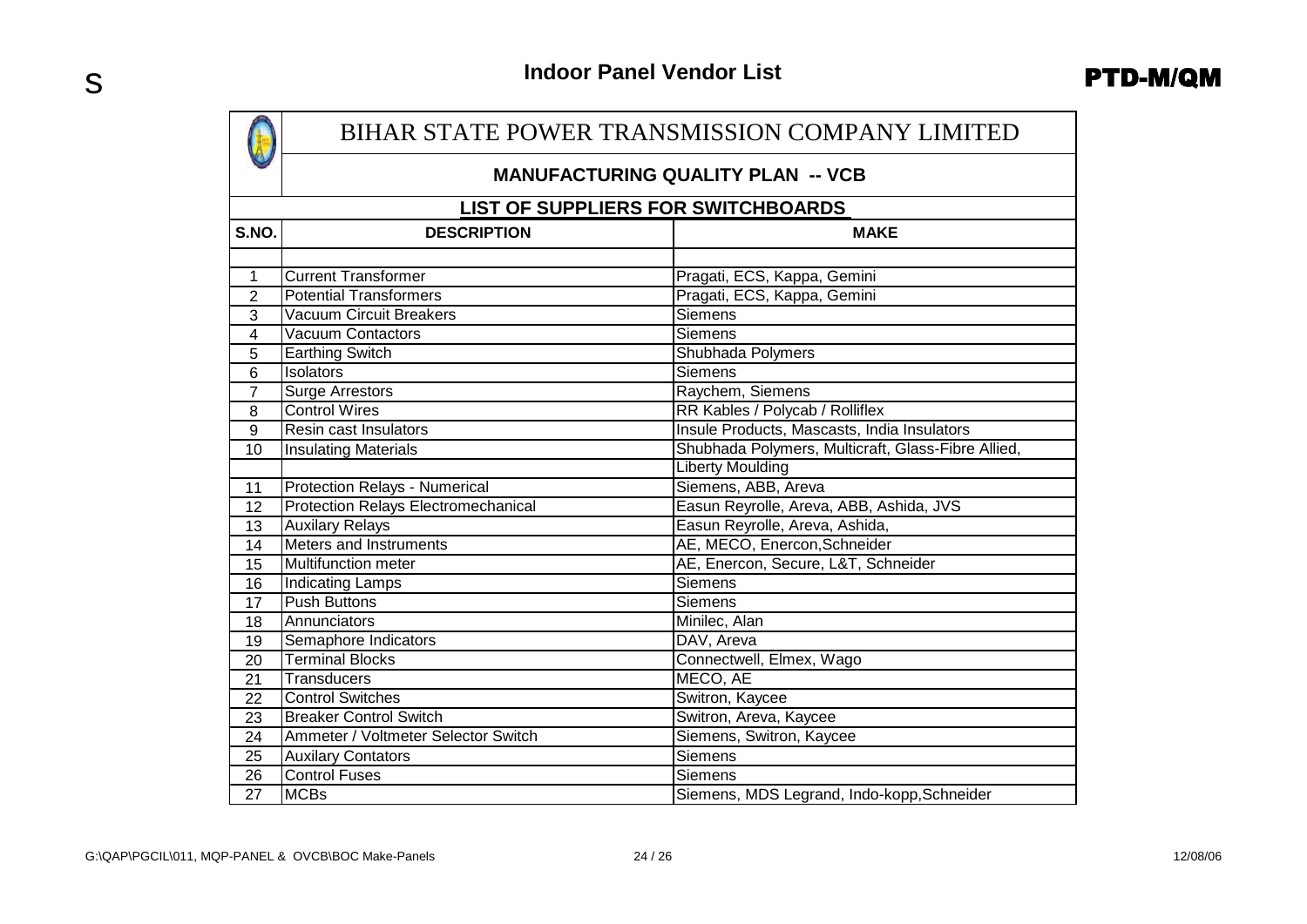|       | <b>LIST OF SUPPLIERS FOR SWITCHBOARDS</b> |                                                          |  |  |  |
|-------|-------------------------------------------|----------------------------------------------------------|--|--|--|
| S.NO. | <b>DESCRIPTION</b>                        | <b>MAKE</b>                                              |  |  |  |
| 28    | Buzzer / Hooter / Bell                    | Alan, Vaishno                                            |  |  |  |
| 29    | Thermostat                                | <b>APT Control</b>                                       |  |  |  |
| 30    | Space Heater                              | Shree Sai Electricals, Sure Electricals, APT controls    |  |  |  |
| 31    | Plug-Switch & Socket                      | Anchor, Cona, CPL                                        |  |  |  |
| 32    | <b>Terminal test block</b>                | IMP, DAV, Areva                                          |  |  |  |
| 33    | <b>Limit Switch</b>                       | Siemens, Kaycee                                          |  |  |  |
| 34    | <b>Illumination Lamp</b>                  | Philips, Bajaj                                           |  |  |  |
| 35    | <b>Sheet Metal parts</b>                  | Shree Swastik, Suwinka, GWS, Symatic, Jyotitech          |  |  |  |
| 36    | Panel structure fabrication               | Symatic Engineering, Jyotitech Industries, Spring Steel, |  |  |  |
|       |                                           | Shree Swastik, GWS, Suwinka, Vibha Mechano               |  |  |  |
| 37    | Control wiring                            | Apex Industries, Jyoti Tech, Jyoti Switchgears pvt Ltd.  |  |  |  |
|       |                                           | Maharashtra Electro., Symatic, Central Engg.,            |  |  |  |
|       |                                           | <b>Combined Digilog</b>                                  |  |  |  |
|       |                                           | Vibha Mechano Electric pvt Ltd                           |  |  |  |
| 38    | Busbar manufacturing                      | Raychem, Refair, Cen-Mech                                |  |  |  |
| 39    | <b>Powder Coating</b>                     | MJ Enterprises, MJ Coaters                               |  |  |  |